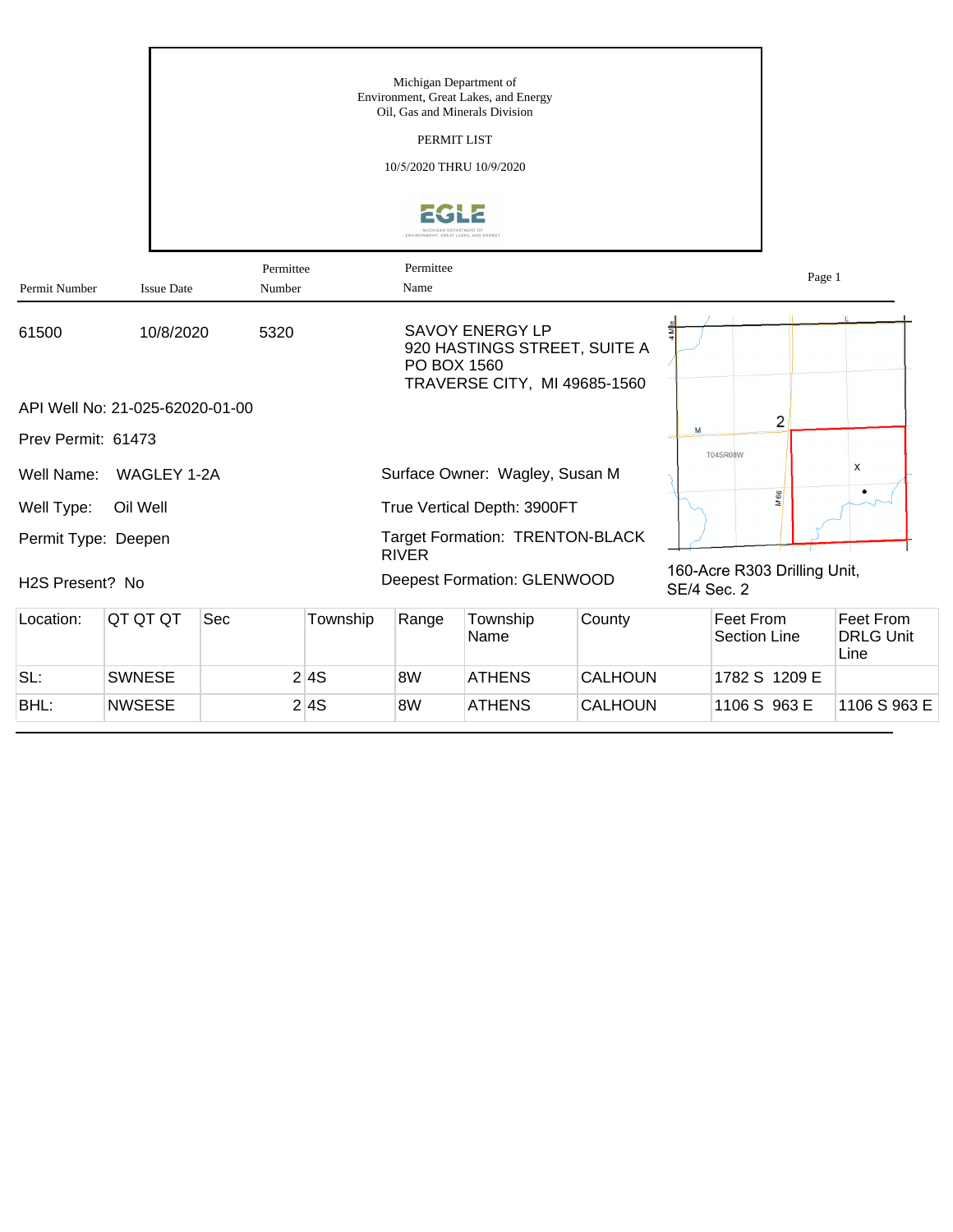Environment, Great Lakes, and Energy

Oil, Gas and Minerals Division

Updated Permits

10/5/2020 THRU 10/9/2020



Permit Number Permittee Number Permittee Name Page 1

**PLUGGING INSTRUCTIONS ISSUED:**

54708 4605 SCHMUDE OIL INC 2150 S AIRPORT RD WEST SUITE B PO BOX 1008 TRAVERSE CITY, MI 49685-1008

API Well Number: 21-025-30587-02-00

Well Name: JAMES COLLINS ET AL 1-HD2

Plug Inst. Issue Date: 10/1/2020

| Location | <b>IOT OT OT</b> | <b>Sec Township</b> | Range | Township Name | Countv   | <b>Feet From Section</b><br>Line | <b>IFeet From DRLG</b><br>Unit |
|----------|------------------|---------------------|-------|---------------|----------|----------------------------------|--------------------------------|
| ISL:     | <b>INENWSW</b>   | 18 <sub>15</sub>    | .6W   | <b>CONVIS</b> | ICALHOUN | 2150 S 660 W                     |                                |
| BHL:     | <b>INENWSW</b>   | $18$   $1S$         | 6W    | <b>CONVIS</b> | ICALHOUN | 2534 S 757 W                     | 1229 S 503 E                   |

Comment: App to P&A expires on 10/23/20

True Vertical Depth: 2868

55921 6361

RIVERSIDE ENERGY MICHIGAN LLC 10691 EAST CARTER ROAD SUITE 201 TRAVERSE CITY, MI 49684

API Well Number: 21-009-55921-00-00

Well Name: CENTRAL M 1-7 SWD

Plug Inst. Issue Date: 9/27/2020

| Location | <b>OT OT OT</b> | Sec Township       | Range | Township Name | County        | Feet From Section<br>Line | <b>Feet From DRLG</b><br>Unit |
|----------|-----------------|--------------------|-------|---------------|---------------|---------------------------|-------------------------------|
| SL:      | <b>INENWNW</b>  | 7131N              | 7W    | ECHO          | <b>ANTRIM</b> | 577 N 1164 W              |                               |
| BHL:     | <b>INENWNW</b>  | 7 <sub>131</sub> N | 7W    | ECHO          | <b>ANTRIM</b> |                           |                               |

Comment: App to P&A expires on 9/27/21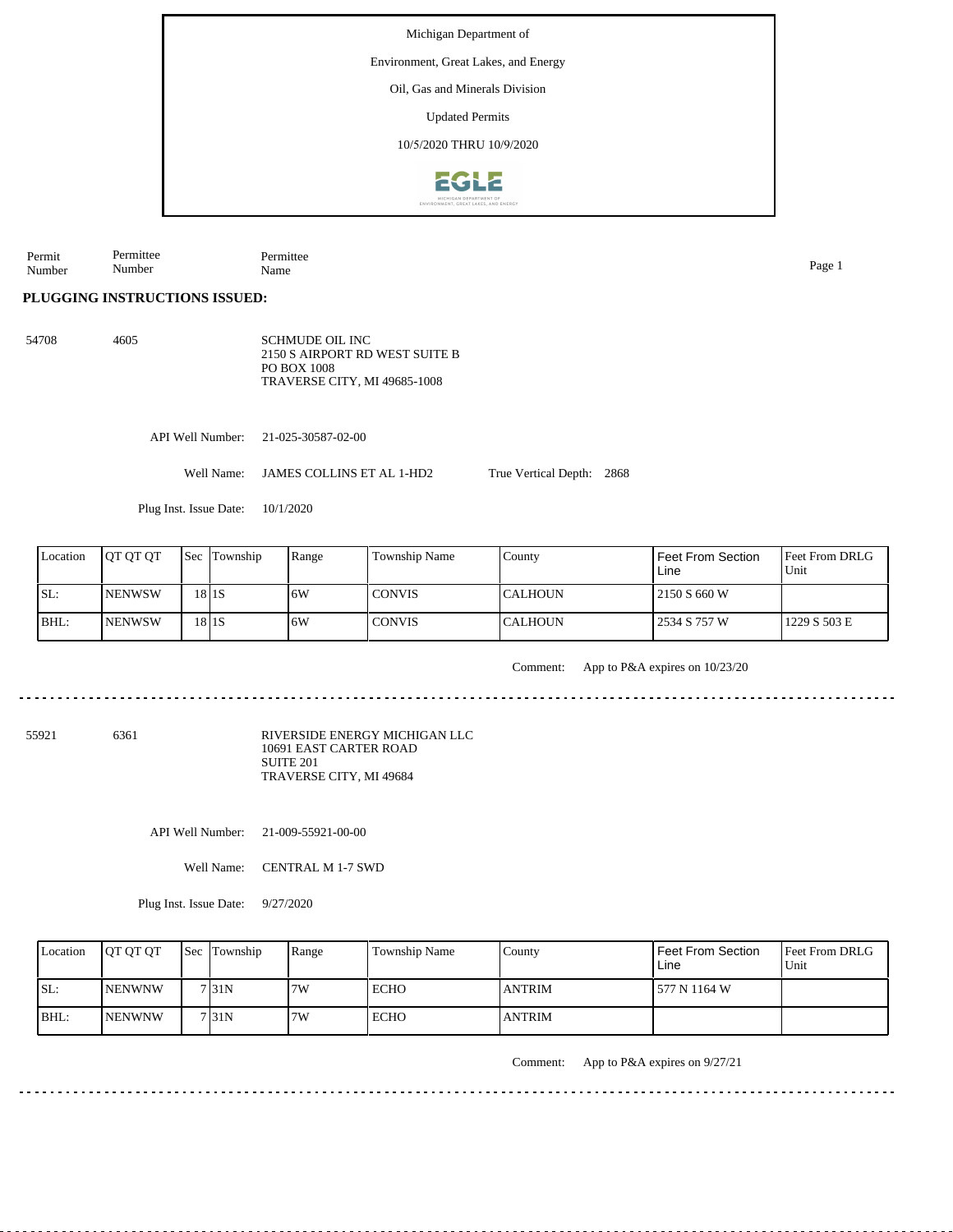## Environment, Great Lakes, and Energy

Oil, Gas and Minerals Division

Updated Permits

10/5/2020 THRU 10/9/2020



60247 5320 SAVOY ENERGY LP 920 HASTINGS STREET, SUITE A PO BOX 1560 TRAVERSE CITY, MI 49685-1560 Permit Number Permittee Number Permittee Name Page 2

API Well Number: 21-091-60247-00-00

Well Name: THOMPSON 2-22

Plug Inst. Issue Date: 10/1/2020

| Location | <b>OT OT OT</b> |                   | <b>Sec Township</b> | Range | Township Name | County         | Feet From Section<br>Line | <b>Feet From DRLG</b><br>Unit |
|----------|-----------------|-------------------|---------------------|-------|---------------|----------------|---------------------------|-------------------------------|
| SL:      | <b>NENWSW</b>   | 22 <sub>16S</sub> |                     | 3E    | <b>ADRIAN</b> | <b>LENAWEE</b> | 2105 S 687 W              | 550 N 660 E                   |
| BHL:     | <b>NENWSW</b>   | 22 <sub>16S</sub> |                     | 3Ε    | <b>ADRIAN</b> | <b>LENAWEE</b> |                           |                               |

<u>. . . . . . . . .</u>

Comment: App to P&A expires on 12/31/20

60639 5320

SAVOY ENERGY LP 920 HASTINGS STREET, SUITE A PO BOX 1560 TRAVERSE CITY, MI 49685-1560

API Well Number: 21-091-60347-01-00

Well Name: THOMPSON 3-22A HD1

True Vertical Depth: 3289

Plug Inst. Issue Date: 10/1/2020

| Location | <b>OT OT OT</b> |                   | <b>Sec Township</b> | Range | Township Name | Countv         | <b>Feet From Section</b><br>Line | <b>Feet From DRLG</b><br>Unit |
|----------|-----------------|-------------------|---------------------|-------|---------------|----------------|----------------------------------|-------------------------------|
| SL:      | <b>INWSESW</b>  | 22 <sub>16S</sub> |                     | 3E    | <b>ADRIAN</b> | <b>LENAWEE</b> | 1996 S 1361 W                    |                               |
| BHL:     | <b>INENWSW</b>  | 22 6 S            |                     | 3E    | <b>ADRIAN</b> | <b>LENAWEE</b> | 2226 S 1012 W                    | 1429 N 337 E                  |

Comment: App to P&A expires on 12/31/20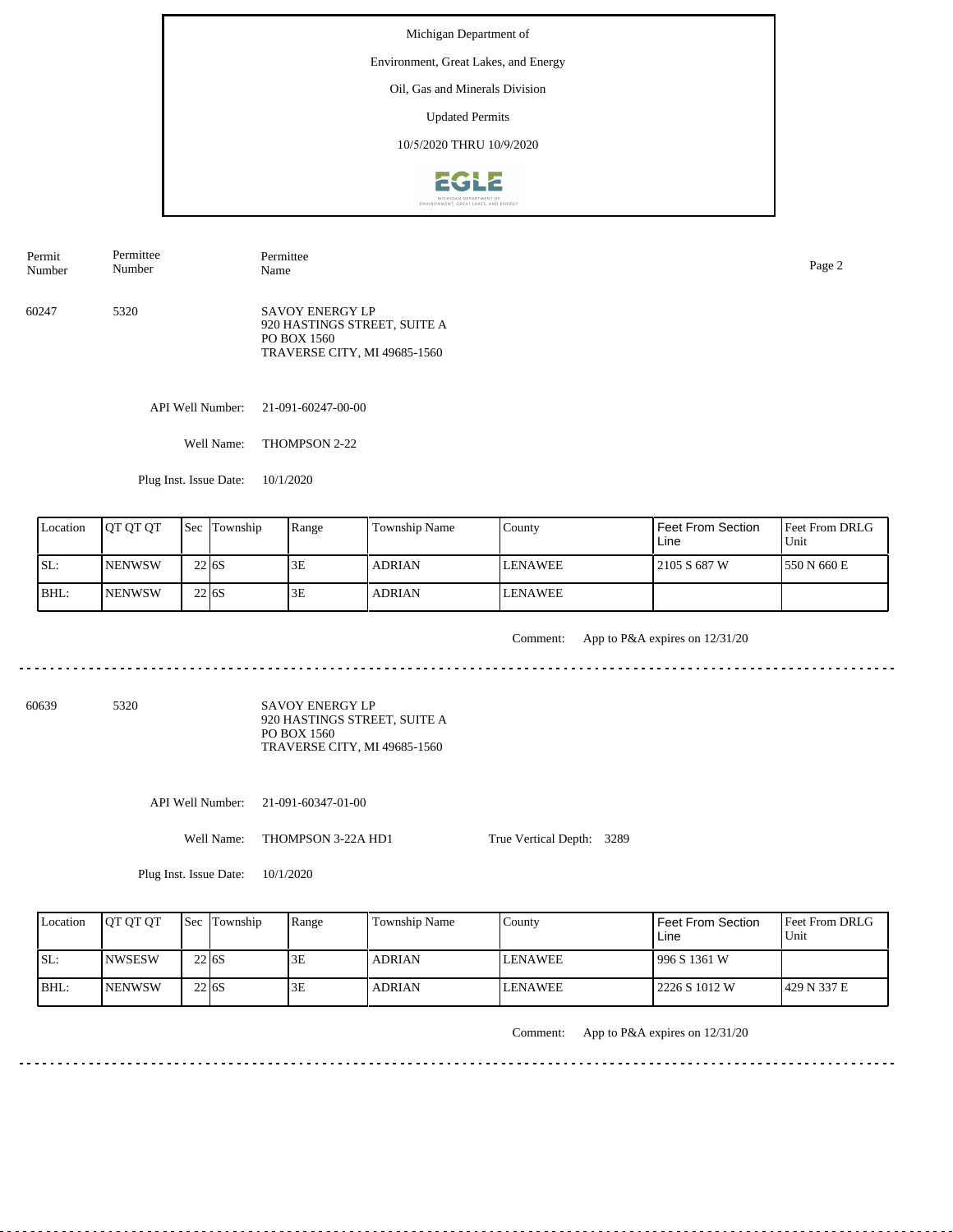## Environment, Great Lakes, and Energy

Oil, Gas and Minerals Division

Updated Permits

10/5/2020 THRU 10/9/2020



Permit Number Permittee Number Permittee Name Page 3

**RECORD OF WELL PLUGGING:**

43485 40

MUSKEGON DEVELOPMENT **COMPANY** 1425 S MISSION RD MOUNT PLEASANT, MI 48858

API Well Number: 21-137-43485-00-00

Well Name: HAHN C4-24

Plugging Date: 8/18/2020

| Location | IOT OT OT      | <b>Sec Township</b> | Range | Township Name   | County         | l Feet From Section<br>Line | <b>IFeet From DRLG</b><br>Unit |
|----------|----------------|---------------------|-------|-----------------|----------------|-----------------------------|--------------------------------|
| ISL:     | <b>INWNESE</b> | 24 <sub>130</sub> N | 1W    | <b>CHARLTON</b> | <b>IOTSEGO</b> | 1430 N 969 E                | 1430 N 330 W                   |
| BHL:     | <b>INWNESE</b> | 24 <sub>30</sub> N  | 1W    | <b>CHARLTON</b> | <b>IOTSEGO</b> |                             |                                |

. . . . . .

43486 40

MUSKEGON DEVELOPMENT COMPANY

1425 S MISSION RD MOUNT PLEASANT, MI 48858

API Well Number: 21-137-43486-00-00

Well Name: HAHN 24 SWD

Plugging Date: 9/14/2020

| Location | <b>IOT OT OT</b> | <b>Sec</b> Township | Range | <b>Township Name</b> | County         | <b>Feet From Section</b><br>Line | <b>Feet From DRLG</b><br>Unit |
|----------|------------------|---------------------|-------|----------------------|----------------|----------------------------------|-------------------------------|
| ISL:     | <b>INWNESE</b>   | $24$ 30N            | 1W    | <b>CHARLTON</b>      | IOTSEGO        | 362 N 959 E                      |                               |
| BHL:     | <b>INWNESE</b>   | 24 <sub>30</sub> N  | 1 W   | <b>CHARLTON</b>      | <b>IOTSEGO</b> |                                  |                               |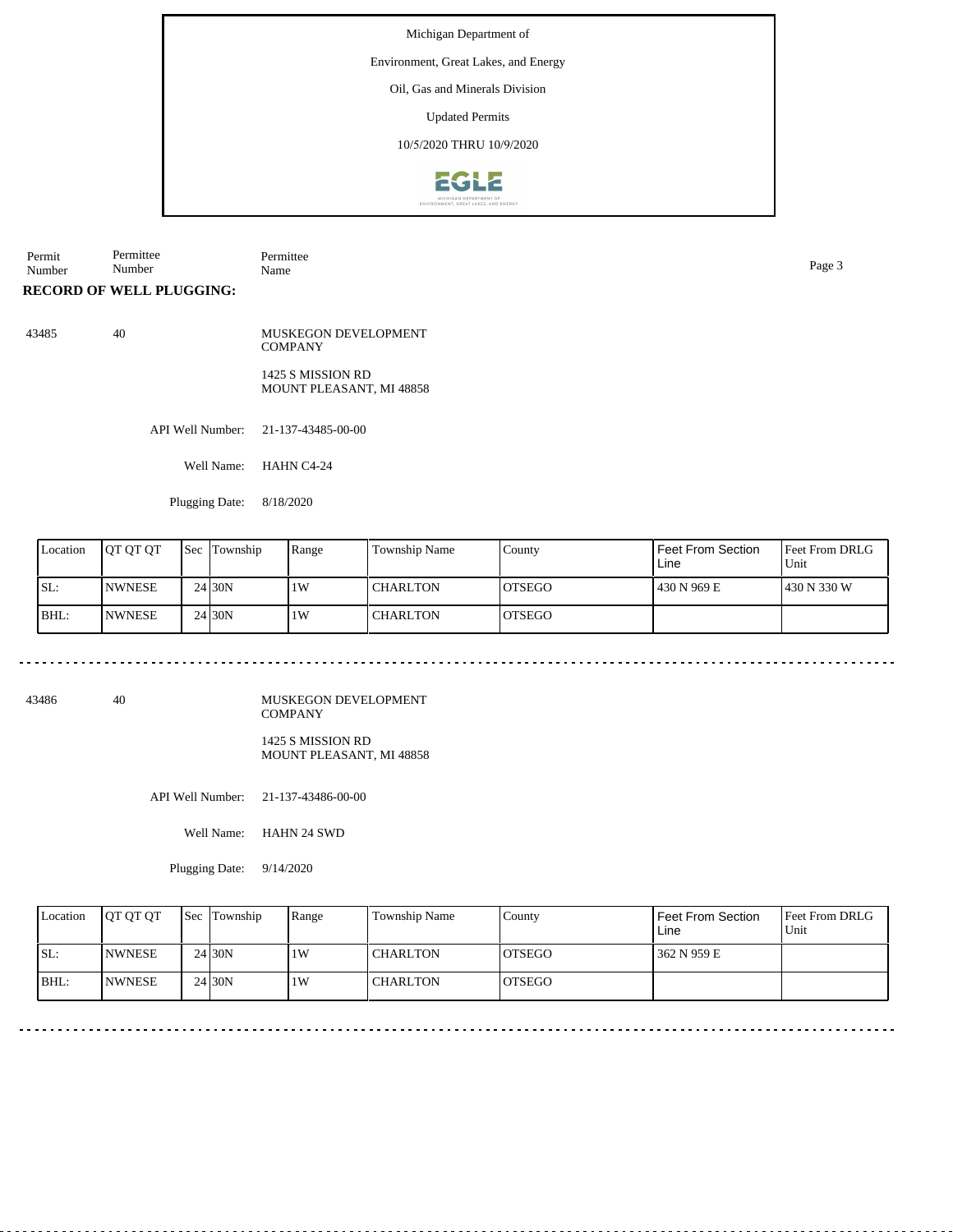## Environment, Great Lakes, and Energy

Oil, Gas and Minerals Division

Updated Permits

10/5/2020 THRU 10/9/2020



| Permit<br>Number | Permittee<br>Number | Permittee<br>Name | Page 4 |
|------------------|---------------------|-------------------|--------|
|                  |                     |                   |        |

43488 40 MUSKEGON DEVELOPMENT **COMPANY** 

> 1425 S MISSION RD MOUNT PLEASANT, MI 48858

API Well Number: 21-137-43488-00-00

Well Name: THEIS A3-25

Plugging Date: 8/17/2020

| Location | JOT OT OT     | <b>Sec</b> | Township            | Range | Township Name   | County         | Feet From Section<br>Line | <b>Feet From DRLG</b><br>Unit |
|----------|---------------|------------|---------------------|-------|-----------------|----------------|---------------------------|-------------------------------|
| SL:      | <b>SENWNE</b> |            | 25 <sub>130</sub> N | 1W    | <b>CHARLTON</b> | IOTSEGO        | 859 N 953 W               | 1460 S 345 E                  |
| BHL:     | <b>SENWNE</b> |            | 25 30N              | 1W    | <b>CHARLTON</b> | <b>IOTSEGO</b> |                           |                               |

43490 40

MUSKEGON DEVELOPMENT COMPANY 1425 S MISSION RD

MOUNT PLEASANT, MI 48858

API Well Number: 21-137-43490-00-00

Well Name: HAHN D4-24

Plugging Date: 8/13/2020

| Location | <b>OT OT OT</b> | <b>Sec</b> Township | Range | Township Name   | County         | Feet From Section<br>Line | <b>Feet From DRLG</b><br>Unit |
|----------|-----------------|---------------------|-------|-----------------|----------------|---------------------------|-------------------------------|
| ISL:     | <b>SWSESE</b>   | 24 <sub>130</sub> N | 1W    | <b>CHARLTON</b> | <b>IOTSEGO</b> | 500 S 650 E               | 1500 S 640 W                  |
| BHL:     | ISWSESE         | 24 <sub>130</sub> N | 1 W   | <b>CHARLTON</b> | <b>OTSEGO</b>  |                           |                               |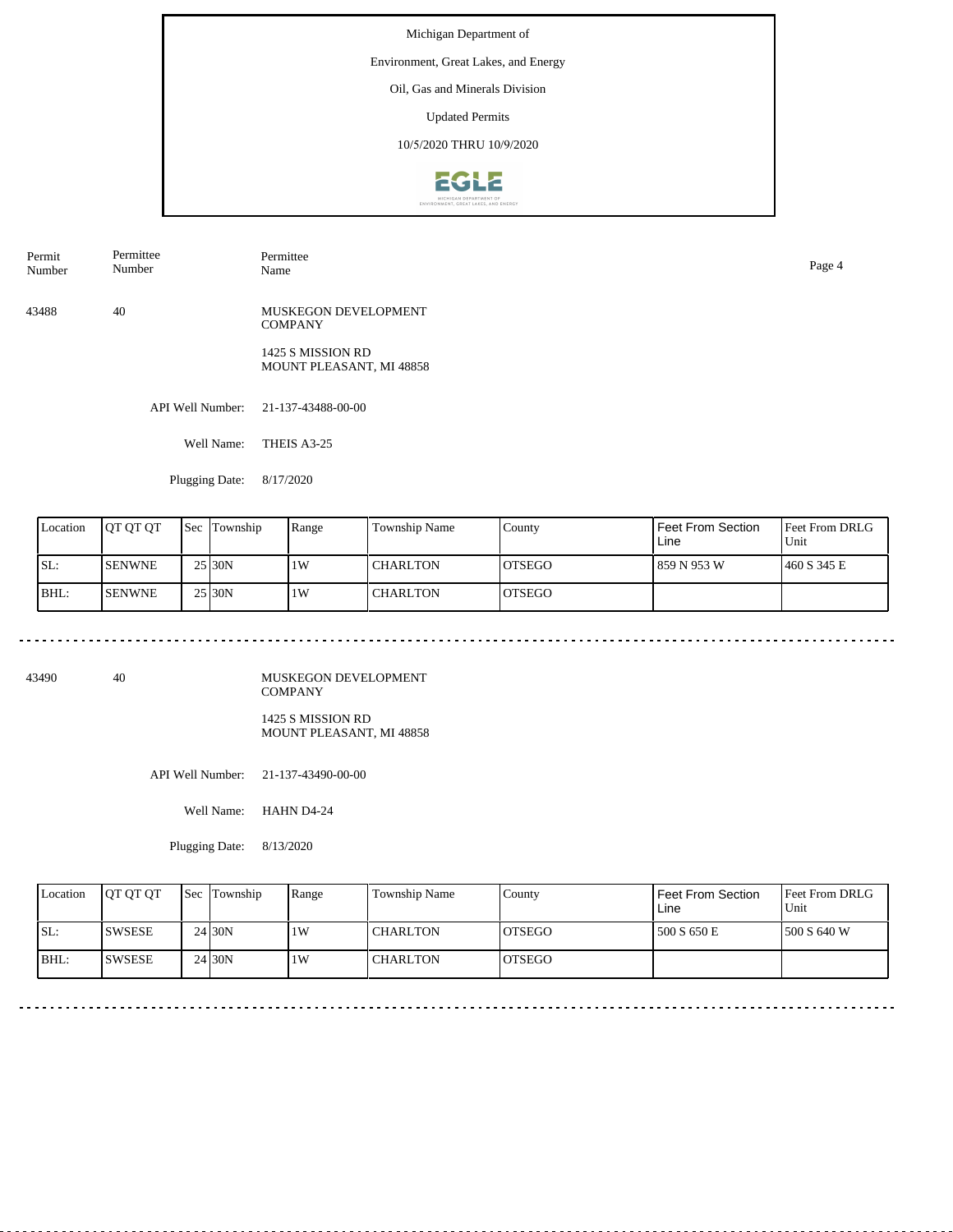## Environment, Great Lakes, and Energy

Oil, Gas and Minerals Division

Updated Permits

10/5/2020 THRU 10/9/2020



| Permit | Permittee | Permittee | Page 5 |
|--------|-----------|-----------|--------|
| Number | Number    | Name      |        |
|        |           |           |        |

43491 40 MUSKEGON DEVELOPMENT **COMPANY** 

> 1425 S MISSION RD MOUNT PLEASANT, MI 48858

API Well Number: 21-137-43491-00-00

Well Name: HAHN D2-24 True Vertical Depth: 1621

Plugging Date: 8/10/2020

| Location | <b>IOT OT OT</b> | Sec | Township           | Range | Township Name | County         | <b>Feet From Section</b><br>Line | <b>Feet From DRLG</b><br>Unit |
|----------|------------------|-----|--------------------|-------|---------------|----------------|----------------------------------|-------------------------------|
| SL:      | <b>NESESW</b>    |     | 24 <sub>30</sub> N | 1W    | l CHARLTON    | <b>IOTSEGO</b> | 740 S 390 E                      |                               |
| BHL:     | <b>SESESW</b>    |     | 24 <sub>30</sub> N | 1W    | l CHARLTON    | <b>IOTSEGO</b> | 522 S 652 E                      | 1522 S 652 E                  |

43492 40

MUSKEGON DEVELOPMENT COMPANY 1425 S MISSION RD

MOUNT PLEASANT, MI 48858

API Well Number: 21-137-43492-00-00

Well Name: HAHN D1-24

Plugging Date: 8/11/2020

| Location | <b>IOT OT OT</b> | Sec Township | Range | Township Name   | County         | Feet From Section<br>Line | <b>Feet From DRLG</b><br>Unit |
|----------|------------------|--------------|-------|-----------------|----------------|---------------------------|-------------------------------|
| ISL:     | Iswswsw          | 24 30N       | 1W    | <b>CHARLTON</b> | <b>IOTSEGO</b> | 330 S 430 W               | 1330 S 430 W                  |
| BHL:     | ISWSWSW          | 24 30N       | 1 W   | <b>CHARLTON</b> | <b>OTSEGO</b>  |                           |                               |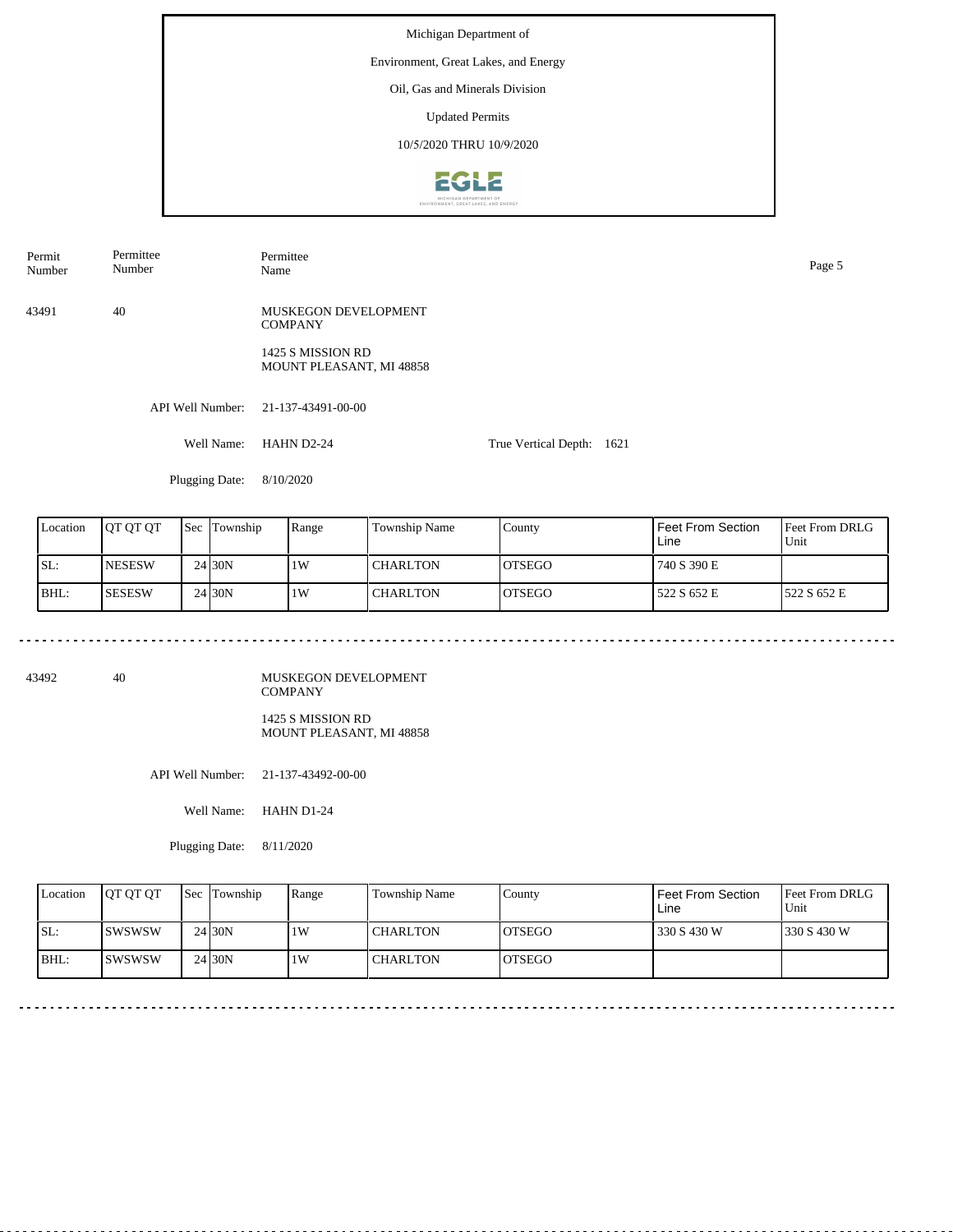## Environment, Great Lakes, and Energy

Oil, Gas and Minerals Division

Updated Permits

10/5/2020 THRU 10/9/2020



| Permit<br>Number | Permittee<br>Number | Permittee<br>Name | Page 6 |
|------------------|---------------------|-------------------|--------|
|                  |                     |                   |        |

43493 40 MUSKEGON DEVELOPMENT **COMPANY** 

> 1425 S MISSION RD MOUNT PLEASANT, MI 48858

API Well Number: 21-137-43493-00-00

Well Name: HAHN C2-24 True Vertical Depth: 1620

Plugging Date: 8/10/2020

| Location | <b>IOT OT OT</b> | Sec | Township           | Range | Township Name | County         | <b>Feet From Section</b><br>Line | <b>Feet From DRLG</b><br>Unit |
|----------|------------------|-----|--------------------|-------|---------------|----------------|----------------------------------|-------------------------------|
| SL:      | <b>SENESW</b>    |     | 24 <sub>30</sub> N | 1W    | l CHARLTON    | <b>IOTSEGO</b> | 1306 N 628 E                     |                               |
| BHL:     | <b>SENESW</b>    |     | $24$ 30N           | 1W    | l CHARLTON    | <b>IOTSEGO</b> | 877 N 624 E                      | 1443 S 624 E                  |

43494 40

MUSKEGON DEVELOPMENT COMPANY 1425 S MISSION RD

MOUNT PLEASANT, MI 48858

API Well Number: 21-137-43494-00-00

Well Name: HAHN C1-24

Plugging Date: 8/11/2020

| Location | <b>OT OT OT</b> | <b>Sec</b> Township | Range | Township Name   | County         | Feet From Section<br>Line | <b>Feet From DRLG</b><br>Unit |
|----------|-----------------|---------------------|-------|-----------------|----------------|---------------------------|-------------------------------|
| ISL:     | <b>ISWNWSW</b>  | 24130N              | 1 W   | <b>CHARLTON</b> | IOTSEGO        | 978 N 345 W               | 1330 S 345 W                  |
| BHL:     | ISWNWSW         | $24$ 30N            | 1W    | <b>CHARLTON</b> | <b>IOTSEGO</b> |                           |                               |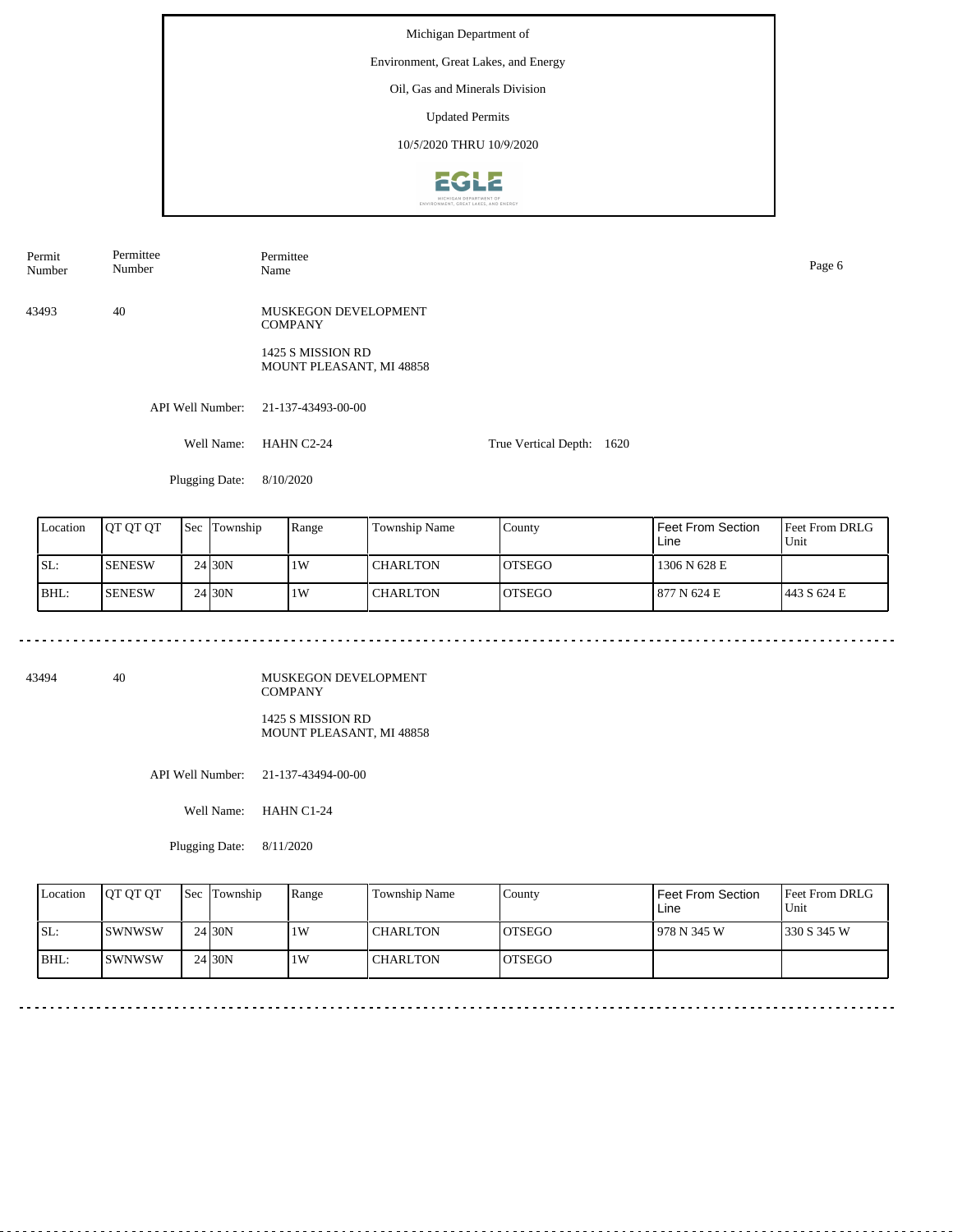## Environment, Great Lakes, and Energy

Oil, Gas and Minerals Division

Updated Permits

10/5/2020 THRU 10/9/2020



| Permit | Permittee        | Permittee | Page |
|--------|------------------|-----------|------|
| Number | Number           | Name      |      |
|        | - . <del>.</del> |           |      |
|        |                  |           |      |

43495 40 MUSKEGON DEVELOPMENT **COMPANY** 

> 1425 S MISSION RD MOUNT PLEASANT, MI 48858

API Well Number: 21-137-43495-00-00

Well Name: KESKINE B4-24

Plugging Date: 8/17/2020

| Location | <b>IOT OT OT</b> | 'Sec | Township            | Range | Township Name   | County         | Feet From Section<br>Line | <b>Feet From DRLG</b><br>Unit |
|----------|------------------|------|---------------------|-------|-----------------|----------------|---------------------------|-------------------------------|
| ISL:     | <b>SWSENE</b>    |      | 24130N              | 1W    | <b>CHARLTON</b> | IOTSEGO        | 500 S 800 E               | 1500 S 505 W                  |
| BHL:     | <b>SWSENE</b>    |      | 24 <sub>130</sub> N | 1W    | <b>CHARLTON</b> | <b>IOTSEGO</b> |                           |                               |

43496 40

MUSKEGON DEVELOPMENT COMPANY 1425 S MISSION RD

MOUNT PLEASANT, MI 48858

API Well Number: 21-137-43496-00-00

Well Name: BRILEY D4-23

Plugging Date: 8/12/2020

| Location | <b>OT OT OT</b> | <b>Sec</b> Township | Range | Township Name   | County         | Feet From Section<br>Line | <b>Feet From DRLG</b><br>Unit |
|----------|-----------------|---------------------|-------|-----------------|----------------|---------------------------|-------------------------------|
| ISL:     | <b>SWSESE</b>   | 23 30N              | 1W    | <b>CHARLTON</b> | <b>IOTSEGO</b> | 330 S 883 E               | 1330 S 430 W                  |
| BHL:     | ISWSESE         | 23 30N              | 1 W   | <b>CHARLTON</b> | <b>OTSEGO</b>  |                           |                               |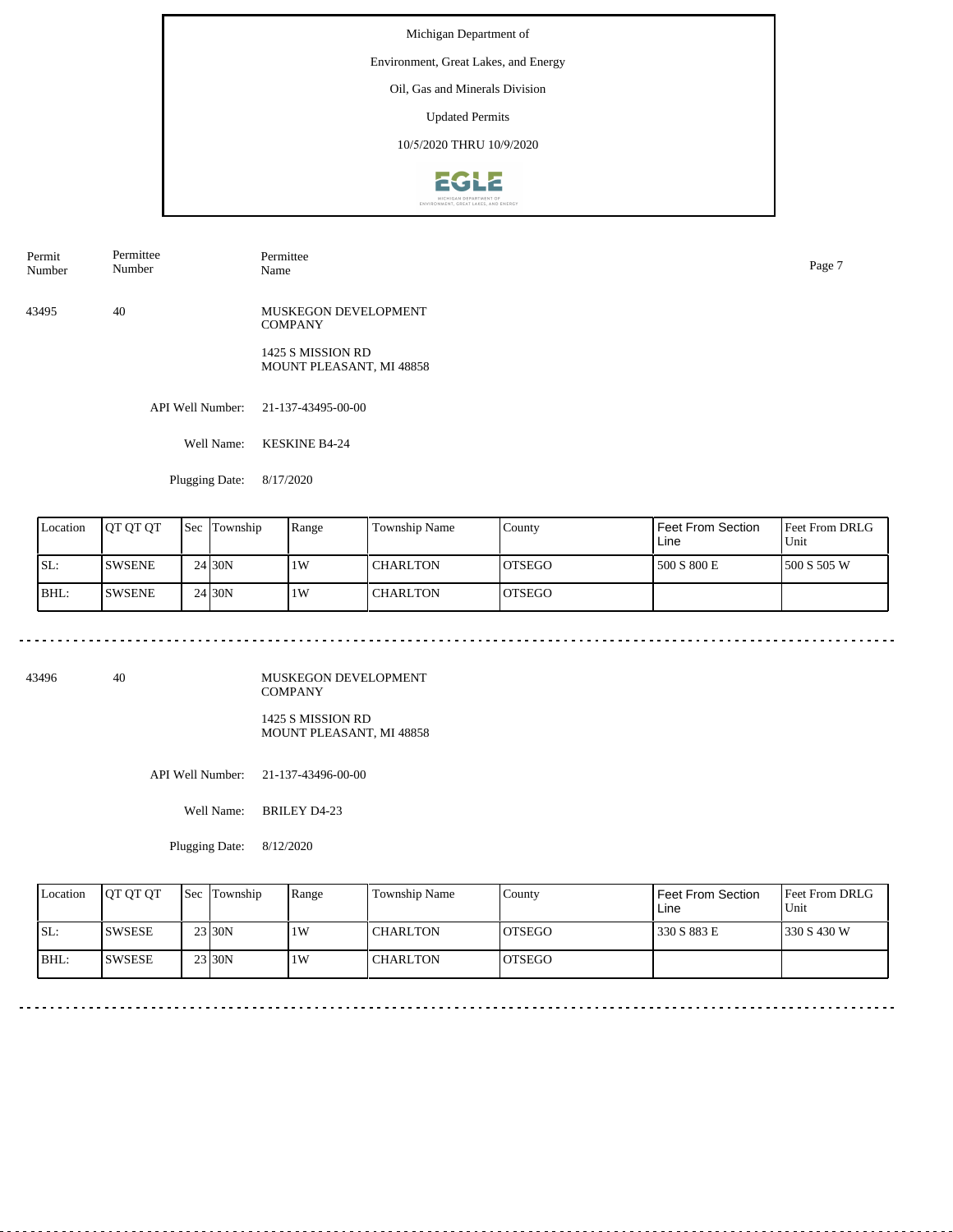## Environment, Great Lakes, and Energy

Oil, Gas and Minerals Division

Updated Permits

10/5/2020 THRU 10/9/2020



| Permit<br>Number | $\sim$<br>Permittee<br>Number | Permittee<br>Name | Page 8 |
|------------------|-------------------------------|-------------------|--------|
|                  |                               |                   |        |

44772 40 MUSKEGON DEVELOPMENT **COMPANY** 

> 1425 S MISSION RD MOUNT PLEASANT, MI 48858

API Well Number: 21-137-44772-00-00

Well Name: LARSON B3-24

Plugging Date: 8/14/2020

| Location | <b>IOT OT OT</b> | Sec | Township            | Range | Township Name   | County         | Feet From Section<br>Line | <b>Feet From DRLG</b><br>Unit |
|----------|------------------|-----|---------------------|-------|-----------------|----------------|---------------------------|-------------------------------|
| ISL:     | <b>INWSWNE</b>   |     | 24 30N              | 1W    | <b>CHARLTON</b> | IOTSEGO        | 820 S 486 W               | 1486 N 486 W                  |
| BHL:     | <b>NWSWNE</b>    |     | 24 <sub>130</sub> N | 1W    | <b>CHARLTON</b> | <b>IOTSEGO</b> |                           |                               |

44774 40

MUSKEGON DEVELOPMENT COMPANY 1425 S MISSION RD

MOUNT PLEASANT, MI 48858

<u>. . . . . . . . .</u>

API Well Number: 21-137-44774-00-00

Well Name: MEYER A3-24

Plugging Date: 8/14/2020

| Location | <b>IOT OT OT</b> | <b>Sec</b> Township | Range | Township Name   | Countv         | Feet From Section<br>Line | <b>Feet From DRLG</b><br>Unit |
|----------|------------------|---------------------|-------|-----------------|----------------|---------------------------|-------------------------------|
| SL:      | <b>ISENWNE</b>   | 24 <sub>130</sub> N | 1W    | <b>CHARLTON</b> | IOTSEGO        | 860 N 690 W               | 1445 S 621 E                  |
| BHL:     | <b>ISENWNE</b>   | 24 <sub>130</sub> N | 1 W   | <b>CHARLTON</b> | <b>IOTSEGO</b> |                           |                               |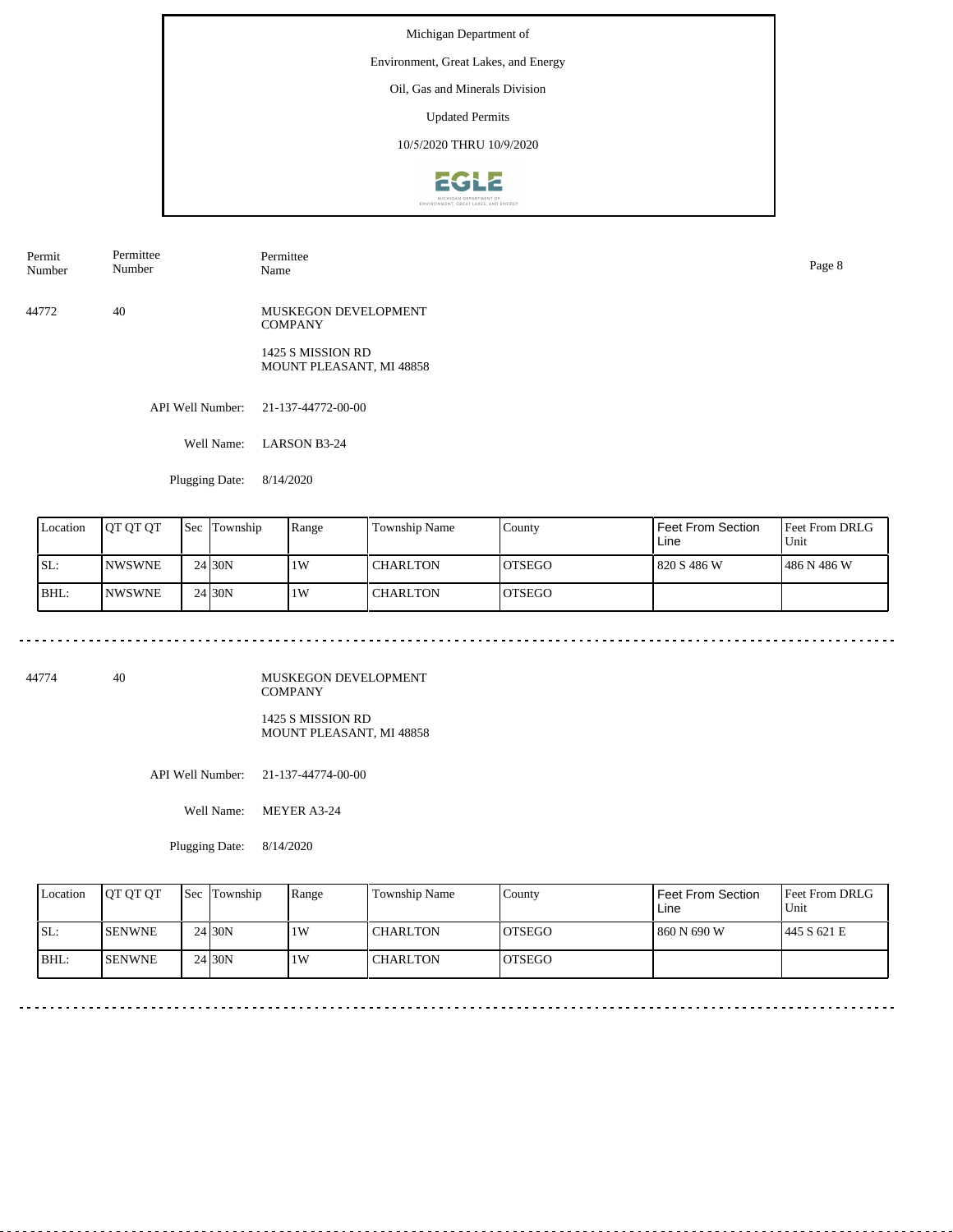## Environment, Great Lakes, and Energy

Oil, Gas and Minerals Division

Updated Permits

10/5/2020 THRU 10/9/2020



Permit Number Permittee Number Permittee Name Page 9

44775 40 MUSKEGON DEVELOPMENT **COMPANY** 

> 1425 S MISSION RD MOUNT PLEASANT, MI 48858

API Well Number: 21-137-44775-00-00

Well Name: HAHN C3-24 True Vertical Depth: 1735

Plugging Date: 8/13/2020

| Location | <b>IOT OT OT</b> | <b>Sec</b> Township | Range | Township Name   | County         | <b>Feet From Section</b><br>Line | <b>Feet From DRLG</b><br>Unit |
|----------|------------------|---------------------|-------|-----------------|----------------|----------------------------------|-------------------------------|
| SL:      | <b>I</b> SENWSE  | 24 <sub>130</sub> N | 1W    | <b>CHARLTON</b> | <b>IOTSEGO</b> | 1919 N 857 W                     |                               |
| BHL:     | <b>ISWNWSE</b>   | 24 <sub>130</sub> N | 1W    | <b>CHARLTON</b> | <b>OTSEGO</b>  | 1 677 N 476 W                    | $1629$ S 476 W                |

46109 40

MUSKEGON DEVELOPMENT COMPANY 1425 S MISSION RD MOUNT PLEASANT, MI 48858

API Well Number: 21-137-46109-00-00

Well Name: BRILEY C3-23

Plugging Date: 8/12/2020

| Location | <b>OT OT OT</b> | <b>Sec</b> Township | Range | Township Name   | County         | Feet From Section<br>Line | <b>Feet From DRLG</b><br>Unit |
|----------|-----------------|---------------------|-------|-----------------|----------------|---------------------------|-------------------------------|
| ISL:     | <b>ISWNWSE</b>  | 23 30N              | 1 W   | <b>CHARLTON</b> | IOTSEGO        | 1979 N 430 W              | 1330 S 430 W                  |
| BHL:     | <b>ISWNWSE</b>  | 23 30N              | 1W    | <b>CHARLTON</b> | <b>IOTSEGO</b> |                           |                               |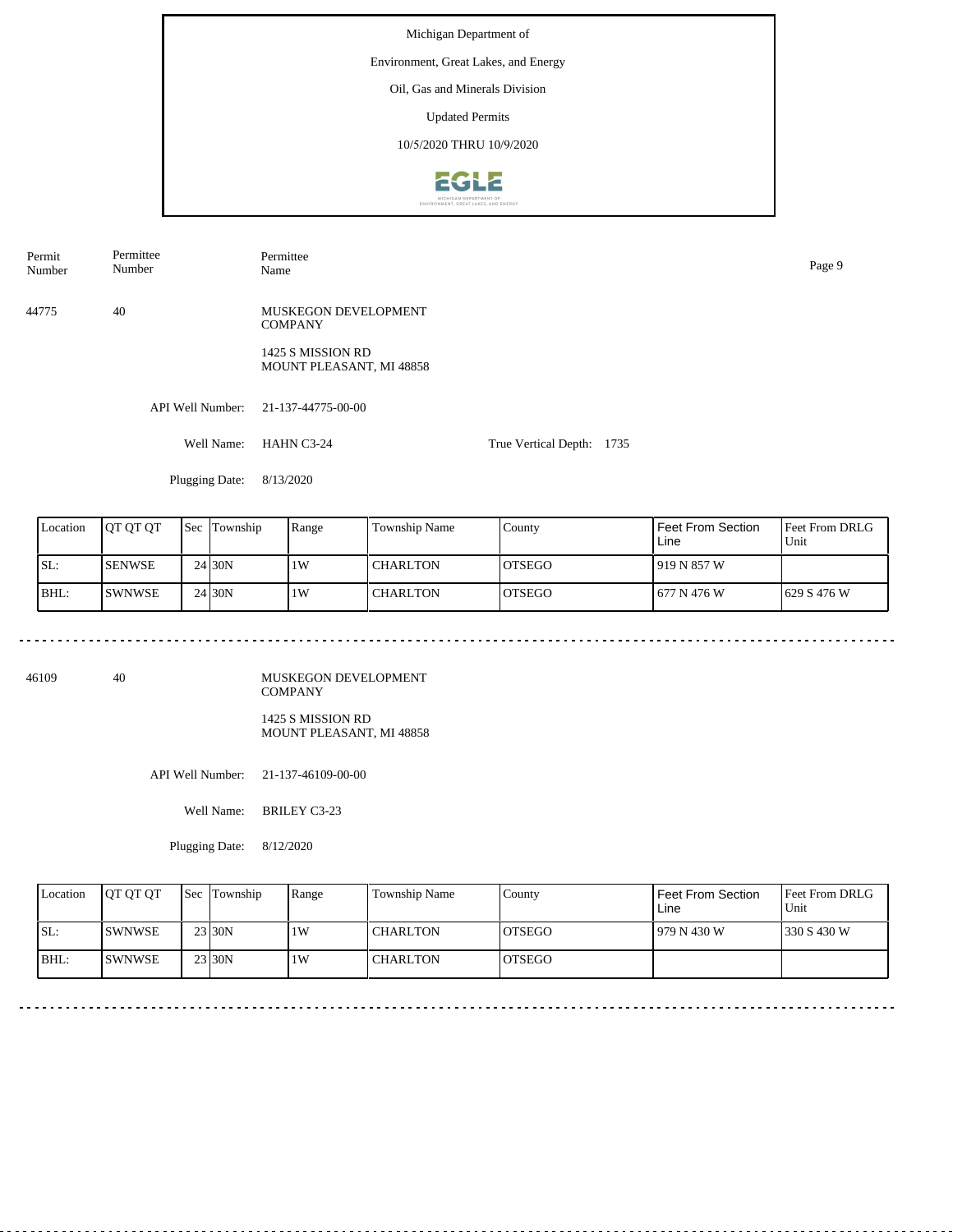## Environment, Great Lakes, and Energy

Oil, Gas and Minerals Division

Updated Permits

10/5/2020 THRU 10/9/2020



| Permit<br>Number | Permittee<br>Number | Permittee<br>Name | Page 10 |
|------------------|---------------------|-------------------|---------|
|                  |                     |                   |         |

46362 40 MUSKEGON DEVELOPMENT **COMPANY** 

> 1425 S MISSION RD MOUNT PLEASANT, MI 48858

API Well Number: 21-135-46362-00-00

Well Name: SNIDER C1-12

Plugging Date: 9/22/2020

| Location | <b>JOT OT OT</b> | Sec | Township | Range | Township Name | County          | Feet From Section<br>Line | <b>Feet From DRLG</b><br>Unit |
|----------|------------------|-----|----------|-------|---------------|-----------------|---------------------------|-------------------------------|
| SL:      | <b>NENWSW</b>    |     | 12 28 N  | 3E    | l CLINTON     | IOSCODA         | 330 N 744 W               | 1330 N 660 E                  |
| BHL:     | <b>NENWSW</b>    |     | 12 28 N  | 3E    | l CLINTON     | <b>l</b> OSCODA |                           |                               |

46379 40

MUSKEGON DEVELOPMENT COMPANY 1425 S MISSION RD

MOUNT PLEASANT, MI 48858

API Well Number: 21-135-46379-00-00

Well Name: BLASKA B3-10

Plugging Date: 9/23/2020

| Location | <b>IOT OT OT</b> | <b>Sec Township</b> | Range | <b>Township Name</b> | Countv          | Feet From Section<br>Line | <b>Feet From DRLG</b><br>Unit |
|----------|------------------|---------------------|-------|----------------------|-----------------|---------------------------|-------------------------------|
| SL:      | <b>NESWNE</b>    | 10 28N              | 3E    | <b>CLINTON</b>       | <b>IOSCODA</b>  | 670 S 917 W               | 1644 N 363 E                  |
| BHL:     | <b>INESWNE</b>   | 10 <sub>28N</sub>   | 3E    | <b>CLINTON</b>       | <b>l</b> OSCODA |                           |                               |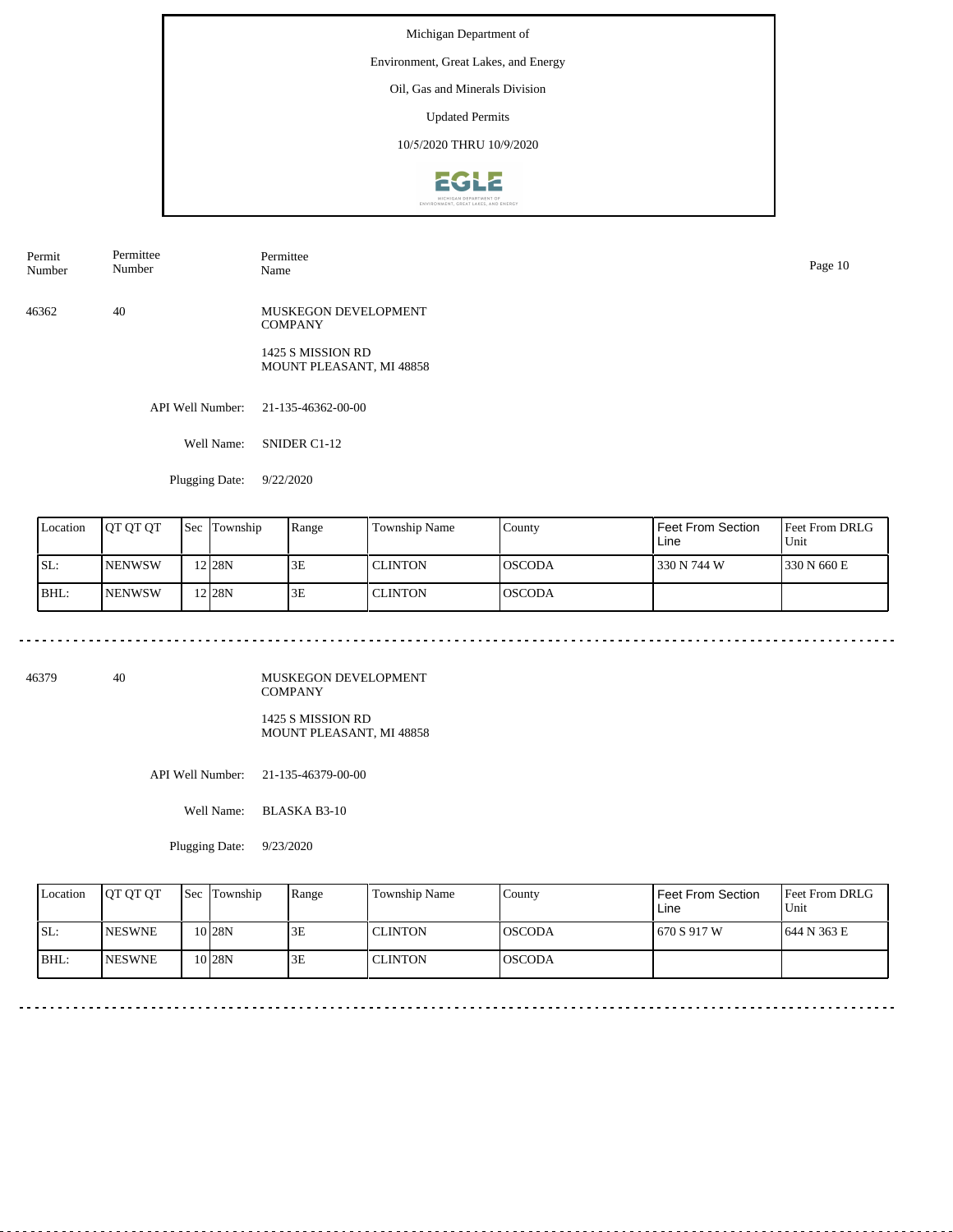## Environment, Great Lakes, and Energy

Oil, Gas and Minerals Division

Updated Permits

10/5/2020 THRU 10/9/2020



| Permit | Permittee | Permittee |
|--------|-----------|-----------|
| Number | Number    | Name      |

51250 40 MUSKEGON DEVELOPMENT **COMPANY** 

> 1425 S MISSION RD MOUNT PLEASANT, MI 48858

API Well Number: 21-135-51250-00-00

Well Name: CLINTON A3-13

Plugging Date: 9/21/2020

| Location | <b>IOT OT OT</b> | 'Sec | Township | Range | Township Name  | County  | Feet From Section<br>Line | <b>Feet From DRLG</b><br>Unit |
|----------|------------------|------|----------|-------|----------------|---------|---------------------------|-------------------------------|
| ISL:     | <b>INWNWNE</b>   |      | $3$ 28N  | 3E    | I CLINTON      | IOSCODA | 330 N 330 W               | 1330 N 330 W                  |
| BHL:     | <b>INWNWNE</b>   |      | 13 28N   | 3E    | <b>CLINTON</b> | IOSCODA |                           |                               |

51251 40

MUSKEGON DEVELOPMENT COMPANY 1425 S MISSION RD

MOUNT PLEASANT, MI 48858

API Well Number: 21-135-51251-00-00

Well Name: CLINTON D4-11

Plugging Date: 9/22/2020

| Location | <b>IOT OT OT</b> | Sec Township     | Range | Township Name  | Countv          | Feet From Section<br>Line | <b>Feet From DRLG</b><br>Unit |
|----------|------------------|------------------|-------|----------------|-----------------|---------------------------|-------------------------------|
| ISL:     | <b>ISWSESE</b>   | 1 <sup>28N</sup> | 3E    | <b>CLINTON</b> | <b>l</b> OSCODA | 330 S 998 E               | 1330 S 330 W                  |
| BHL:     | <b>SWSESE</b>    | 1 28N            | 3E    | <b>CLINTON</b> | <b>l</b> OSCODA |                           |                               |

Name Page 11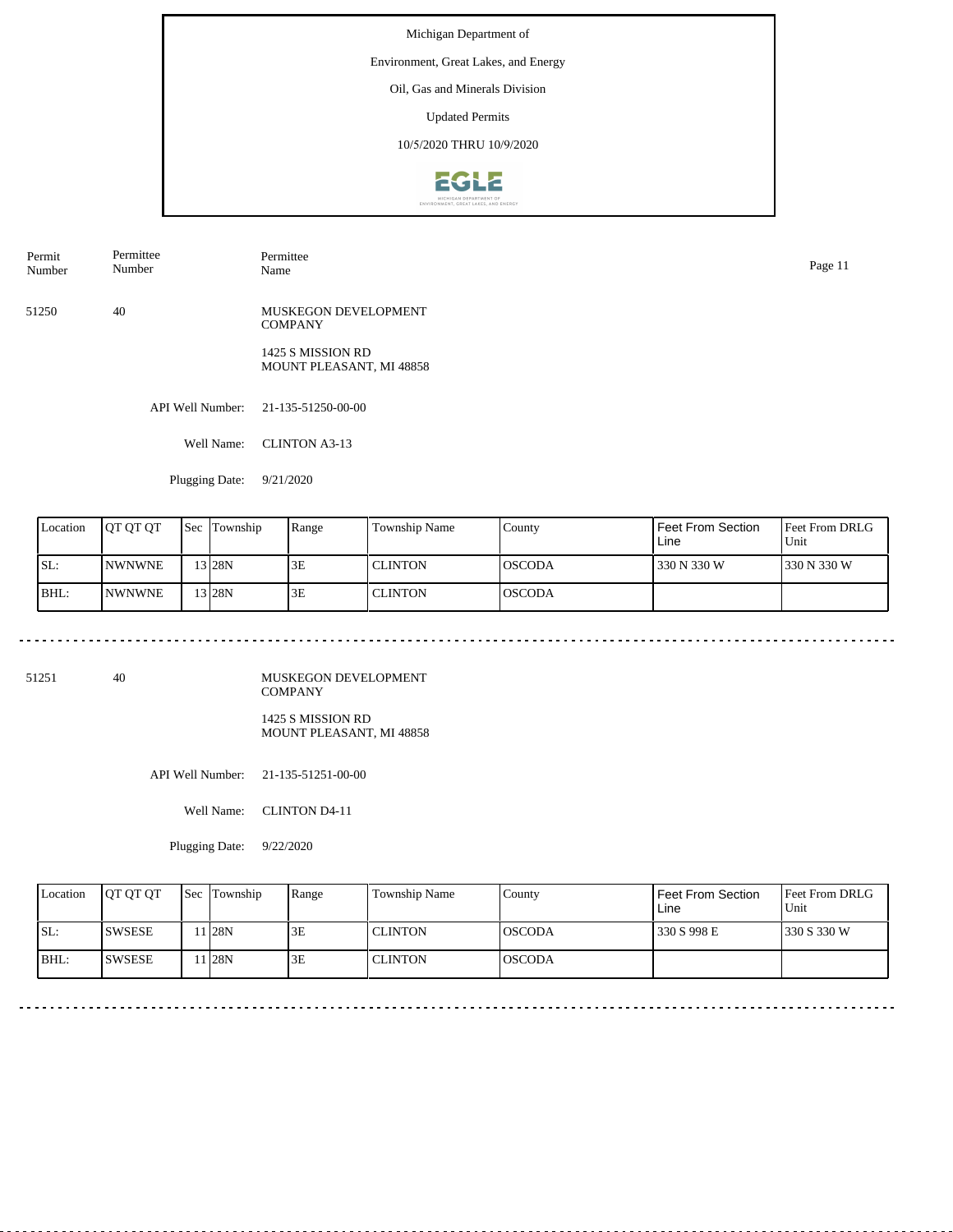## Environment, Great Lakes, and Energy

Oil, Gas and Minerals Division

Updated Permits

10/5/2020 THRU 10/9/2020



| Permit<br>Number | $\mathbf{r}$<br>Permittee<br>Number | Permittee<br>Name | $\sim$<br>Page |
|------------------|-------------------------------------|-------------------|----------------|
|                  |                                     |                   |                |

51254 40 MUSKEGON DEVELOPMENT **COMPANY** 

> 1425 S MISSION RD MOUNT PLEASANT, MI 48858

API Well Number: 21-135-51254-00-00

Well Name: CLINTON D2-11

Plugging Date: 9/23/2020

| Location | <b>IOT OT OT</b> | <b>Sec</b> | Township | Range | Township Name  | County  | Feet From Section<br>Line | <b>Feet From DRLG</b><br>'Unit |
|----------|------------------|------------|----------|-------|----------------|---------|---------------------------|--------------------------------|
| SL:      | ISWSESW          |            | 1 I28N   | 3E    | <b>CLINTON</b> | IOSCODA | 1650 S 998 E              | 1650 S 330 W                   |
| BHL:     | ISWSESW          |            | l I28N   | 3E    | <b>CLINTON</b> | IOSCODA |                           |                                |

51255 40

MUSKEGON DEVELOPMENT COMPANY 1425 S MISSION RD

MOUNT PLEASANT, MI 48858

API Well Number: 21-135-51255-00-00

Well Name: CLINTON C3-12

Plugging Date: 9/21/2020

| Location | <b>IOT OT OT</b> | Sec Township      | Range | Township Name  | County          | Feet From Section<br>Line | <b>Feet From DRLG</b><br>Unit |
|----------|------------------|-------------------|-------|----------------|-----------------|---------------------------|-------------------------------|
| SL:      | <b>INWNWSE</b>   | 12 <sub>28N</sub> | 3E    | <b>CLINTON</b> | IOSCODA         | 330 N 330 W               | 1330 N 330 W                  |
| IBHL:    | <b>INWNWSE</b>   | 12 <sub>28N</sub> | 3E    | <b>CLINTON</b> | <b>l</b> OSCODA |                           |                               |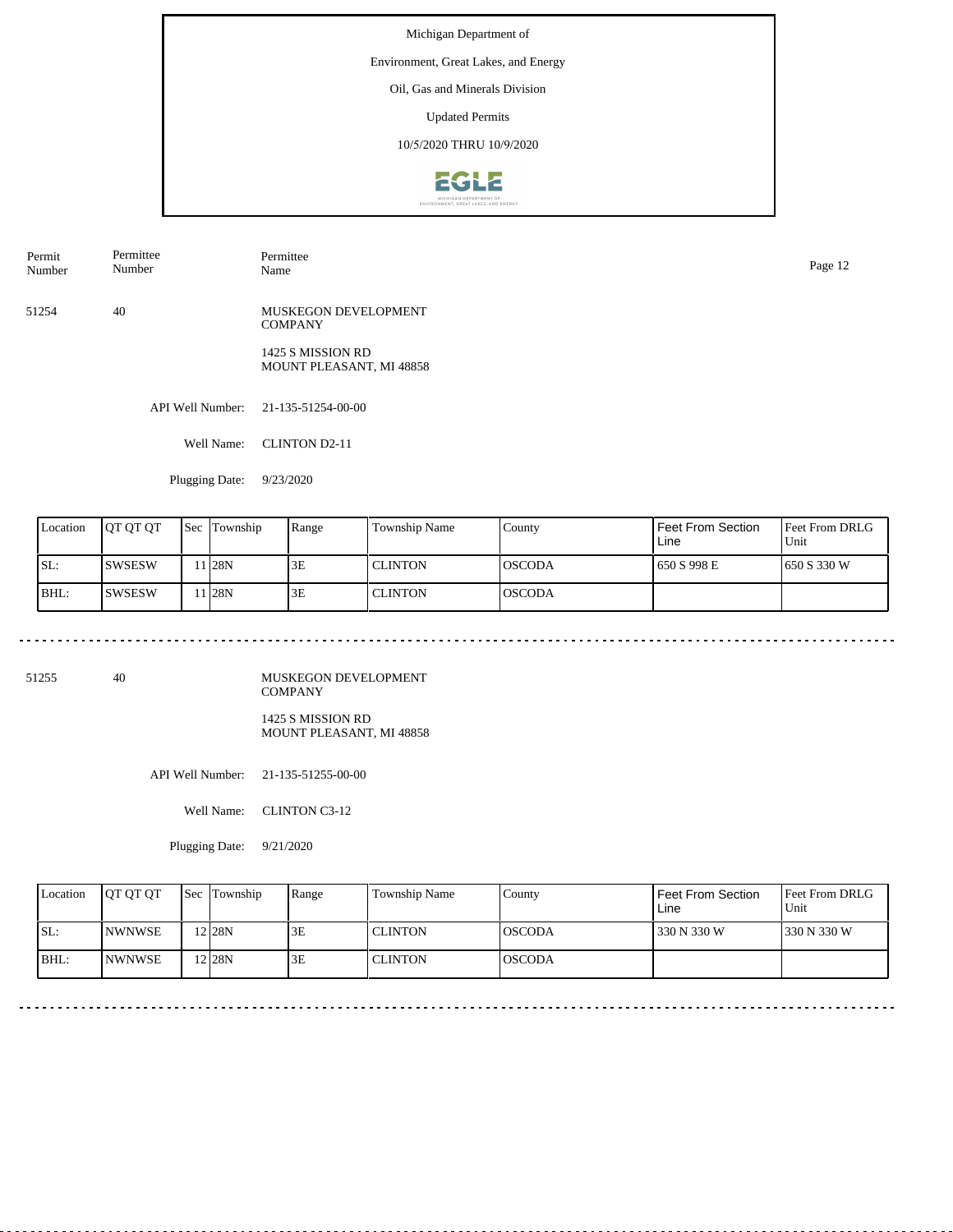## Environment, Great Lakes, and Energy

Oil, Gas and Minerals Division

Updated Permits

10/5/2020 THRU 10/9/2020



| Permit<br>Number | Permittee<br>Number | Permittee<br>.<br>Name | Page 13 |
|------------------|---------------------|------------------------|---------|
|                  |                     |                        |         |

51710 40 MUSKEGON DEVELOPMENT **COMPANY** 

> 1425 S MISSION RD MOUNT PLEASANT, MI 48858

API Well Number: 21-135-51710-00-00

Well Name: CLINTON C1-1

Plugging Date: 9/25/2020

| Location | <b>IQT OT OT</b> | <b>Sec</b> | Township | Range | Township Name  | County  | Feet From Section<br>Line | <b>Feet From DRLG</b><br>Unit |
|----------|------------------|------------|----------|-------|----------------|---------|---------------------------|-------------------------------|
| SL:      | <b>NENWSW</b>    |            | 128N     | 3E    | <b>CLINTON</b> | IOSCODA | 330 N 1173 W              | 1330 N 1173 W                 |
| BHL:     | <b>INENWSW</b>   |            | 28N      | 3E    | <b>CLINTON</b> | IOSCODA |                           |                               |

51712 40

MUSKEGON DEVELOPMENT COMPANY 1425 S MISSION RD

MOUNT PLEASANT, MI 48858

<u>. . . . . . . . . . . . . .</u>

API Well Number: 21-135-51712-00-00

Well Name: CLINTON A3-11

Plugging Date: 9/23/2020

| Location | <b>IOT OT OT</b> | <b>Sec</b> Township | Range | Township Name  | County          | Feet From Section<br>Line | <b>Feet From DRLG</b><br>Unit |
|----------|------------------|---------------------|-------|----------------|-----------------|---------------------------|-------------------------------|
| ISL:     | <b>SENWNE</b>    | 11 <sub>28N</sub>   | 3E    | <b>CLINTON</b> | <b>IOSCODA</b>  | 1660 N 1319 W             | 1658 S 1319 W                 |
| BHL:     | <b>ISENWNE</b>   | 11 28N              | 3E    | <b>CLINTON</b> | <b>l</b> OSCODA |                           |                               |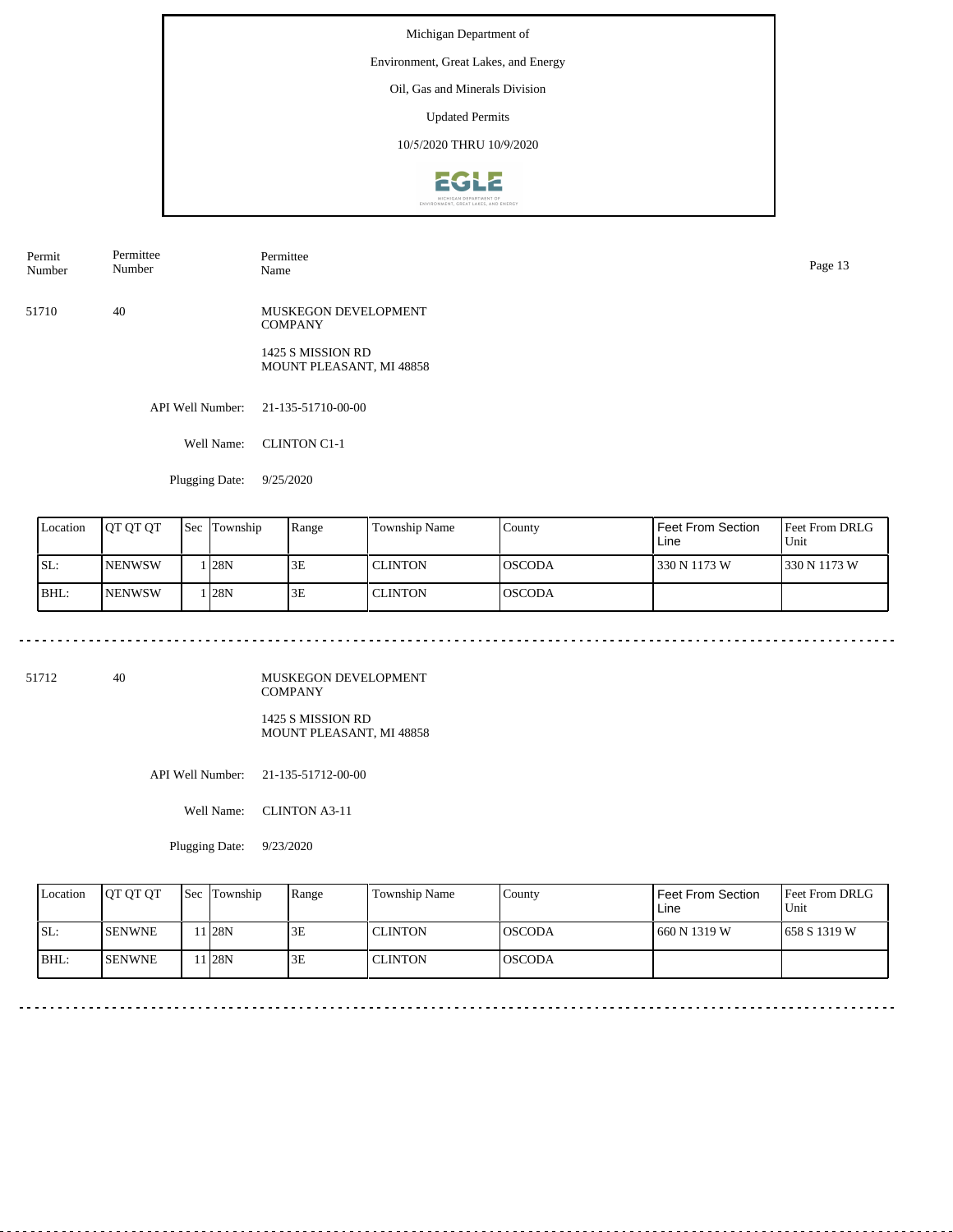## Environment, Great Lakes, and Energy

Oil, Gas and Minerals Division

Updated Permits

10/5/2020 THRU 10/9/2020



| Permit<br>Number | $\sim$<br>Permittee<br>Number | Permittee<br>Name | Page |
|------------------|-------------------------------|-------------------|------|
|                  |                               |                   |      |

53071 40 MUSKEGON DEVELOPMENT **COMPANY** 

> 1425 S MISSION RD MOUNT PLEASANT, MI 48858

API Well Number: 21-135-53071-00-00

Well Name: ROZENBOOM B2-14

Plugging Date: 9/17/2020

| Location | <b>IOT OT OT</b> | 'Sec | Township          | Range | Township Name  | County  | Feet From Section<br>Line | Feet From DRLG<br>'Unit |
|----------|------------------|------|-------------------|-------|----------------|---------|---------------------------|-------------------------|
| ISL:     | ISWSENW          |      | 14 <sub>28N</sub> | 3E    | <b>CLINTON</b> | IOSCODA | 548 S 1029 E              | 1548 S 1029 E           |
| BHL:     | <b>ISWSENW</b>   |      | 14 28 N           | 3E    | <b>CLINTON</b> | IOSCODA |                           |                         |

53072 40

MUSKEGON DEVELOPMENT COMPANY 1425 S MISSION RD

MOUNT PLEASANT, MI 48858

API Well Number: 21-135-53072-00-00

Well Name: CLINTON B4-14

Plugging Date: 9/16/2020

| Location | <b>IOT OT OT</b> | <b>Sec</b> Township | Range | Township Name  | Countv          | Feet From Section<br>Line | <b>Feet From DRLG</b><br>Unit |
|----------|------------------|---------------------|-------|----------------|-----------------|---------------------------|-------------------------------|
| ISL:     | <b>ISWSENE</b>   | 14 <sub>28N</sub>   | 3E    | <b>CLINTON</b> | <b>l</b> OSCODA | 532 S 1212 E              | 532 S 1212 E                  |
| BHL:     | <b>SWSENE</b>    | 14 <sub>28N</sub>   | 3E    | <b>CLINTON</b> | <b>l</b> OSCODA |                           |                               |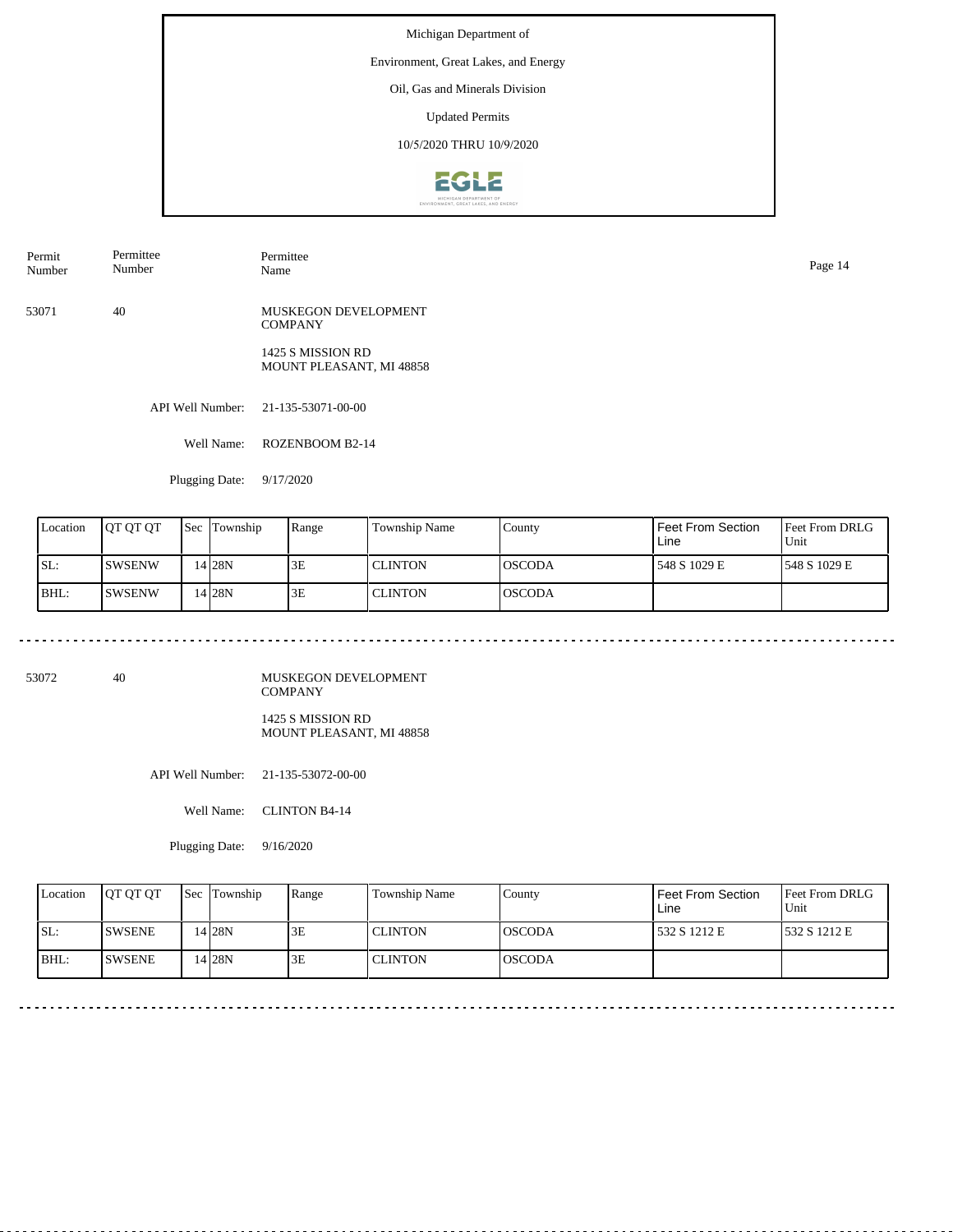## Environment, Great Lakes, and Energy

Oil, Gas and Minerals Division

Updated Permits

10/5/2020 THRU 10/9/2020



| Permit<br>Number | Permittee<br>Number | Permittee<br>Name | $\sim$<br>Page 15 |
|------------------|---------------------|-------------------|-------------------|
|                  |                     |                   |                   |

53073 40 MUSKEGON DEVELOPMENT **COMPANY** 

> 1425 S MISSION RD MOUNT PLEASANT, MI 48858

API Well Number: 21-135-53073-00-00

Well Name: STEELE D3-14

Plugging Date: 9/16/2020

| Location | JOT OT OT      | <b>Sec</b> | Township | Range | Township Name  | County  | Feet From Section<br>Line | <b>Feet From DRLG</b><br>Unit |
|----------|----------------|------------|----------|-------|----------------|---------|---------------------------|-------------------------------|
| SL:      | <b>INWSWSE</b> |            | 14 28 N  | 3E    | <b>CLINTON</b> | IOSCODA | 996 S 430 W               | 1996 S 430 W                  |
| BHL:     | <b>INWSWSE</b> |            | 14 28 N  | 3E    | <b>CLINTON</b> | IOSCODA |                           |                               |

53074 40

MUSKEGON DEVELOPMENT COMPANY 1425 S MISSION RD

MOUNT PLEASANT, MI 48858

API Well Number: 21-135-53074-00-00

Well Name: STATE CLINTON B1-13

Plugging Date: 9/17/2020

| Location | <b>IOT OT OT</b> | <b>Sec Township</b> | Range | Township Name  | Countv          | Feet From Section<br>Line | <b>Feet From DRLG</b><br>Unit |
|----------|------------------|---------------------|-------|----------------|-----------------|---------------------------|-------------------------------|
| SL:      | <b>INESWNW</b>   | 13 <sub>28N</sub>   | 3E    | <b>CLINTON</b> | <b>IOSCODA</b>  | 1168 S 897 W              | 1168 S 500 E                  |
| IBHL:    | <b>INESWNW</b>   | '3 28N              | 3E    | <b>CLINTON</b> | <b>l</b> OSCODA |                           |                               |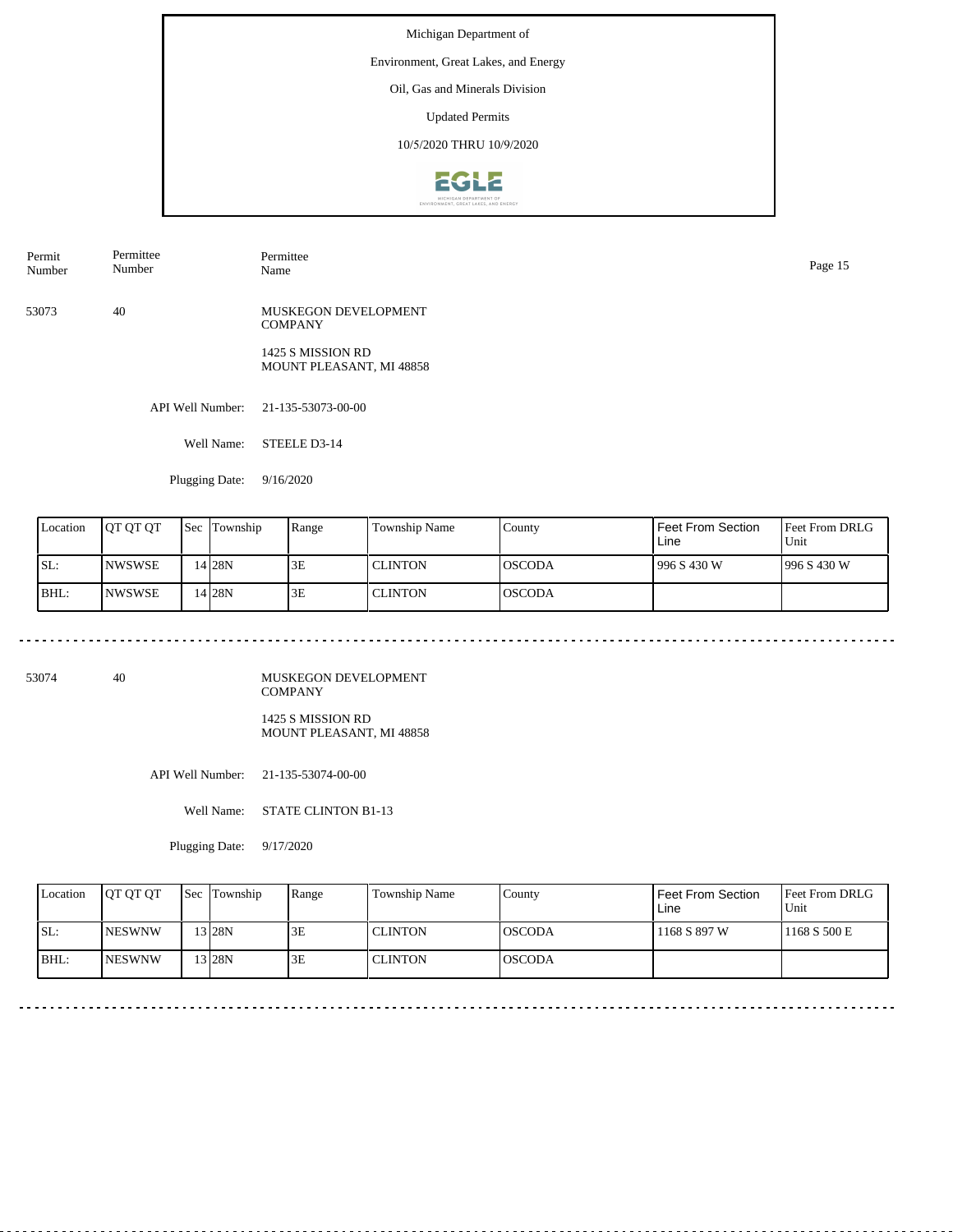## Environment, Great Lakes, and Energy

Oil, Gas and Minerals Division

Updated Permits

10/5/2020 THRU 10/9/2020



| Permit | Permittee |
|--------|-----------|
| Number | Number    |

53075 40 MUSKEGON DEVELOPMENT **COMPANY** 

> 1425 S MISSION RD MOUNT PLEASANT, MI 48858

API Well Number: 21-135-53075-00-00

Well Name: LAMOUREUX C1-13

Permittee

Plugging Date: 9/15/2020

| Location | <b>JOT OT OT</b> | Sec | Township | Range | Township Name  | County  | Feet From Section<br>Line | Feet From DRLG<br>'Unit |
|----------|------------------|-----|----------|-------|----------------|---------|---------------------------|-------------------------|
| SL:      | ISWNWSW          |     | 13 28N   | 3E    | <b>CLINTON</b> | IOSCODA | 1918 N 430 W              | 1918 N 430 W            |
| BHL:     | ISWNWSW          |     | 3128N    | 3E    | <b>CLINTON</b> | IOSCODA |                           |                         |

53076 40

MUSKEGON DEVELOPMENT COMPANY 1425 S MISSION RD

MOUNT PLEASANT, MI 48858

API Well Number: 21-135-53076-00-00

Well Name: STATE CLINTON C3-13

Plugging Date: 9/15/2020

| Location | <b>OT OT OT</b> | <b>Sec</b> Township | Range | Township Name  | County          | Feet From Section<br>Line | <b>Feet From DRLG</b><br>Unit |
|----------|-----------------|---------------------|-------|----------------|-----------------|---------------------------|-------------------------------|
| ISL:     | <b>ISWNWSE</b>  | 13 28N              | 3E    | <b>CLINTON</b> | <b>l</b> OSCODA | 1990 N 330 W              | 990 N 330 W                   |
| BHL:     | <b>ISWNWSE</b>  | 13 I28N             | 3Ε    | <b>CLINTON</b> | <b>l</b> OSCODA |                           |                               |

Name Page 16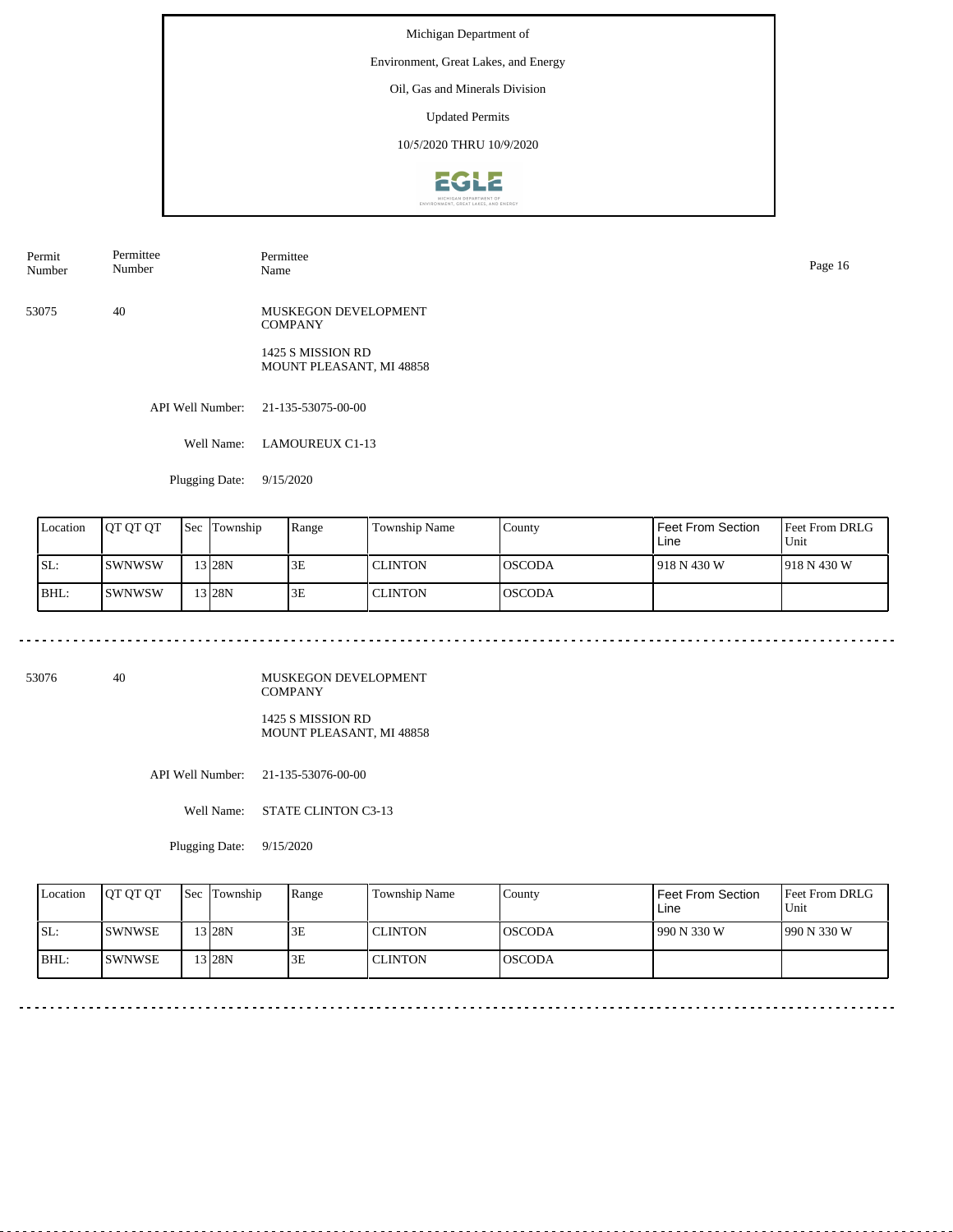### Environment, Great Lakes, and Energy

Oil, Gas and Minerals Division

Updated Permits

10/5/2020 THRU 10/9/2020



API Well Number: 21-137-54940-00-00 54940 6312 ARBOR OPERATING LLC 333 West Grandview Parkway Suite 401 TRAVERSE CITY, MI 49684 Permit Number Permittee Number Permittee Name Page 17

Well Name: LOSHAW D4-28

Plugging Date: 7/13/2020

| Location | IOT OT OT      | Sec | Township          | Range | Township Name | County         | Feet From Section<br>Line | <b>IFeet From DRLG</b><br>Unit |
|----------|----------------|-----|-------------------|-------|---------------|----------------|---------------------------|--------------------------------|
| SL:      | <b>INESESE</b> |     | 28 <sub>32N</sub> | 3W    | CORWITH       | IOTSEGO        | 962 S 580 E               | 1352 N 580 E                   |
| BHL:     | <b>NESESE</b>  |     | 28 <sub>32N</sub> | 3W    | CORWITH       | <b>IOTSEGO</b> | 962 S 580 E               | 1352 N 580 E                   |

61030 5280

JORDAN DEVELOPMENT COMPANY LLC

1503 GARFIELD RD NORTH TRAVERSE CITY, MI 49696

API Well Number: 21-079-61030-00-00

Well Name: STATE BLUE LAKE 7-1 HD1

Plugging Date: 9/17/2020

True Vertical Depth: 6498

Feet From DRLG Unit 598 N 536 E 1804 N 1633 E 598 N 536 E Feet From Section Line County KALKASKA KALKASKA Location QT QT QT Sec Township Range Township Name SL: BHL: NESWNE NENENE Sec Township 1 28N 1 28N 5W 5W BLUE LAKE BLUE LAKE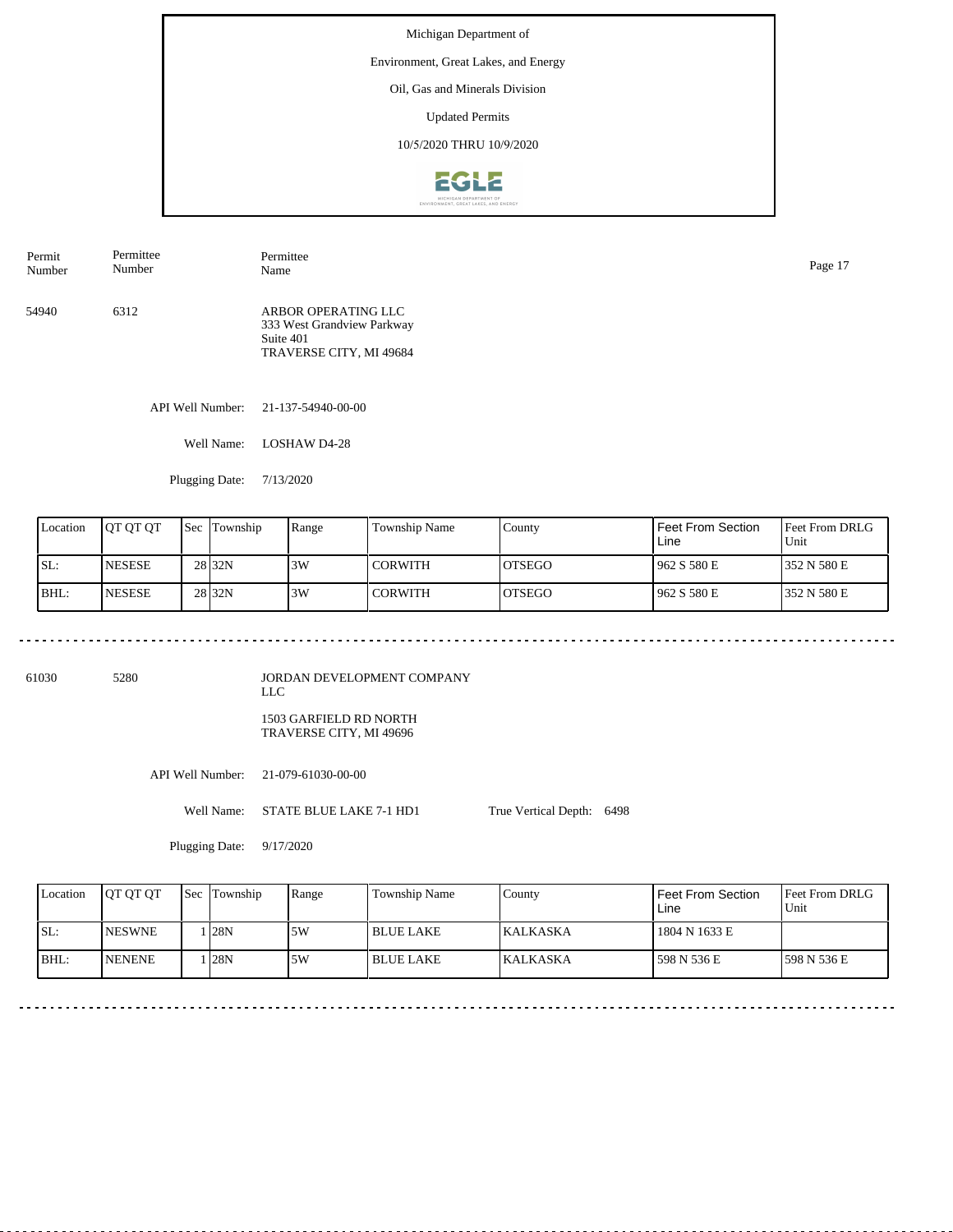Environment, Great Lakes, and Energy

Oil, Gas and Minerals Division

Updated Permits

10/5/2020 THRU 10/9/2020



Permit Number Permittee Number Permittee Name Page 18

# **APPLICATIONS TO CHANGE WELL STATUS:**

20667 80

BAILER AND DESHAW

PO BOX 366 KAWKAWLIN, MI 48631

API Well Number: 21-157-20667-00-00

Well Name: MURPHY, HARRISON ET AL A-1

Approval Date: 9/28/2020

| Location | <b>IOT OT OT</b> | Sec Township      | Range | <b>Township Name</b> | County          | Feet From Section<br>Line | Feet From DRLG<br>Unit |
|----------|------------------|-------------------|-------|----------------------|-----------------|---------------------------|------------------------|
| SL:      | <b>ISWNWSE</b>   | 30110N            | 7E    | <b>ARBELA</b>        | 'TUSCOLA        | 1990 N 330 W              | 990 N 330 W            |
| BHL:     | ISWNWSE          | 30 <sub>10N</sub> | 7E    | <b>ARBELA</b>        | <b>'TUSCOLA</b> |                           |                        |

ACOWS to squeeze cement

Proposed Rework: ACOWS to squeeze cement Comment: ACOWS to cement casing annulus for brine disposal conversion expires 9/28/21

 $\overline{a}$ .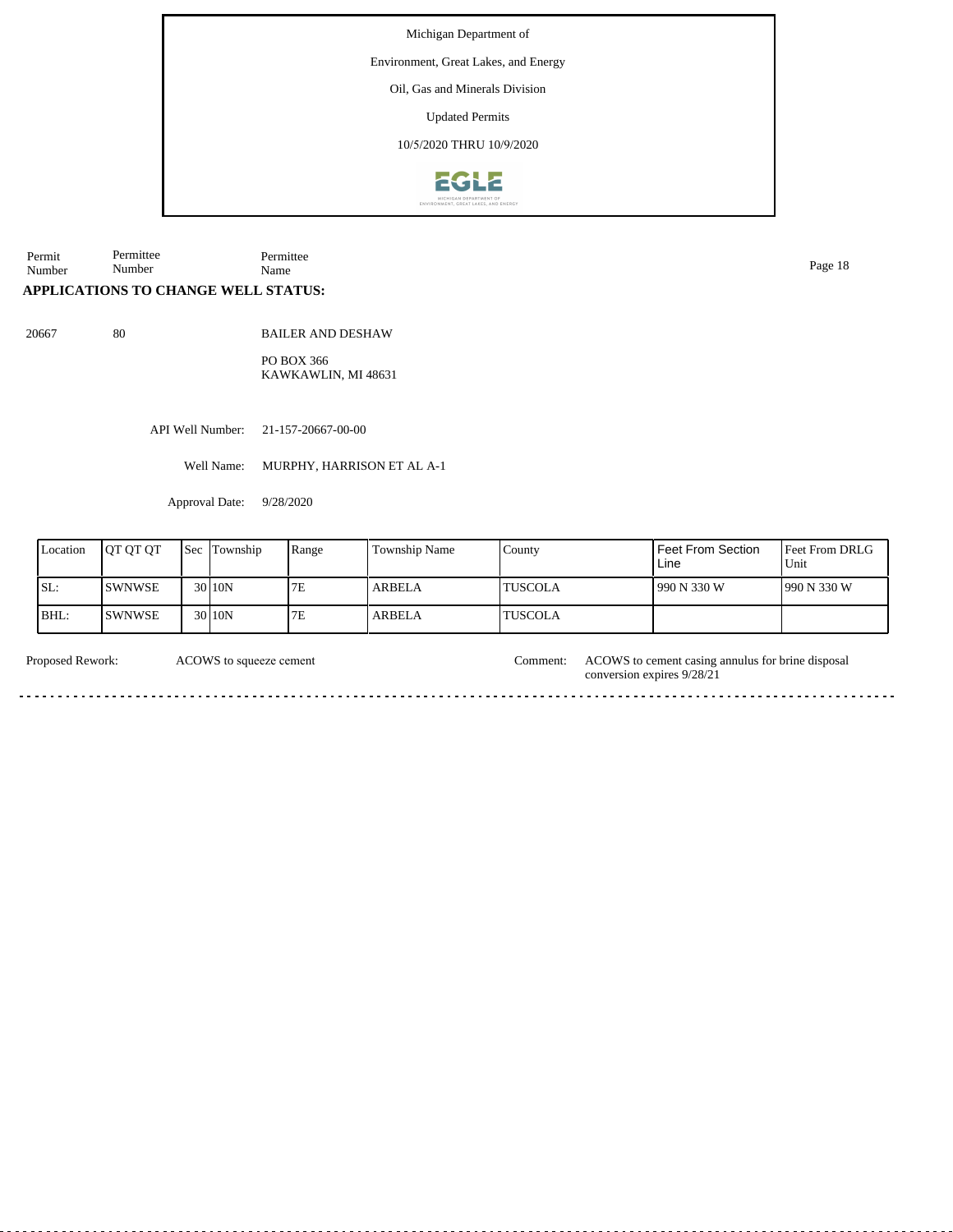## Environment, Great Lakes, and Energy

Oil, Gas and Minerals Division

Updated Permits

10/5/2020 THRU 10/9/2020



| Permit | Permittee | Permittee | Page 19 |
|--------|-----------|-----------|---------|
| Number | Number    | Name      |         |
|        |           |           |         |

20798 80

BAILER AND DESHAW

PO BOX 366 KAWKAWLIN, MI 48631

API Well Number: 21-145-20798-00-00

Well Name: WOLOHAN EST B-1

Approval Date: 9/28/2020

| Location | <b>IOT OT OT</b> | <b>Sec Township</b> | Range | <b>Township Name</b> | County          | Feet From Section<br>Line | Feet From DRLG<br>Unit |
|----------|------------------|---------------------|-------|----------------------|-----------------|---------------------------|------------------------|
| SL:      | E2NWSE           | 19 I 10 N           | 6E    | l BIRCH RUN          | <b>ISAGINAW</b> | 755 N 920 W               | 755 N 400 E            |
| IBHL:    | <b>IE2NWSE</b>   | 19 I 10N            | 6E    | I BIRCH RUN-         | <b>ISAGINAW</b> |                           |                        |

| <b>Proposed Rework:</b> | ACOWS to squeeze cement | :\omment: | ACOWS to cement casing annulus for conversion to brine<br>disposal well expires $9/28/21$ |
|-------------------------|-------------------------|-----------|-------------------------------------------------------------------------------------------|
|                         |                         |           |                                                                                           |

29713 6371

BREITBURN OPERATING LIMITED PARTNERSHIP 1111 BAGBY STREET, SUITE 1600

HOUSTON, TX 77002

API Well Number: 21-137-29713-00-00

Well Name: NORTH MICHIGAN LAND AND OIL CO 3-29

Approval Date: 9/22/2020

| Location | <b>OT OT OT</b> | <b>Sec Township</b> | Range | <b>Township Name</b> | Countv         | Feet From Section<br>Line | <b>Feet From DRLG</b><br>Unit |
|----------|-----------------|---------------------|-------|----------------------|----------------|---------------------------|-------------------------------|
| ISL:     | <b>ISWSWNE</b>  | 29 29 N             | 4W    | <b>HAYES</b>         | <b>IOTSEGO</b> | 499 S 107 W               | 499 S 1213 E                  |
| BHL:     | <b>ISWSWNE</b>  | 29 29 N             | 4W    | <b>HAYES</b>         | <b>IOTSEGO</b> |                           |                               |

<u>. . . . . . . . . . . . . . .</u>

Proposed Rework: Temporarily Abandoned Comment: ACOWS for TA expires on 9/22/21

<u>. . . . . . . . . . . . . . . . .</u>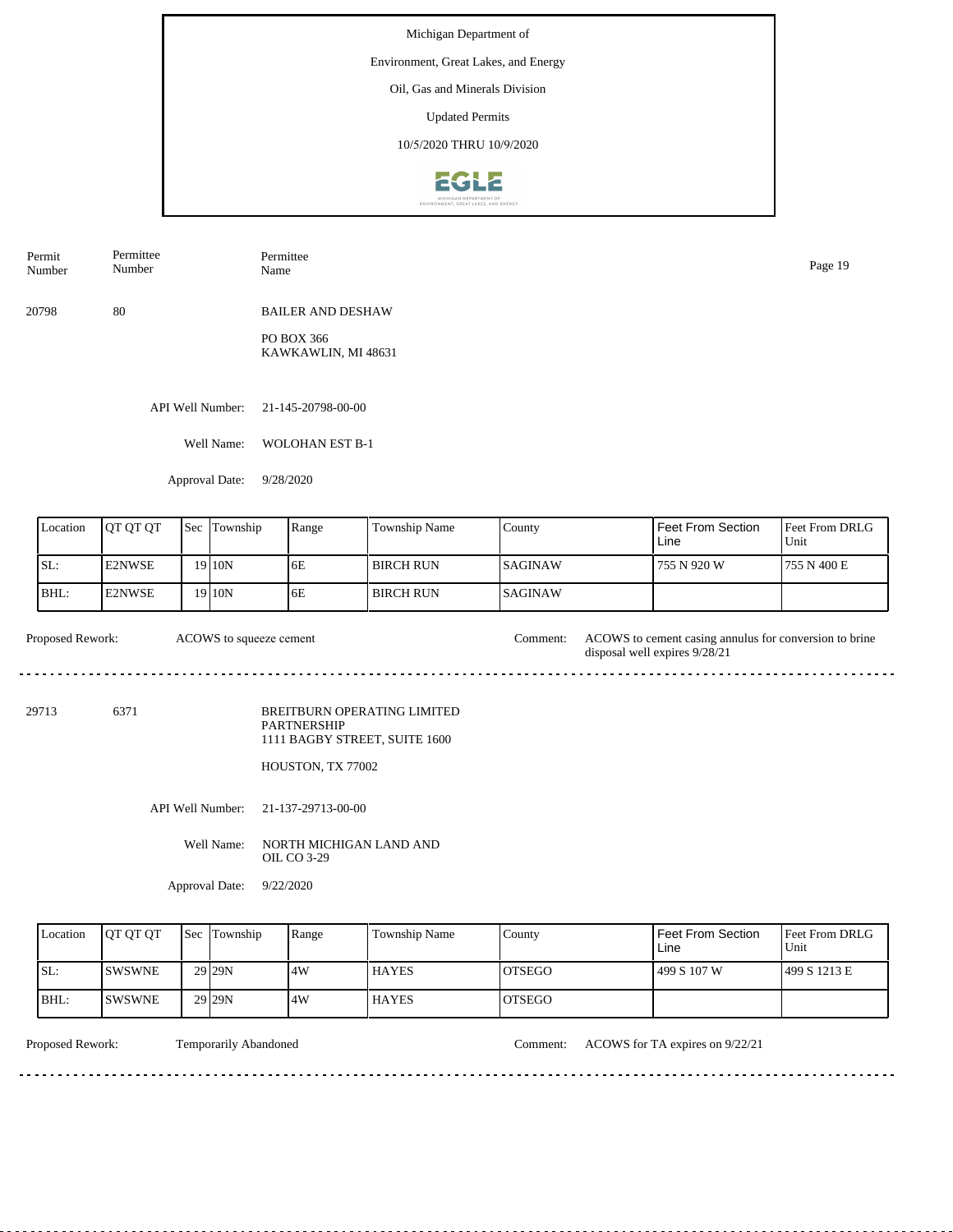## Environment, Great Lakes, and Energy

Oil, Gas and Minerals Division

Updated Permits

10/5/2020 THRU 10/9/2020



Permit Number Permittee Number Permittee Name Page 20

29963 6325 MICHIGAN GAS UTILITIES CORP

> 899 S TELEGRAPH RD MONROE, MI 48161

API Well Number: 21-025-29963-00-00

Well Name: MYMACHOD, ALEX & MARY 3-13

Approval Date: 10/1/2020

| Location | <b>OT OT OT</b> | <b>Sec Township</b> | Range | Township Name | County    | Feet From Section<br>Line | <b>Feet From DRLG</b><br>Unit |
|----------|-----------------|---------------------|-------|---------------|-----------|---------------------------|-------------------------------|
| ISL:     | <b>NENWSE</b>   | 311S                | .5W   | <b>LEE</b>    | ICALHOUN- | 1334 N 1133 W             | 334 N 1133 W                  |
| BHL:     | <b>INENWSE</b>  | 3 1S                | .5W   | <b>LEE</b>    | ICALHOUN  |                           |                               |

Temporarily Abandoned

Proposed Rework: Temporarily Abandoned Comment: ACOWS for TA expires on 11/12/21; ACOWS states that well will be converted into an observation well toward end of TA period.

<u>. . . . . . . .</u>

 $\sim$   $\sim$ 

43172 6371

BREITBURN OPERATING LIMITED PARTNERSHIP 1111 BAGBY STREET, SUITE 1600

HOUSTON, TX 77002

API Well Number: 21-137-43172-00-00

Well Name: WINTER 4-33

Approval Date: 9/23/2020

| Location | <b>IOT OT OT</b> | <b>Sec</b> Township | Range | Township Name | County         | Feet From Section<br>Line | <b>IFeet From DRLG</b><br>Unit |
|----------|------------------|---------------------|-------|---------------|----------------|---------------------------|--------------------------------|
| ISL:     | <b>SWNESW</b>    | 33 <sub>131</sub> N | 2W    | <b>DOVER</b>  | <b>IOTSEGO</b> | 790 N 730 E               | 1530 S 550 W                   |
| BHL:     | <b>ISWNESW</b>   | 33 31N              | 2W    | <b>DOVER</b>  | <b>IOTSEGO</b> |                           |                                |

Proposed Rework: Temporarily Abandoned Comment: ACOWS for TA expires on 9/23/21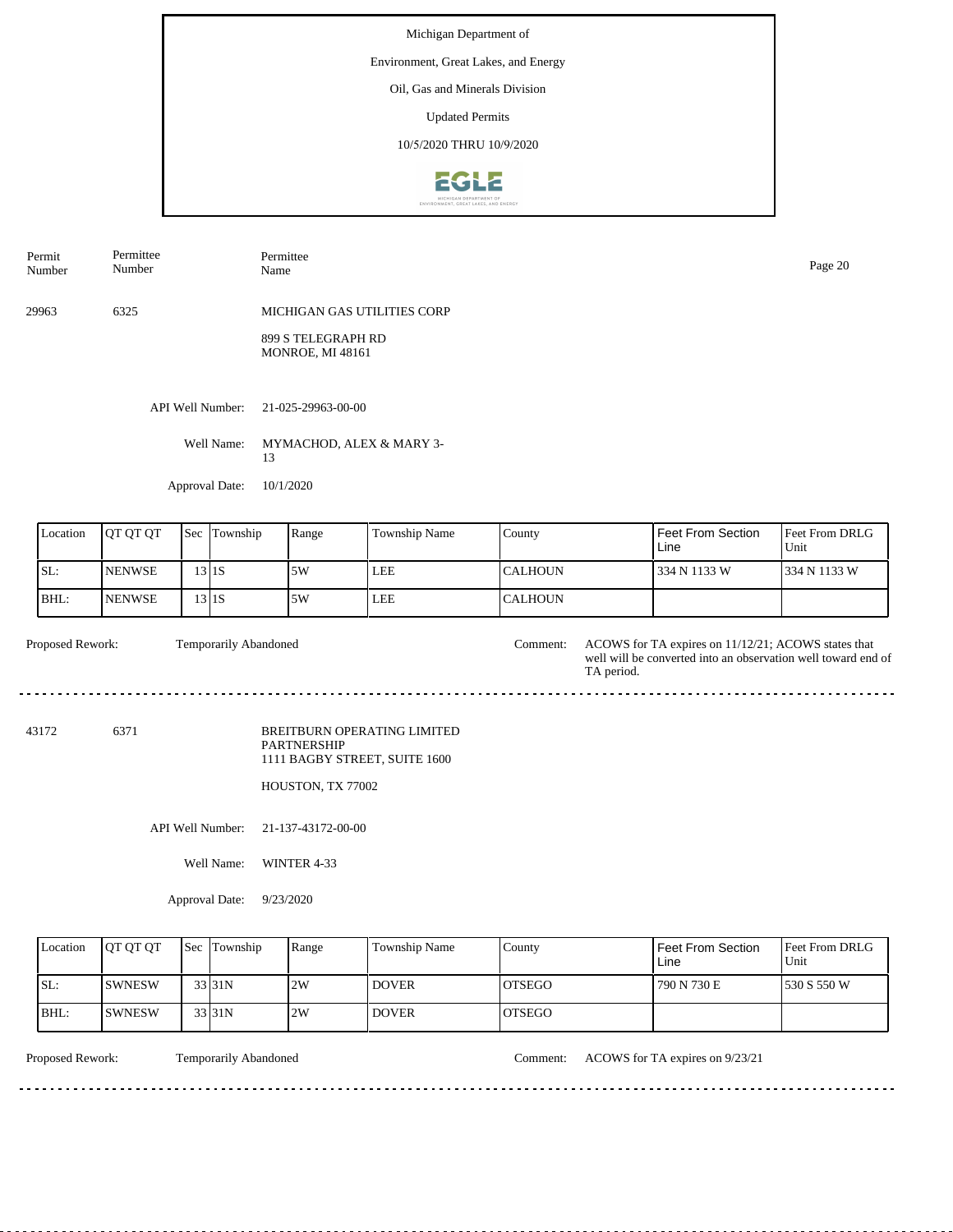## Environment, Great Lakes, and Energy

Oil, Gas and Minerals Division

Updated Permits

10/5/2020 THRU 10/9/2020



API Well Number: 21-137-43176-00-00 43176 6371 BREITBURN OPERATING LIMITED PARTNERSHIP 1111 BAGBY STREET, SUITE 1600 HOUSTON, TX 77002 Permit Number Permittee Number Permittee Name Page 21

Well Name: WINTER 3-33

Approval Date: 9/23/2020

| Location | <b>IOT OT OT</b> | Sec | Township | Range | Township Name | County         | Feet From Section<br>Line | Feet From DRLG<br>Unit |
|----------|------------------|-----|----------|-------|---------------|----------------|---------------------------|------------------------|
| SL:      | <b>INESESW</b>   |     | 33 31 N  | 2W    | <b>DOVER</b>  | <b>IOTSEGO</b> | 750 S 400 E               | 1565 N 400 E           |
| IBHL:    | <b>INESESW</b>   |     | 33 31 N  | 2W    | <b>DOVER</b>  | <b>IOTSEGO</b> |                           |                        |

 $\mathcal{L}^{\mathcal{L}}\left( \mathcal{L}^{\mathcal{L}}\left( \mathcal{L}^{\mathcal{L}}\right) \right) =\mathcal{L}^{\mathcal{L}}\left( \mathcal{L}^{\mathcal{L}}\right)$ 

Proposed Rework: Temporarily Abandoned Comment: ACOWS for TA expires on  $9/23/21$ 

43364 6371

BREITBURN OPERATING LIMITED PARTNERSHIP 1111 BAGBY STREET, SUITE 1600

HOUSTON, TX 77002

API Well Number: 21-137-43364-00-00

Well Name: BERSCHBACH 1-33

Approval Date: 9/23/2020

| Location | <b>IOT OT OT</b> | <b>Sec Township</b> | Range | <b>Township Name</b> | County         | Feet From Section<br>Line | <b>Feet From DRLG</b><br>Unit |
|----------|------------------|---------------------|-------|----------------------|----------------|---------------------------|-------------------------------|
| ISL:     | <b>ISWSWSW</b>   | 33 31N              | 2W    | <b>DOVER</b>         | IOTSEGO        | 525 S 570 W               | 1525 S 570 W                  |
| IBHL:    | ISWSWSW          | 33 31N              | 2W    | DOVER <sup>'</sup>   | <b>IOTSEGO</b> |                           |                               |

<u>. . . . . . . .</u>

Proposed Rework: Temporarily Abandoned Comment: ACOWS for TA expires on  $9/23/21$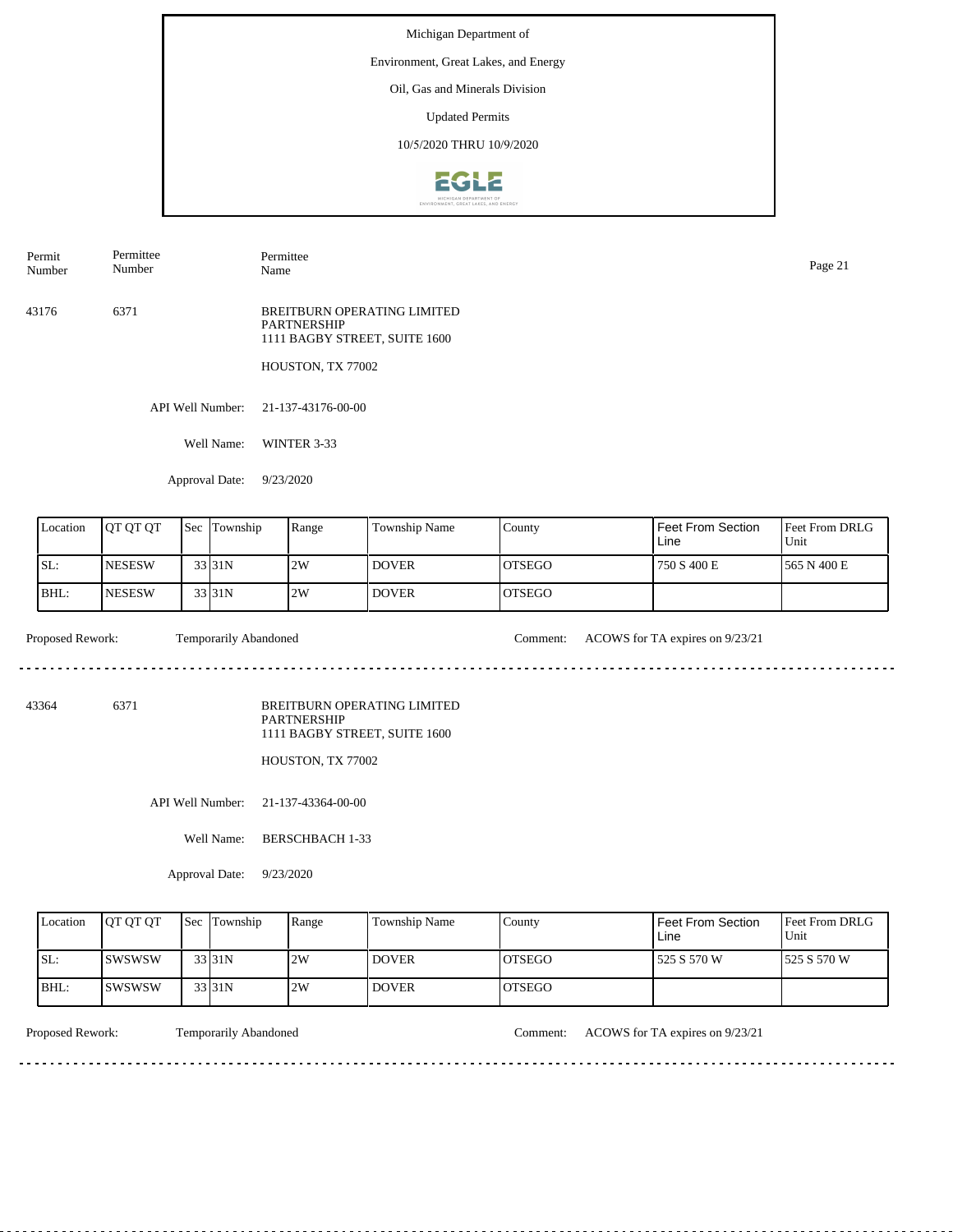# Environment, Great Lakes, and Energy

Oil, Gas and Minerals Division

Updated Permits

10/5/2020 THRU 10/9/2020



43591 6371 BREITBURN OPERATING LIMITED Permit Number Permittee Number Permittee Page 22<br>Name Page 22

PARTNERSHIP 1111 BAGBY STREET, SUITE 1600

HOUSTON, TX 77002

API Well Number: 21-137-43591-00-00

Well Name: COGSWELL C1-27

Approval Date: 9/23/2020

| Location | <b>IOT OT OT</b> | <b>Sec</b> Township | Range | <b>Township Name</b> | County         | Feet From Section<br>Line | Feet From DRLG<br>Unit |
|----------|------------------|---------------------|-------|----------------------|----------------|---------------------------|------------------------|
| ISL:     | ISWNWSW          | 27 30N              | 4W    | <b>HAYES</b>         | IOTSEGO        | 808 N 538 W               | 1512 S 538 W           |
| BHL:     | ISWNWSW          | 27 <sub>130</sub> N | 14W   | <b>HAYES</b>         | <b>IOTSEGO</b> |                           |                        |

 $\mathcal{L}^{\mathcal{L}}\left( \mathcal{L}^{\mathcal{L}}\left( \mathcal{L}^{\mathcal{L}}\right) \right) =\mathcal{L}^{\mathcal{L}}\left( \mathcal{L}^{\mathcal{L}}\right)$ 

Proposed Rework: Temporarily Abandoned Comment: ACOWS for TA expires on  $9/23/21$ 

43878 6371

BREITBURN OPERATING LIMITED PARTNERSHIP 1111 BAGBY STREET, SUITE 1600

HOUSTON, TX 77002

API Well Number: 21-137-43878-00-00

Well Name: KLEE 1-32

Approval Date: 9/23/2020

| Location | <b>IOT OT OT</b> | <b>Sec</b> Township | Range | <b>Township Name</b> | Countv         | Feet From Section<br>Line | <b>Feet From DRLG</b><br>Unit |
|----------|------------------|---------------------|-------|----------------------|----------------|---------------------------|-------------------------------|
| ISL:     | <b>ISENWSE</b>   | 32 <sub>31N</sub>   | 2W    | <b>DOVER</b>         | <b>IOTSEGO</b> | 1 660 N 800 W             | 1600 S 500 E                  |
| BHL:     | <b>ISENWSE</b>   | 32 <sub>31N</sub>   | 2W    | <b>DOVER</b>         | <b>IOTSEGO</b> |                           |                               |

<u>. . . . . . . .</u>

Proposed Rework: Temporarily Abandoned Comment: ACOWS for TA expires on  $9/23/21$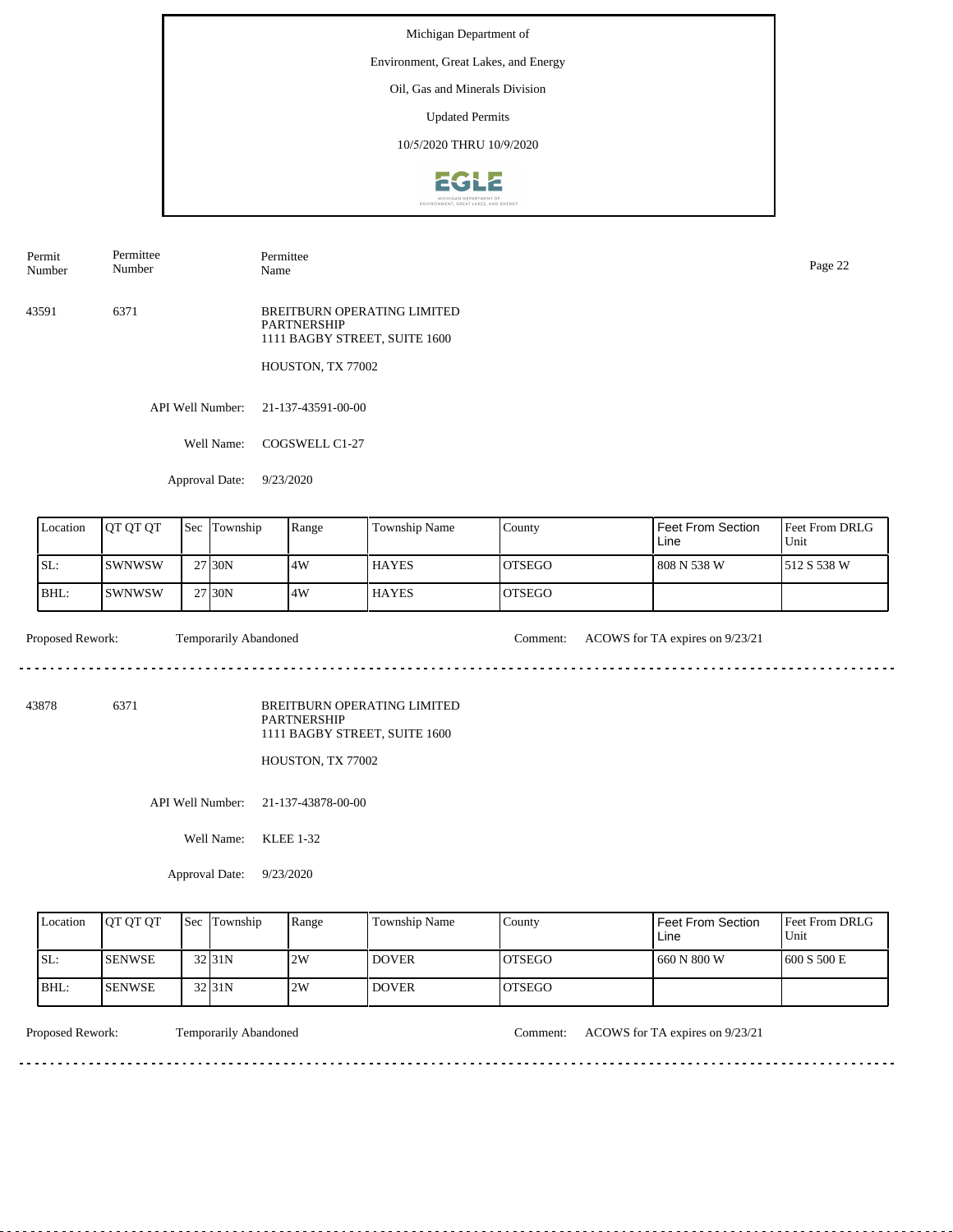## Environment, Great Lakes, and Energy

Oil, Gas and Minerals Division

Updated Permits

10/5/2020 THRU 10/9/2020



43880 6371 BREITBURN OPERATING LIMITED PARTNERSHIP 1111 BAGBY STREET, SUITE 1600 Permit Number Permittee Number Permittee Page 23<br>Name Page 23

HOUSTON, TX 77002

API Well Number: 21-137-43880-00-00

Well Name: TASKEY 3-34

Approval Date: 9/23/2020

| Location | <b>OT OT OT</b> | <b>Sec</b> | Township            | Range | <b>Township Name</b> | County         | <b>Feet From Section</b><br>Line | <b>IFeet From DRLG</b><br>Unit |
|----------|-----------------|------------|---------------------|-------|----------------------|----------------|----------------------------------|--------------------------------|
| SL:      | <b>SESESW</b>   |            | 34 <sub>131</sub> N | 2W    | <b>DOVER</b>         | <b>IOTSEGO</b> | 660 S 630 E                      | 660 S 630 E                    |
| IBHL:    | <b>SESESW</b>   |            | $34$ 31N            | 2W    | <b>DOVER</b>         | <b>IOTSEGO</b> |                                  |                                |

 $- - - - - -$ 

Proposed Rework: Temporarily Abandoned Comment: ACOWS for TA expires on  $9/23/21$ 

43881 6371

BREITBURN OPERATING LIMITED PARTNERSHIP 1111 BAGBY STREET, SUITE 1600

HOUSTON, TX 77002

API Well Number: 21-137-43881-00-00

Well Name: WOLF 2-32

Approval Date: 9/23/2020

| Location | <b>OT OT OT</b> | <b>Sec Township</b> | Range | Township Name | County         | Feet From Section<br>Line | <b>Feet From DRLG</b><br>Unit |
|----------|-----------------|---------------------|-------|---------------|----------------|---------------------------|-------------------------------|
| ISL:     | <b>ISESWSE</b>  | 32 31N              | 2W    | <b>DOVER</b>  | IOTSEGO        | 580 S 680 W               | 1580 S 640 E                  |
| IBHL:    | <b>ISESWSE</b>  | 32 <sub>31N</sub>   | 2W    | <b>DOVER</b>  | <b>IOTSEGO</b> |                           |                               |

. . . . . . . .

Proposed Rework: Temporarily Abandoned Comment: ACOWS for TA expires on  $9/23/21$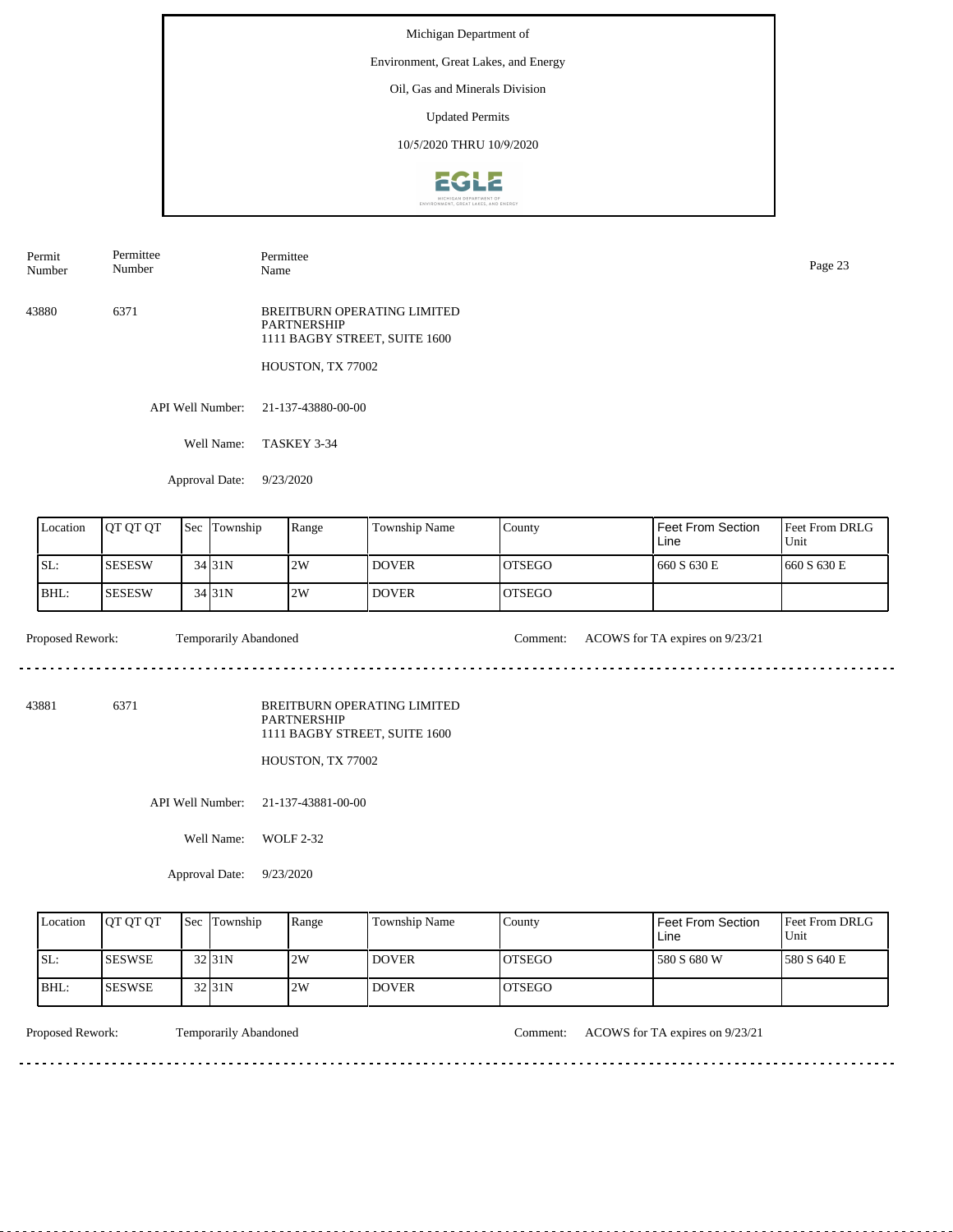# Environment, Great Lakes, and Energy

Oil, Gas and Minerals Division

Updated Permits

10/5/2020 THRU 10/9/2020



43883 6371 BREITBURN OPERATING LIMITED PARTNERSHIP 1111 BAGBY STREET, SUITE 1600 HOUSTON, TX 77002 Permit Number Permittee Number Permittee Name Page 24

API Well Number: 21-137-43883-00-00

Well Name: KOZLOWSKI 4-32

Approval Date: 9/23/2020

| Location | <b>IOT OT OT</b> | <b>Sec</b> | Township | Range | <b>Township Name</b> | County         | Feet From Section<br>Line | <b>Feet From DRLG</b><br>Unit |
|----------|------------------|------------|----------|-------|----------------------|----------------|---------------------------|-------------------------------|
| SL:      | <b>INWSESE</b>   |            | 32 31 N  | 2W    | <b>DOVER</b>         | IOTSEGO        | 770 S 940 E               | 530 N 390 W                   |
| IBHL:    | <b>INWSESE</b>   |            | 32 31 N  | 2W    | <b>DOVER</b>         | <b>IOTSEGO</b> |                           |                               |

Proposed Rework: Temporarily Abandoned Comment: ACOWS for TA expires on  $9/23/21$ 

 $\mathcal{L}^{\mathcal{L}}\left( \mathcal{L}^{\mathcal{L}}\left( \mathcal{L}^{\mathcal{L}}\right) \right) =\mathcal{L}^{\mathcal{L}}\left( \mathcal{L}^{\mathcal{L}}\right)$ 

43884 6371

BREITBURN OPERATING LIMITED PARTNERSHIP 1111 BAGBY STREET, SUITE 1600

HOUSTON, TX 77002

API Well Number: 21-137-43884-00-00

Well Name: KOBYLINSKI 5-33

Approval Date: 9/23/2020

| Location | <b>IOT OT OT</b> | <b>Sec Township</b> | Range | <b>Township Name</b> | County         | Feet From Section<br>∟ine | <b>Feet From DRLG</b><br>Unit |
|----------|------------------|---------------------|-------|----------------------|----------------|---------------------------|-------------------------------|
| ISL:     | <b>ISWSWSE</b>   | 33 31N              | 2W    | <b>DOVER</b>         | IOTSEGO        | 575 S 630 W               | 1575 S 630 W                  |
| IBHL:    | <b>ISWSWSE</b>   | 33 31N              | 2W    | <b>DOVER</b>         | <b>IOTSEGO</b> |                           |                               |

<u>. . . . . . . .</u>

Proposed Rework: Temporarily Abandoned Comment: ACOWS for TA expires on  $9/23/21$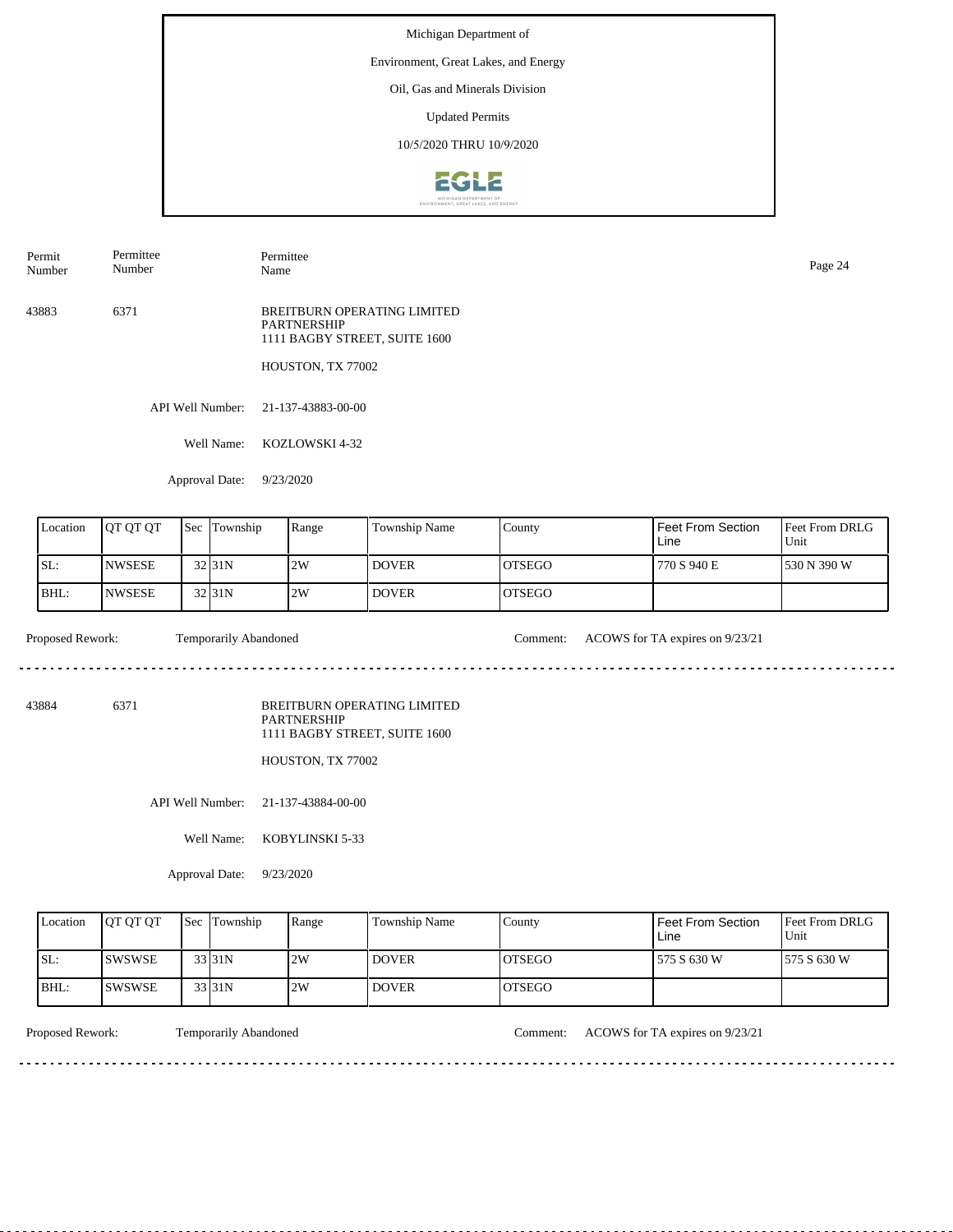## Environment, Great Lakes, and Energy

Oil, Gas and Minerals Division

Updated Permits

10/5/2020 THRU 10/9/2020



44362 6371 BREITBURN OPERATING LIMITED Permit Number Permittee Number Permittee Name Page 25

PARTNERSHIP 1111 BAGBY STREET, SUITE 1600

HOUSTON, TX 77002

API Well Number: 21-137-44362-00-00

Well Name: KUBACKI 12-36

Approval Date: 9/23/2020

| Location | <b>OT OT OT</b> | <b>Sec</b> | Township           | Range | <b>Township Name</b> | County         | Feet From Section<br>Line | <b>IFeet From DRLG</b><br>Unit |
|----------|-----------------|------------|--------------------|-------|----------------------|----------------|---------------------------|--------------------------------|
| SL:      | <b>INENWSW</b>  |            | 36 <sub>131N</sub> | 2W    | <b>DOVER</b>         | <b>IOTSEGO</b> | 340 N 976 W               | 1340 N 340 E                   |
| IBHL:    | <b>INENWSW</b>  |            | $36$ 31N           | 2W    | <b>DOVER</b>         | <b>IOTSEGO</b> |                           |                                |

Proposed Rework: Temporarily Abandoned Comment: ACOWS for TA expires on  $9/23/21$ 

 $\mathcal{L}^{\mathcal{L}}\left( \mathcal{L}^{\mathcal{L}}\left( \mathcal{L}^{\mathcal{L}}\right) \right) =\mathcal{L}^{\mathcal{L}}\left( \mathcal{L}^{\mathcal{L}}\right)$ 

<u>. . . . . . . . . . .</u>

44372 6371

BREITBURN OPERATING LIMITED PARTNERSHIP 1111 BAGBY STREET, SUITE 1600

HOUSTON, TX 77002

API Well Number: 21-137-44372-00-00

Well Name: SADDLER 15-35

Approval Date: 9/23/2020

| Location | <b>OT OT OT</b> | <b>Sec Township</b> | Range | Township Name | County         | Feet From Section<br>Line | <b>Feet From DRLG</b><br>Unit |
|----------|-----------------|---------------------|-------|---------------|----------------|---------------------------|-------------------------------|
| ISL:     | <b>ISESWSE</b>  | $35$ <sub>31N</sub> | 2W    | <b>DOVER</b>  | IOTSEGO        | 366 S 949 W               | 1366 S 365 E                  |
| IBHL:    | <b>ISESWSE</b>  | $35$ <sub>31N</sub> | 2W    | <b>DOVER</b>  | <b>IOTSEGO</b> |                           |                               |

<u>. . . . . . . .</u>

Proposed Rework: Temporarily Abandoned Comment: ACOWS for TA expire on  $9/23/21$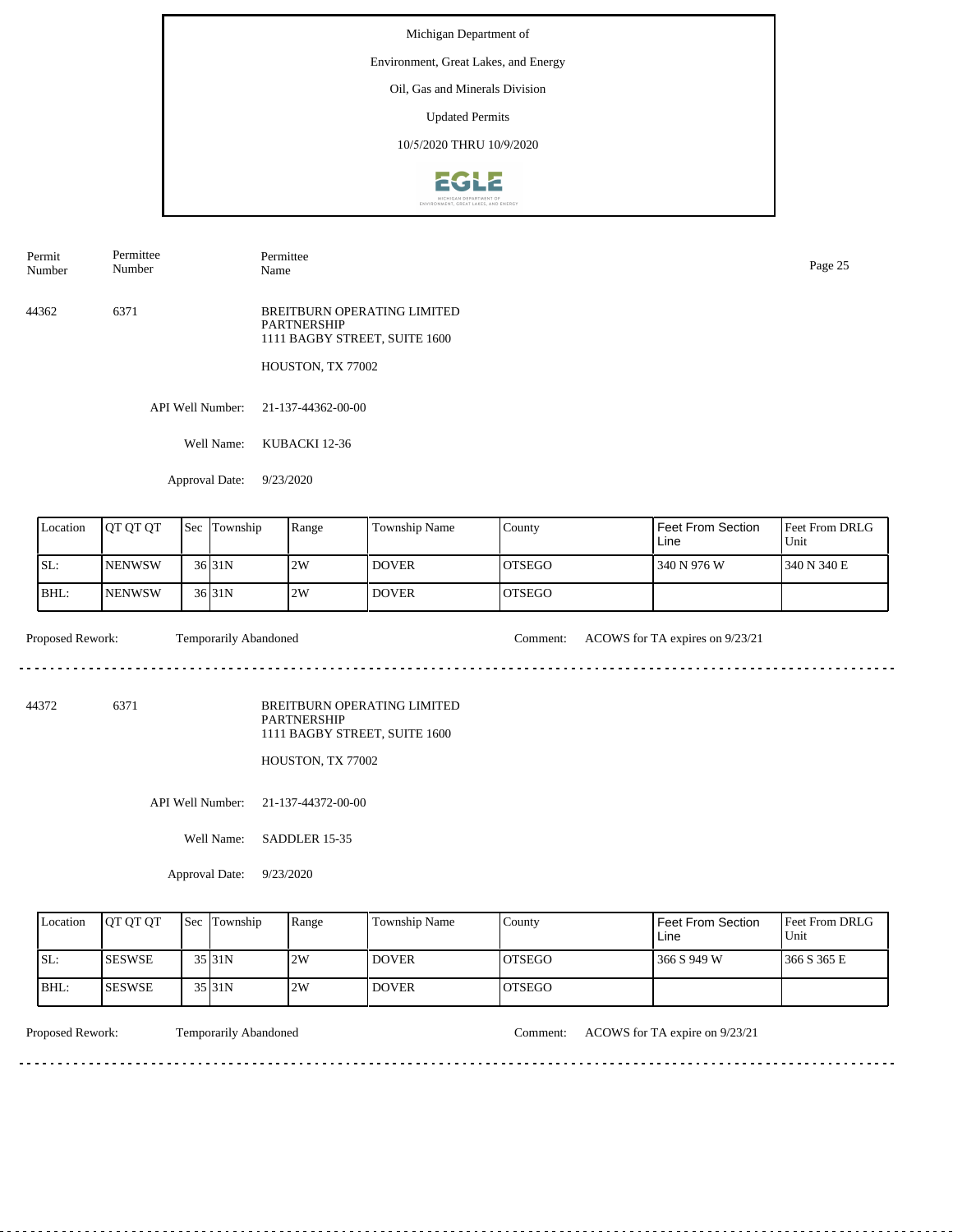# Environment, Great Lakes, and Energy

Oil, Gas and Minerals Division

Updated Permits

10/5/2020 THRU 10/9/2020



45323 6371 BREITBURN OPERATING LIMITED PARTNERSHIP 1111 BAGBY STREET, SUITE 1600 HOUSTON, TX 77002 Permit Number Permittee Number Permittee Name Page 26

API Well Number: 21-137-45323-00-00

Well Name: BROWN 7-34

Approval Date: 9/23/2020

| Location | <b>OT OT OT</b> | <b>Sec</b> | Township            | Range | <b>Township Name</b> | County         | Feet From Section<br>Line | <b>Feet From DRLG</b><br>Unit |
|----------|-----------------|------------|---------------------|-------|----------------------|----------------|---------------------------|-------------------------------|
| SL:      | <b>INESWNE</b>  |            | 34 <sub>131</sub> N | 2W    | <b>DOVER</b>         | <b>IOTSEGO</b> | 1971 S 967 W              | 1345 N 346 E                  |
| IBHL:    | <b>INESWNE</b>  |            | 34 31N              | 2W    | <b>DOVER</b>         | <b>IOTSEGO</b> |                           |                               |

Proposed Rework: Temporarily Abandoned Comment: ACOWS for TA expires on  $9/23/21$ 

 $\mathcal{L}^{\mathcal{L}}\left( \mathcal{L}^{\mathcal{L}}\left( \mathcal{L}^{\mathcal{L}}\right) \right) =\mathcal{L}^{\mathcal{L}}\left( \mathcal{L}^{\mathcal{L}}\right)$ 

45349 6371

BREITBURN OPERATING LIMITED PARTNERSHIP 1111 BAGBY STREET, SUITE 1600

HOUSTON, TX 77002

API Well Number: 21-137-45349-00-00

Well Name: STATE DOVER 6-36

Approval Date: 9/23/2020

| Location | <b>IOT OT OT</b> | <b>Sec Township</b> | Range | Township Name      | County         | Feet From Section<br>Line | <b>Feet From DRLG</b><br>Unit |
|----------|------------------|---------------------|-------|--------------------|----------------|---------------------------|-------------------------------|
| ISL:     | <b>ISWSENW</b>   | $36$ 31N            | 2W    | <b>DOVER</b>       | IOTSEGO        | 640 S 880 E               | 1640 S 430 W                  |
| IBHL:    | ISWSENW          | $36$ 31N            | 2W    | DOVER <sup>'</sup> | <b>IOTSEGO</b> |                           |                               |

Proposed Rework: Temporarily Abandoned Comment: ACOWS for TA expires on  $9/23/21$ 

<u>. . . . . . . .</u>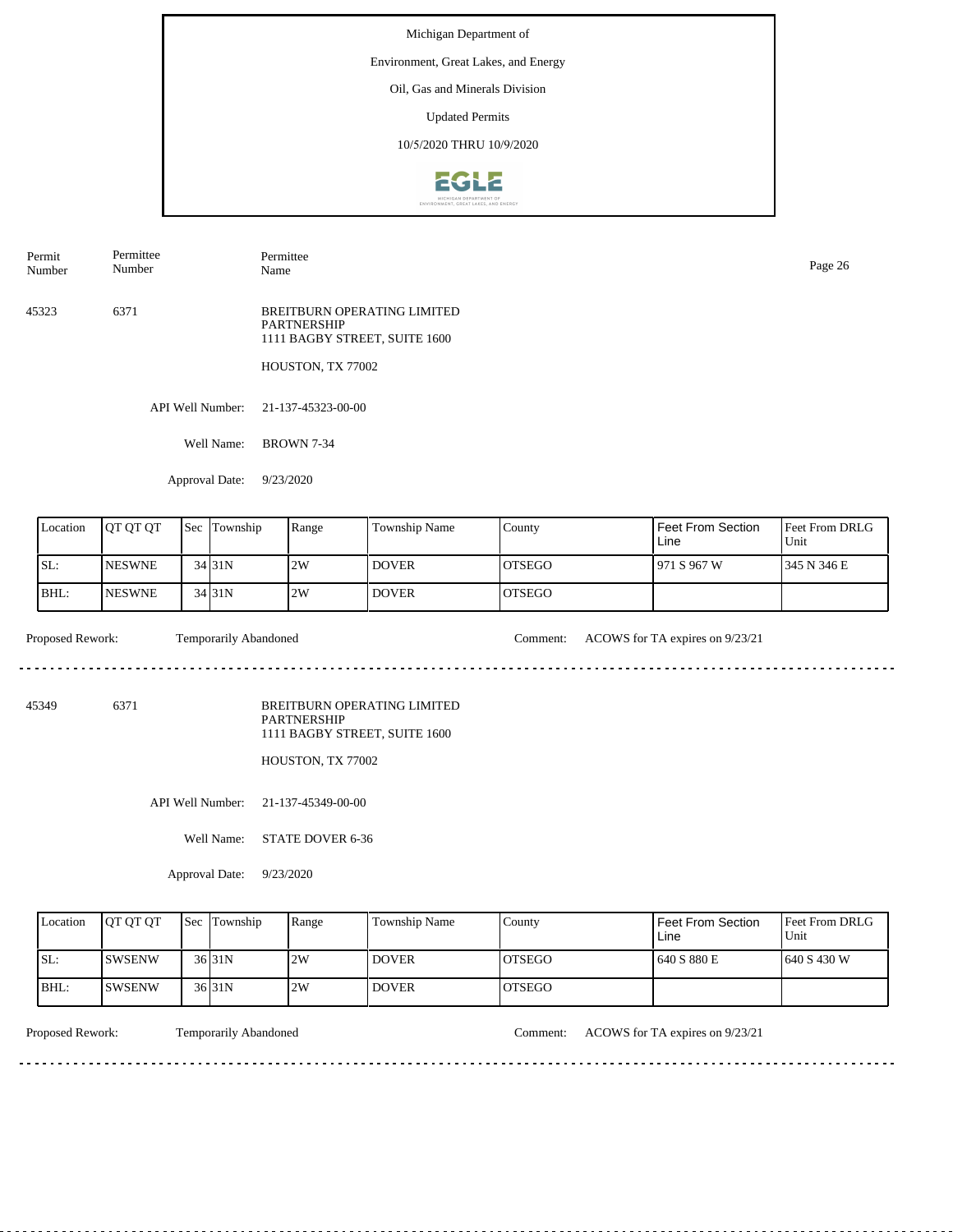Michigan Department of Environment, Great Lakes, and Energy Oil, Gas and Minerals Division Updated Permits 10/5/2020 THRU 10/9/2020**EGLE** 

Permit Number Permittee Number Permittee Name Page 27

46626 6371 BREITBURN OPERATING LIMITED PARTNERSHIP 1111 BAGBY STREET, SUITE 1600

HOUSTON, TX 77002

API Well Number: 21-137-46626-04-00

Well Name: SMOLARZ 2-8 HD1 True Vertical Depth: 1169

Approval Date: 9/23/2020

| Location | <b>OT OT OT</b> | 'Sec | Township         | Range | Township Name | County         | Feet From Section<br>Line | <b>Feet From DRLG</b><br>Unit |
|----------|-----------------|------|------------------|-------|---------------|----------------|---------------------------|-------------------------------|
| ISL:     | <b>INWNWNE</b>  |      | 8 <sub>31N</sub> | 3W    | LIVINGSTON    | IOTSEGO        | 576 N 2134 E              |                               |
| IBHL:    | <b>SENWNE</b>   |      | 8 <sub>31N</sub> | 3W    | LIVINGSTON    | <b>IOTSEGO</b> | 1972 N 1709 E             | 972 N 927 W                   |

Proposed Rework: Temporarily Abandoned Comment: ACOWS for TA expires on  $9/23/21$ Temporarily Abandoned

 $- - - - - -$ 

53461 6371

BREITBURN OPERATING LIMITED PARTNERSHIP 1111 BAGBY STREET, SUITE 1600

HOUSTON, TX 77002

API Well Number: 21-137-53461-00-00

Well Name: FONTINALIS CLUB C4-2

Approval Date: 9/23/2020

| Location | <b>IOT OT OT</b> | <b>Sec Township</b> | Range | Township Name     | County         | Feet From Section<br>Line | <b>Feet From DRLG</b><br>Unit |
|----------|------------------|---------------------|-------|-------------------|----------------|---------------------------|-------------------------------|
| ISL:     | <b>ISWNESE</b>   | 2 I 31 N            | 3W    | <b>LIVINGSTON</b> | <b>IOTSEGO</b> | 1650 S 700 E              | 1330 S 620 W                  |
| IBHL:    | <b>ISWNESE</b>   | 2 I 31 N            | 3W    | <b>LIVINGSTON</b> | <b>IOTSEGO</b> |                           |                               |

. . . . . . . .

Proposed Rework: Temporarily Abandoned Comment: ACOWS for TA expires on  $9/23/21$ 

. . . . . . . . . . . . . . . . . .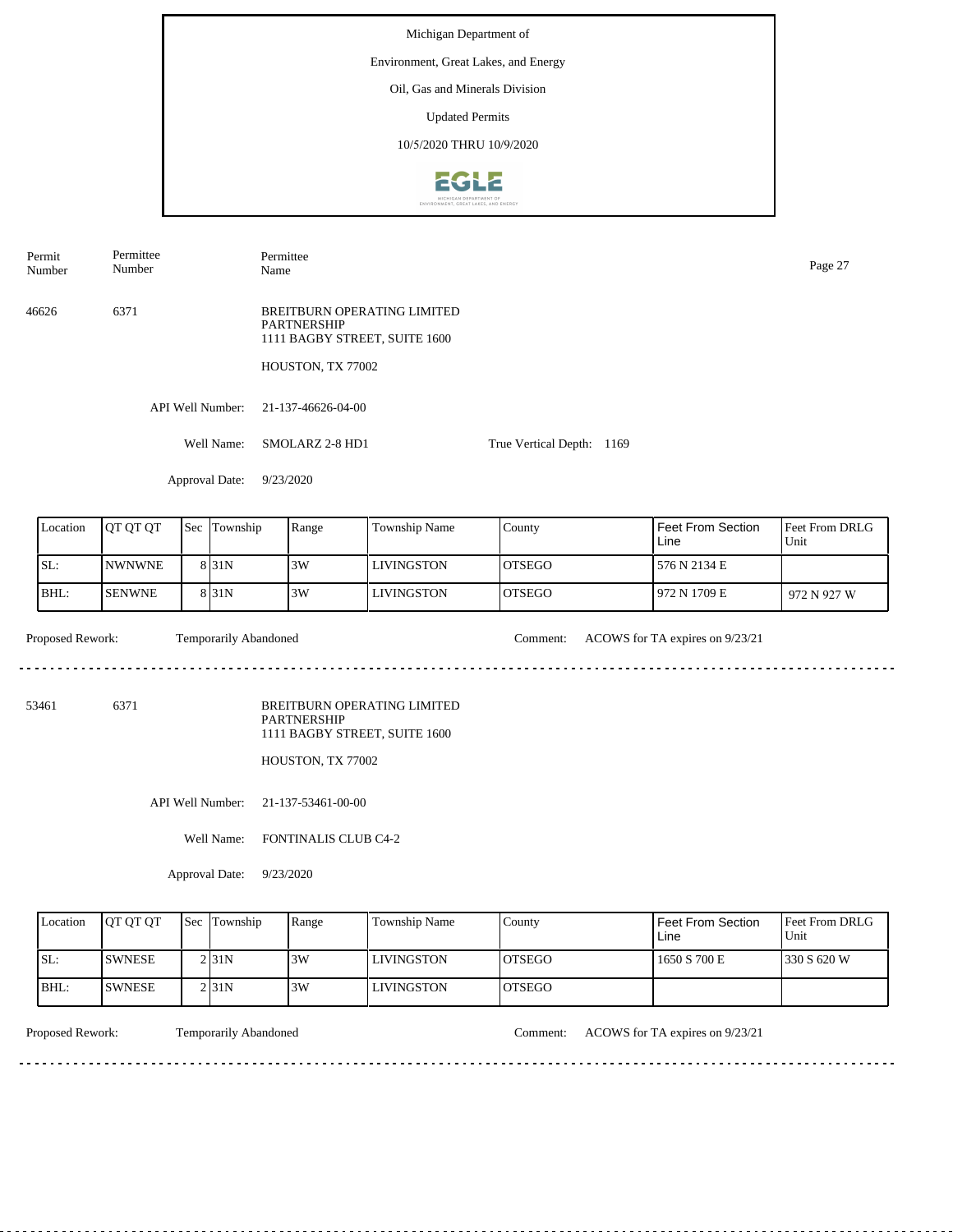# Environment, Great Lakes, and Energy

Oil, Gas and Minerals Division

Updated Permits

10/5/2020 THRU 10/9/2020



Permit Number Permittee Number

57620 6371

BREITBURN OPERATING LIMITED PARTNERSHIP 1111 BAGBY STREET, SUITE 1600

HOUSTON, TX 77002

API Well Number: 21-079-57620-00-00

Well Name: STATE GARFIELD D1-10

Permittee

Approval Date: 9/23/2020

| Location | <b>IOT OT OT</b> | $\text{Sec}$ | Township          | Range | <b>Township Name</b> | County           | Feet From Section<br>Line | <b>Feet From DRLG</b><br>Unit |
|----------|------------------|--------------|-------------------|-------|----------------------|------------------|---------------------------|-------------------------------|
| SL:      | <b>INWSWSW</b>   |              | 10 <sub>25N</sub> | 5W    | l GARFIELD-          | <b>IKALKASKA</b> | 1989 S 330 W              | 1330 N 330 W                  |
| BHL:     | <b>INWSWSW</b>   |              | 10 <sub>25N</sub> | .5W   | <b>GARFIELD</b>      | <b>KALKASKA</b>  |                           |                               |

Proposed Rework: Temporarily Abandoned Comment: ACOWS for TA expires on  $3/31/24$ 

 $\mathcal{L}^{\mathcal{L}}\left( \mathcal{L}^{\mathcal{L}}\left( \mathcal{L}^{\mathcal{L}}\right) \right) =\mathcal{L}^{\mathcal{L}}\left( \mathcal{L}^{\mathcal{L}}\right)$ 

57677 6371

BREITBURN OPERATING LIMITED PARTNERSHIP 1111 BAGBY STREET, SUITE 1600

HOUSTON, TX 77002

API Well Number: 21-079-57677-00-00

Well Name: STATE GARFIELD B3-9 HDL

True Vertical Depth: 2248

Approval Date: 9/23/2020

| Location | <b>IOT OT OT</b> | <b>Sec Township</b> | Range | <b>Township Name</b> | County           | <b>Feet From Section</b><br>∟ine | <b>Feet From DRLG</b><br>Unit |
|----------|------------------|---------------------|-------|----------------------|------------------|----------------------------------|-------------------------------|
| ISL:     | <b>INWSWNE</b>   | 9 <sub>25N</sub>    | .5W   | GARFIELD_            | <b>IKALKASKA</b> | 1380 N 2553 E                    |                               |
| BHL:     | <i>INWNWNW</i>   | 9 <sub>25N</sub>    | 5W    | GARFIELD_            | <b>KALKASKA</b>  | 53 N 412 W                       |                               |

<u>. . . . . . . .</u>

Temporarily Abandoned

Proposed Rework: Temporarily Abandoned Comment: ACOWS for TA expires on  $3/31/22$ 

Name Page 28

<u>. . . . . . . . . . .</u>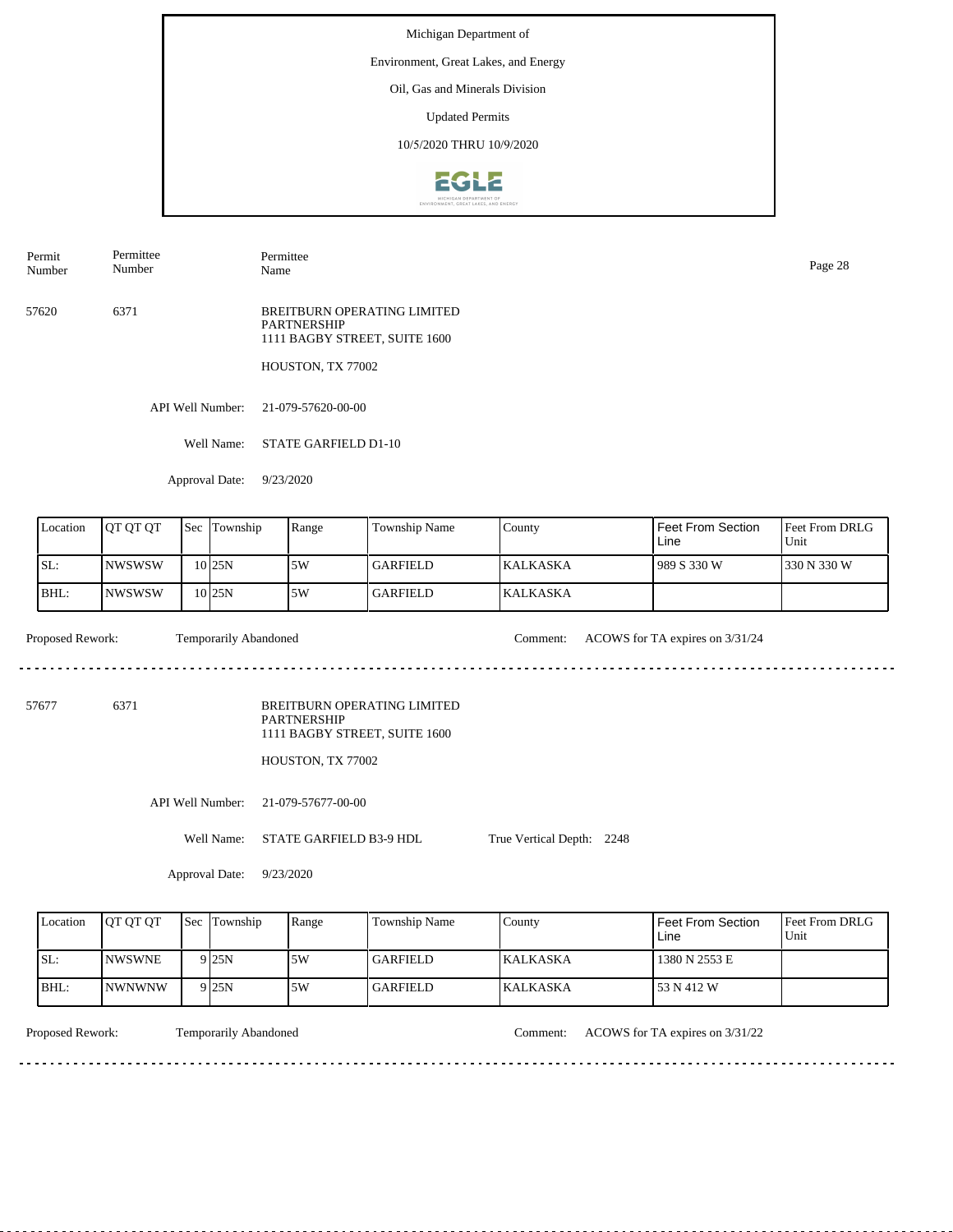# Environment, Great Lakes, and Energy

Oil, Gas and Minerals Division

Updated Permits

10/5/2020 THRU 10/9/2020



Permit Number Permittee Number

Permittee Name Page 29

58819 6371 BREITBURN OPERATING LIMITED PARTNERSHIP 1111 BAGBY STREET, SUITE 1600

HOUSTON, TX 77002

API Well Number: 21-079-58819-00-00

Well Name: STATE GARFIELD (DRZ3) C4-9

Approval Date: 9/23/2020

| Location | <b>OT OT OT</b> | <b>Sec</b> | Township         | Range | Township Name   | County           | Feet From Section<br>Line | <b>Feet From DRLG</b><br>Unit |
|----------|-----------------|------------|------------------|-------|-----------------|------------------|---------------------------|-------------------------------|
| ISL:     | <b>NWNESE</b>   |            | 9 <sub>25N</sub> | 5W    | GARFIELD        | <b>IKALKASKA</b> | 2283 S 972 E              | 1355 N 355 W                  |
| BHL:     | <b>NWNESE</b>   |            | 9 <sub>25N</sub> | 5W    | <b>GARFIELD</b> | <b>KALKASKA</b>  |                           |                               |

Proposed Rework: Temporarily Abandoned Comment: ACOWS for TA expires on  $3/31/23$ 

. . . . . . .

59157 6371

BREITBURN OPERATING LIMITED PARTNERSHIP 1111 BAGBY STREET, SUITE 1600

HOUSTON, TX 77002

API Well Number: 21-039-59157-00-00

Well Name: STATE BEAVER CREEK (DRZ3) D4-27

Approval Date: 9/23/2020

| Location | <b>OT OT OT</b> | <b>Sec</b> Township | Range | <b>Township Name</b> | Countv           | Feet From Section<br>Line | <b>Feet From DRLG</b><br>Unit |
|----------|-----------------|---------------------|-------|----------------------|------------------|---------------------------|-------------------------------|
| ISL:     | <b>INWSESE</b>  | 27 <sub>125N</sub>  | 4W    | <b>IBEAVER CREEK</b> | <b>ICRAWFORD</b> | 669 S 1162 E              |                               |
| BHL:     | <b>INWSESE</b>  | 27 <sub>125N</sub>  | 4W    | <b>IBEAVER CREEK</b> | <b>ICRAWFORD</b> |                           |                               |

<u>. . . . . . . . . . . . . . . . . . .</u>

Proposed Rework: Temporarily Abandoned Comment: ACOWS for TA expires on 3/31/22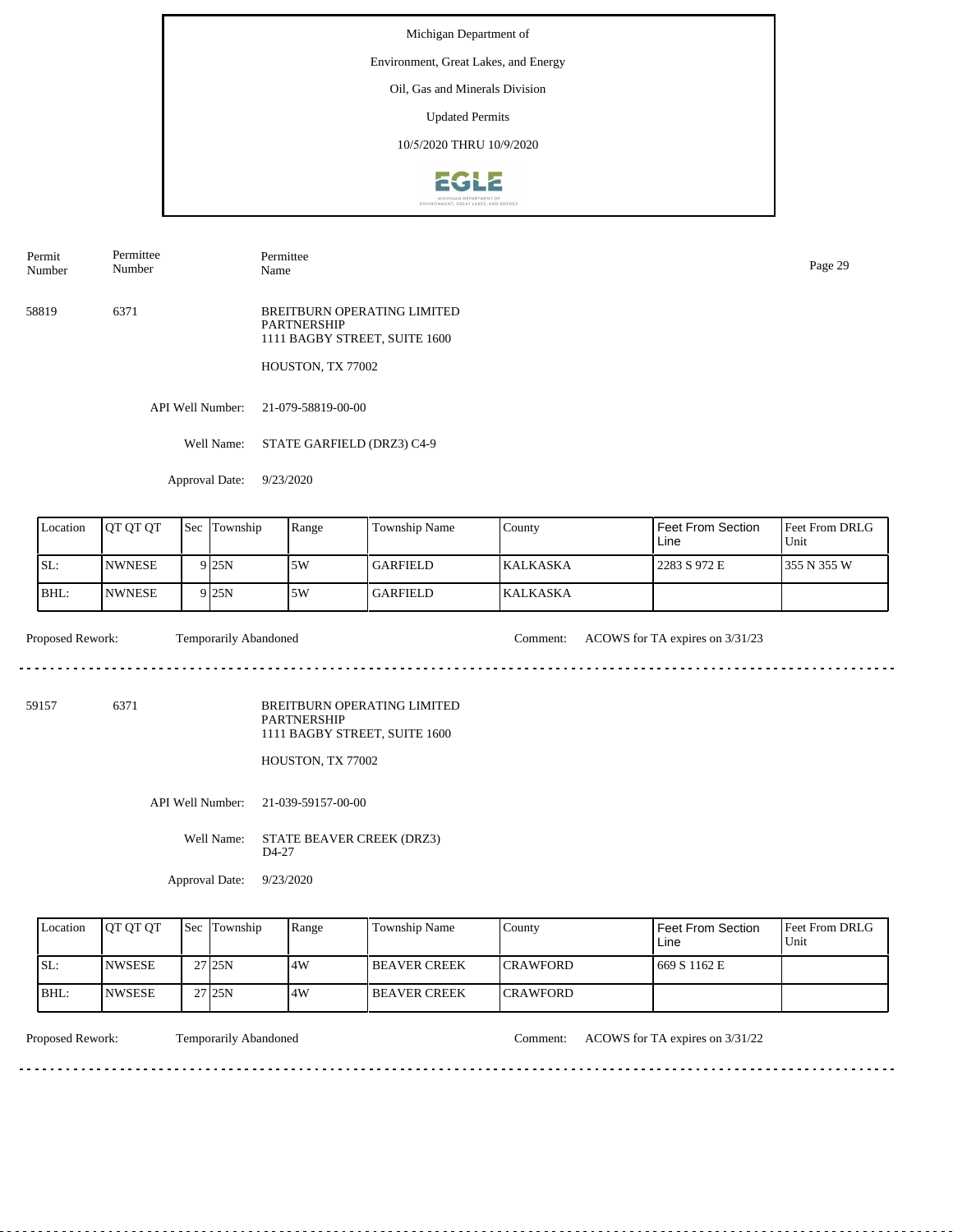## Environment, Great Lakes, and Energy

Oil, Gas and Minerals Division

Updated Permits

10/5/2020 THRU 10/9/2020



59158 6371 BREITBURN OPERATING LIMITED PARTNERSHIP 1111 BAGBY STREET, SUITE 1600 HOUSTON, TX 77002 Permit Number Permittee Number Permittee Name Page 30

API Well Number: 21-039-59158-00-00

Well Name: STATE BEAVER CREEK (DRZ3) B2-29

Approval Date: 9/23/2020

| Location | <b>OT OT OT</b> | <b>Sec Township</b> | Range | Township Name        | County           | Feet From Section<br>Line | <b>Feet From DRLG</b><br>Unit |
|----------|-----------------|---------------------|-------|----------------------|------------------|---------------------------|-------------------------------|
| SL:      | <b>SWSENW</b>   | 29 <sub>25N</sub>   | 14W   | <b>IBEAVER CREEK</b> | <b>ICRAWFORD</b> | 1981 N 1659 W             |                               |
| BHL:     | <b>ISWSENW</b>  | 29 <sub>25N</sub>   | .4W   | <b>IBEAVER CREEK</b> | <b>ICRAWFORD</b> |                           |                               |

59180 6371

<u>. . . . . . . . . . .</u>

Proposed Rework: Temporarily Abandoned Comment: ACOWS for TA expires on 3/31/24

<u>. . . . . . . . . . . . .</u>

 $- - - - - -$ 

BREITBURN OPERATING LIMITED

<u>. . . . . . .</u>

PARTNERSHIP 1111 BAGBY STREET, SUITE 1600

HOUSTON, TX 77002

API Well Number: 21-079-59180-00-00

Well Name: STATE GARFIELD (RICHFIELD) D3-9

Approval Date: 9/23/2020

| Location | <b>IOT OT OT</b> | <b>Sec</b> Township | Range | Township Name   | County           | Feet From Section<br>Line | <b>Feet From DRLG</b><br>Unit |
|----------|------------------|---------------------|-------|-----------------|------------------|---------------------------|-------------------------------|
| ISL:     | <b>INWSWSE</b>   | 9 25 N              | 5W    | GARFIELD        | <b>IKALKASKA</b> | 934 S 2246 E              | 1383 N 410 W                  |
| IBHL:    | <b>INWSWSE</b>   | 9 25 N              | 5W    | <b>GARFIELD</b> | <b>KALKASKA</b>  |                           |                               |

Proposed Rework: Temporarily Abandoned Comment: ACOWS for TA expires on  $3/31/22$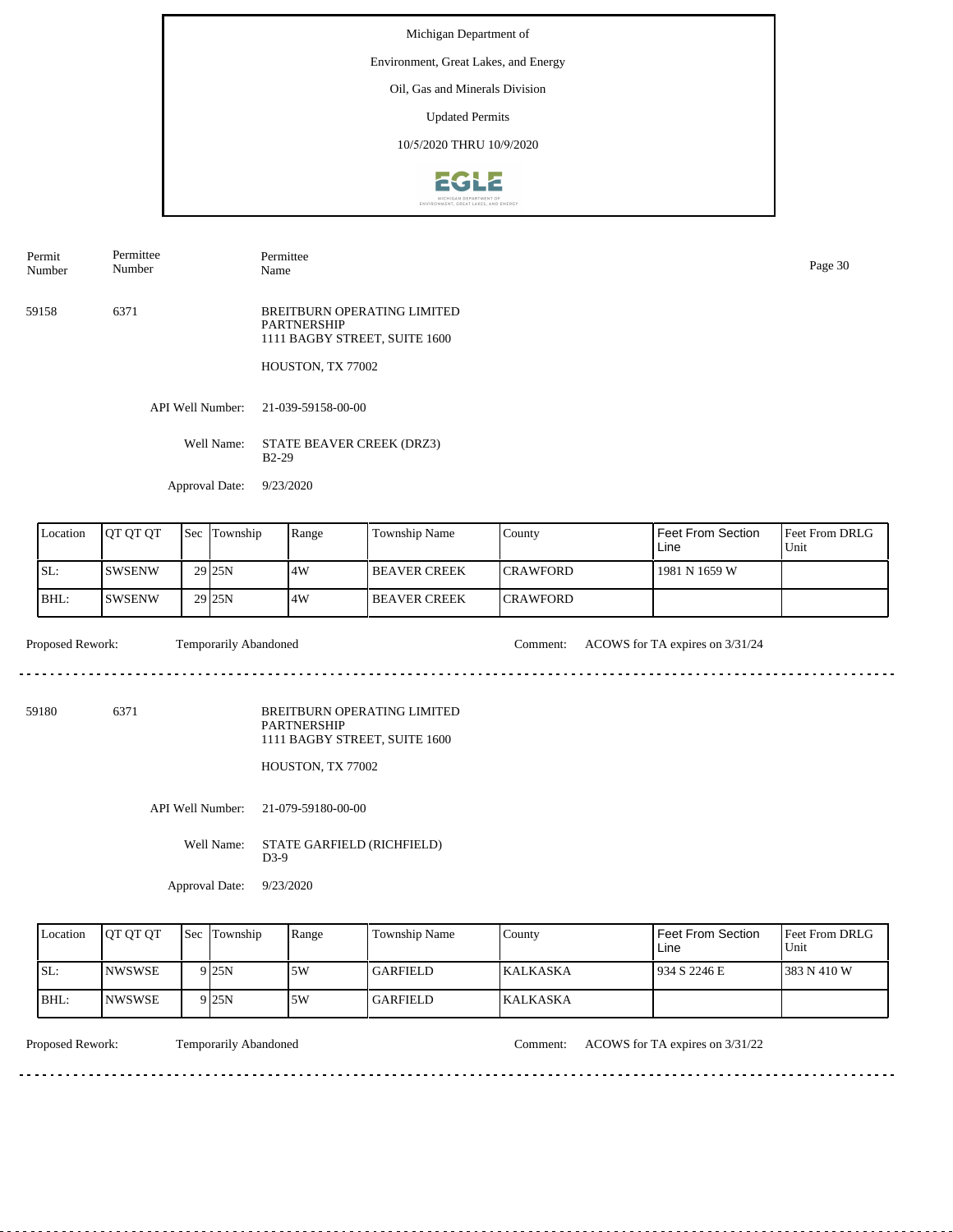## Environment, Great Lakes, and Energy

Oil, Gas and Minerals Division

Updated Permits

10/5/2020 THRU 10/9/2020



59182 6371 Permit Number Permittee Number Permittee Name Page 31

BREITBURN OPERATING LIMITED PARTNERSHIP 1111 BAGBY STREET, SUITE 1600

HOUSTON, TX 77002

API Well Number: 21-079-59182-00-00

Well Name: STATE GARFIELD (RICHFIELD) D2-9

Approval Date: 9/23/2020

| Location | <b>OT OT OT</b> | l Sec | Township         | Range | Township Name | County           | Feet From Section<br>Line | <b>Feet From DRLG</b><br>Unit |
|----------|-----------------|-------|------------------|-------|---------------|------------------|---------------------------|-------------------------------|
| SL:      | <b>NWSESW</b>   |       | 9 <sub>25N</sub> | ا 5W  | l GARFIELD    | <b>IKALKASKA</b> | 990 S 1655 W              | 330 N 330 W                   |
| BHL:     | INWSESW         |       | 9 <sub>25N</sub> | 5W    | l GARFIELD    | <b>KALKASKA</b>  |                           |                               |

59219 6371

. . . . . . . . . . . .

Proposed Rework: Temporarily Abandoned Comment: ACOWS for TA expires on 3/31/24

<u>. . . . . . . . . . . . . . .</u>

 $- - - - - -$ 

 $- - - - - -$ 

BREITBURN OPERATING LIMITED PARTNERSHIP 1111 BAGBY STREET, SUITE 1600

<u>. . . . . . .</u>

HOUSTON, TX 77002

API Well Number: 21-079-59219-00-00

Well Name: STATE GARFIELD (RICHFIELD) A3-8

Approval Date: 9/23/2020

| Location | <b>IOT OT OT</b> | <b>Sec</b> Township | Range | <b>Township Name</b> | Countv          | Feet From Section<br>Line | <b>Feet From DRLG</b><br>Unit |
|----------|------------------|---------------------|-------|----------------------|-----------------|---------------------------|-------------------------------|
| ISL:     | <b>INWNWNE</b>   | 8 25 N              | 5W    | <b>GARFIELD</b>      | <b>KALKASKA</b> | 1455 N 2300 E             | 1455 N 355 W                  |
| BHL:     | <b>INWNWNE</b>   | 8 25 N              | 5W    | GARFIELD             | <b>KALKASKA</b> |                           |                               |

Proposed Rework: Temporarily Abandoned Comment: ACOWS for TA expires on  $3/31/22$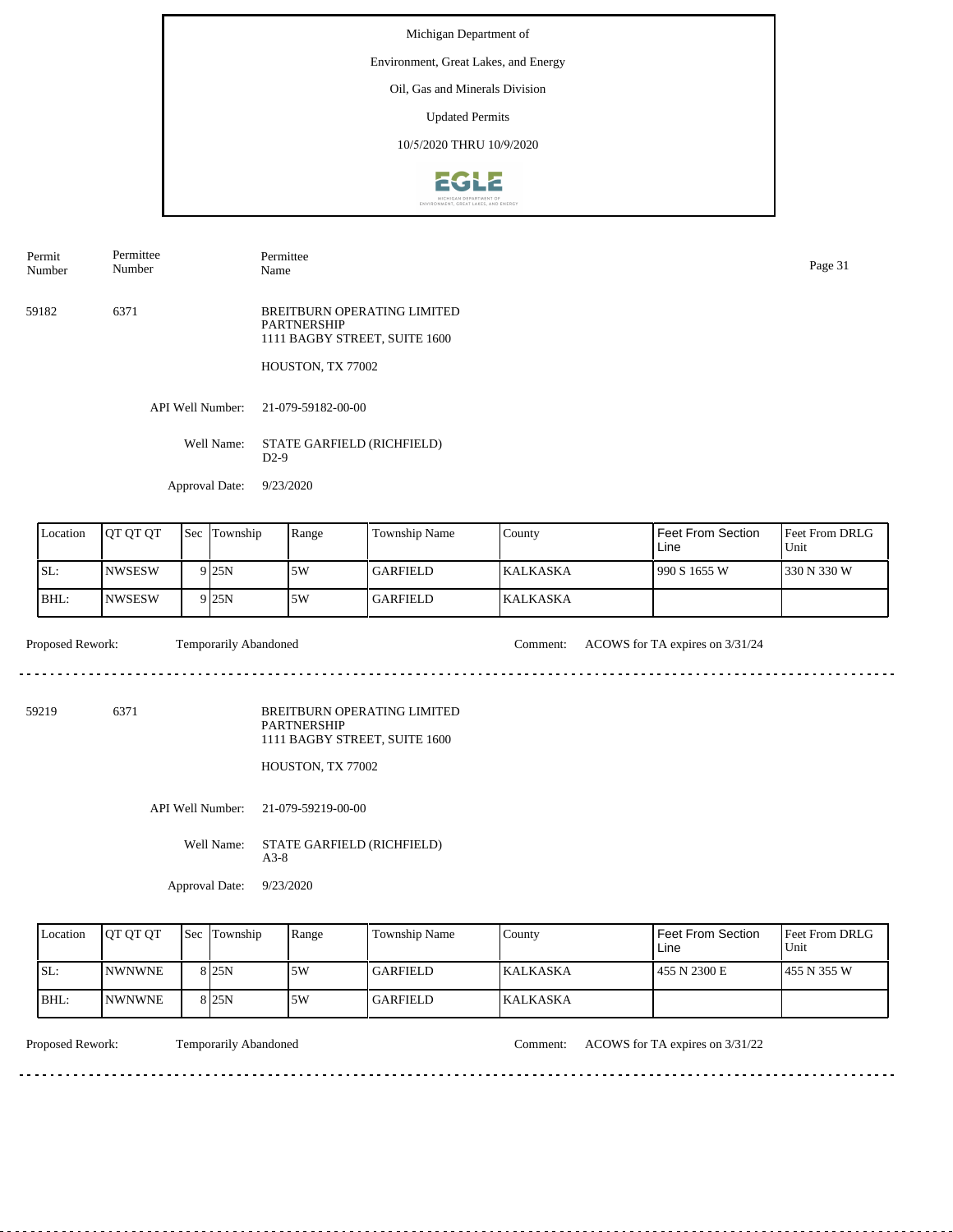## Environment, Great Lakes, and Energy

Oil, Gas and Minerals Division

Updated Permits

10/5/2020 THRU 10/9/2020



Permit Number Permittee Number Permittee Page 32<br>Name Page 32

59222 6371 BREITBURN OPERATING LIMITED PARTNERSHIP 1111 BAGBY STREET, SUITE 1600

HOUSTON, TX 77002

API Well Number: 21-079-59222-00-00

Well Name: STATE GARFIELD (RICHFIELD) B3-8

Approval Date: 9/23/2020

| Location | <b>OT OT OT</b> | l Sec | Township         | Range | Township Name | County           | Feet From Section<br>Line | <b>Feet From DRLG</b><br>Unit |
|----------|-----------------|-------|------------------|-------|---------------|------------------|---------------------------|-------------------------------|
| ISL:     | <b>INWSWNE</b>  |       | 8 <sub>25N</sub> | 5W    | l GARFIELD    | <b>IKALKASKA</b> | 1654 N 2204 E             | 1330 N 450 W                  |
| BHL:     | <b>INWSWNE</b>  |       | 8 <sub>25N</sub> | 5W    | l GARFIELD    | <b>KALKASKA</b>  |                           |                               |

. . . . . . . . . . . . . . . . . .

Proposed Rework: Temporarily Abandoned Comment: ACOWS for TA expires on 3/31/23

<u>. . . . . . . . . . . . .</u>

60565 6371

. . . . . . . . . . .

BREITBURN OPERATING LIMITED PARTNERSHIP

1111 BAGBY STREET, SUITE 1600

HOUSTON, TX 77002

 $\sim 1.1$  ,  $\sim$ 

API Well Number: 21-039-60565-00-00

Well Name: STATE BEAVER CREEK (DRZ3) A3-7 True Vertical Depth: 4230

Approval Date: 9/23/2020

| Location | <b>IOT OT OT</b> | <b>Sec</b> Township | Range | Township Name        | County           | Feet From Section<br>Line | Feet From DRLG<br>Unit |
|----------|------------------|---------------------|-------|----------------------|------------------|---------------------------|------------------------|
| ISL:     | <b>ISWNENW</b>   | 7 25N               | 4W    | <b>IBEAVER CREEK</b> | <b>ICRAWFORD</b> | 1660 N 1616 W             |                        |
| BHL:     | <b>ISWNWNE</b>   | 7 25N               | 4W    | <b>IBEAVER CREEK</b> | <b>ICRAWFORD</b> | 1666 N 2125 E             | 1666 N 2125 E          |

Temporarily Abandoned

Proposed Rework: Temporarily Abandoned Comment: ACOWS for TA expires on  $3/31/24$ 

 $- - - - - -$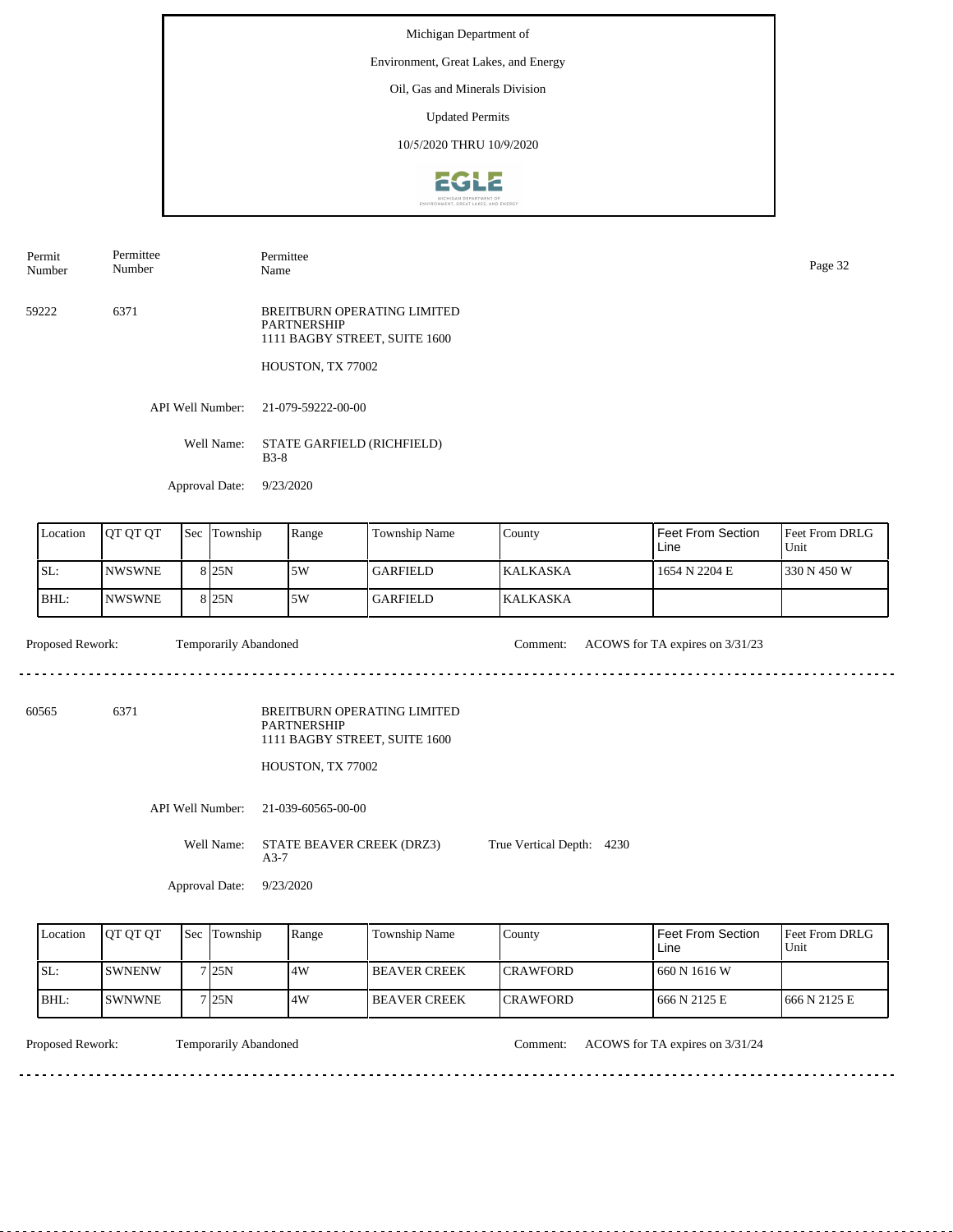Environment, Great Lakes, and Energy

Oil, Gas and Minerals Division

Updated Permits

10/5/2020 THRU 10/9/2020



Permit Number Permittee Number Permittee Page 33<br>Name Page 33

## **RECORD OF CHANGE OF WELL STATUS:**

491

| - - |
|-----|
|-----|

CONSUMERS ENERGY CO

1945 W PARNALL RD JACKSON, MI 49201

API Well Number: 21-133-12593-00-00

Well Name: MICHIGAN GAS STORAGE CO 200

Change Date: 10/5/2018

| Location | <b>IOT OT OT</b> | <b>Sec</b> | Township            | Range | Township Name | County         | Feet From Section<br>Line | <b>Feet From DRLG</b><br>Unit |
|----------|------------------|------------|---------------------|-------|---------------|----------------|---------------------------|-------------------------------|
| ISL:     | <b>CNNENE</b>    |            | 36 20N              | 7W    | <b>MARION</b> | IOSCEOLA       | 660 N 660 E               |                               |
| BHL:     | ICNNENE.         |            | 36 <sub>120</sub> N | 7W    | <b>MARION</b> | <b>OSCEOLA</b> | 660 N 660 E               |                               |

Proposed Rework: Reworked to Underreamed Open Hole Comment: Reworked to log, underream, and return well to service.

12755 491

CONSUMERS ENERGY CO

### 1945 W PARNALL RD JACKSON, MI 49201

API Well Number: 21-035-12755-00-00

Well Name: MICHIGAN GAS STORAGE CO 227

Change Date: 9/4/2018

| Location | <b>IOT OT OT</b> | <b>Sec</b> Township | Range | <b>Township Name</b> | County        | Feet From Section<br>Line | <b>Feet From DRLG</b><br>Unit |
|----------|------------------|---------------------|-------|----------------------|---------------|---------------------------|-------------------------------|
| ISL:     | <b>ICNNESW</b>   | 31 <sub>120</sub> N | .6W   | <b>WINTERFIELD</b>   | <b>CLARE</b>  | 660 N 660 E               |                               |
| BHL:     | <b>ICNNESW</b>   | 31 20N              | .6W   | WINTERFIELD          | <b>ICLARE</b> | 660 N 660 E               |                               |

Reworked to Underreamed Open Hole

Proposed Rework: Reworked to Underreamed Open Hole Comment: Reworked to clean hole, log, underream, and return well to service.

<u>. . . . . . . . . . . . . . . . .</u>

 $\frac{1}{2}$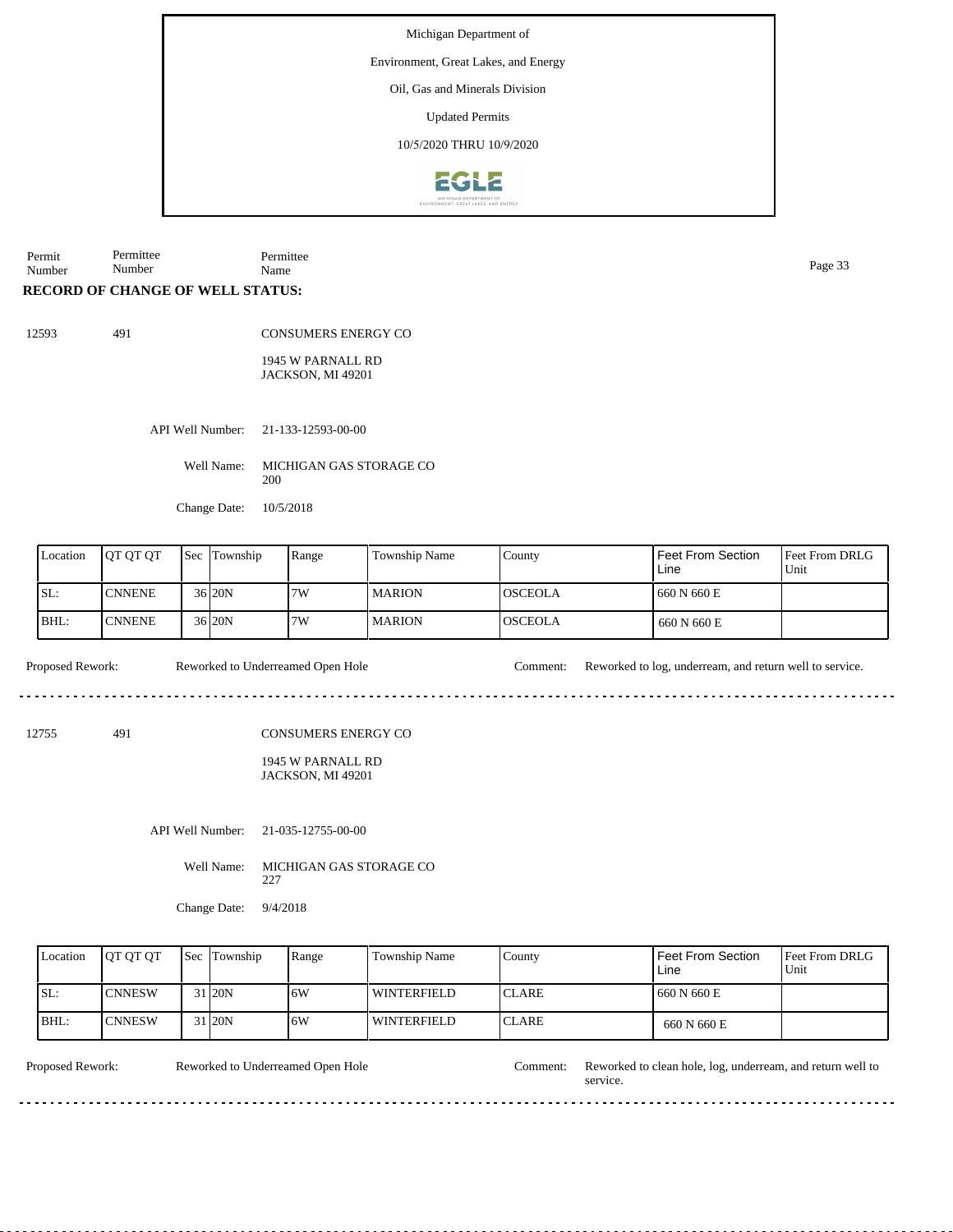## Environment, Great Lakes, and Energy

Oil, Gas and Minerals Division

Updated Permits

10/5/2020 THRU 10/9/2020



| Permit<br>Number | Permittee<br>Number | Permittee<br>Name                      | Page 34 |
|------------------|---------------------|----------------------------------------|---------|
| 12760            | 491                 | <b>CONSUMERS ENERGY CO</b>             |         |
|                  |                     | 1945 W PARNALL RD<br>JACKSON, MI 49201 |         |

API Well Number: 21-035-12760-00-00

Well Name: MICHIGAN GAS STORAGE CO 232

Change Date: 9/22/2020

| Location | <b>OT OT OT</b> | 'Sec | Township            | Range | <b>Township Name</b> | County        | l Feet From Section<br>Line | <b>IFeet From DRLG</b><br>Unit |
|----------|-----------------|------|---------------------|-------|----------------------|---------------|-----------------------------|--------------------------------|
| SL:      | <b>ICNSWSW</b>  |      | 31 20N              | 16W   | WINTERFIELD          | <b>ICLARE</b> | 1660 S 530 W                |                                |
| IBHL:    | ICNSWSW         |      | 31 <sub>120</sub> N | 16W   | <b>WINTERFIELD</b>   | <b>ICLARE</b> | 660 S 530 W                 |                                |

Proposed Rework: Reworked for Miscellaneous comment: Reworked to pull plug, clean well, log, perf, underream, and return well to service. Reworked for Miscellaneous Comment: 12819 491

### CONSUMERS ENERGY CO

1945 W PARNALL RD JACKSON, MI 49201

API Well Number: 21-035-12819-00-00

Well Name: MICHIGAN GAS STORAGE CO 237

Change Date: 5/17/2018

| Location | <b>IOT OT OT</b> | <b>Sec Township</b> | Range | Township Name      | County        | Feet From Section<br>Line | <b>Feet From DRLG</b><br>Unit |
|----------|------------------|---------------------|-------|--------------------|---------------|---------------------------|-------------------------------|
| SL:      | <b>CNNENE</b>    | 29 <sub>120</sub> N | 16W   | <b>WINTERFIELD</b> | <b>ICLARE</b> | 660 N 660 E               |                               |
| BHL:     | <b>CNNENE</b>    | 29 <sub>20N</sub>   | 16W   | l winterfield      | <b>ICLARE</b> | 660 N 660 E               |                               |

. . . . . . . . . . .

Reworked to Underreamed Open Hole

de de dec

Proposed Rework: Reworked to Underreamed Open Hole Comment: Reworked to clean hole, log, underream, and return well to service.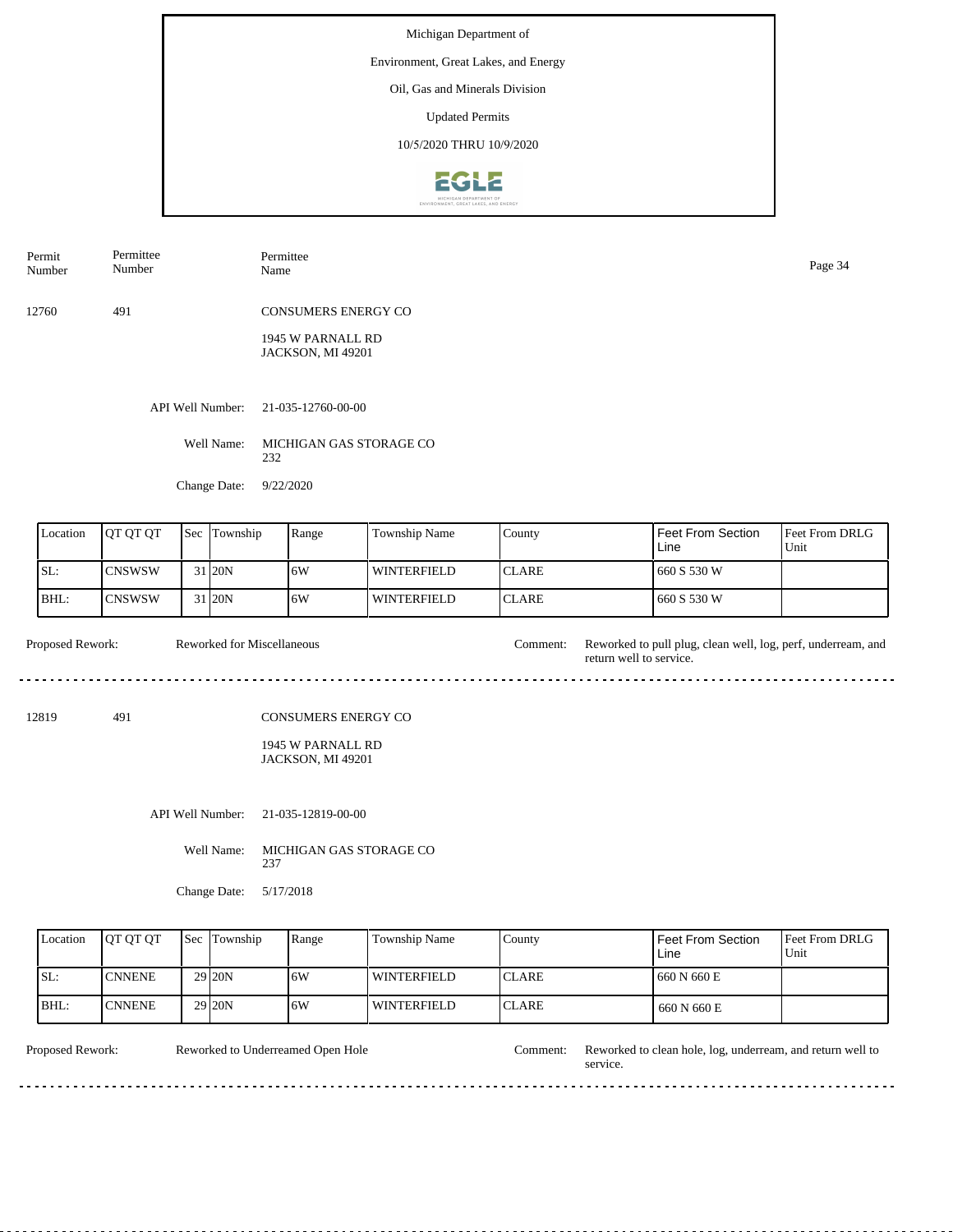## Environment, Great Lakes, and Energy

Oil, Gas and Minerals Division

Updated Permits

10/5/2020 THRU 10/9/2020



| Permit<br>Number | Permittee<br>Number | Permittee<br>Name          | Page 35 |
|------------------|---------------------|----------------------------|---------|
| 13088            | 491                 | <b>CONSUMERS ENERGY CO</b> |         |
|                  |                     | 1945 W PARNALL RD          |         |

API Well Number: 21-035-13088-00-00

Well Name: MICHIGAN GAS STORAGE CO 258

JACKSON, MI 49201

Change Date: 12/12/2017

| Location | <b>IOT OT OT</b> | <b>Sec</b> | Township     | Range | Township Name      | County        | <b>Feet From Section</b><br>Line | <b>Feet From DRLG</b><br>Unit |
|----------|------------------|------------|--------------|-------|--------------------|---------------|----------------------------------|-------------------------------|
| SL:      | <b>CNSENW</b>    |            | $\sqrt{20N}$ | 6W    | <b>WINTERFIELD</b> | <b>ICLARE</b> | 660 S 660 E                      |                               |
| BHL:     | <b>CNSENW</b>    |            | 120N         | 6W    | <b>WINTERFIELD</b> | <b>ICLARE</b> | 660 S 660 E                      |                               |

Proposed Rework: Reworked to Underreamed Open Hole Comment: Reworked to log, underream, and return to service.

13131 491

CONSUMERS ENERGY CO

1945 W PARNALL RD JACKSON, MI 49201

API Well Number: 21-035-13131-00-00

Well Name: MICHIGAN GAS STORAGE CO 266

Change Date: 11/3/2017

| Location | <b>IOT OT OT</b> | <b>Sec Township</b> | Range | Township Name      | Countv        | <b>Feet From Section</b><br>Line | <b>Feet From DRLG</b><br>Unit |
|----------|------------------|---------------------|-------|--------------------|---------------|----------------------------------|-------------------------------|
| SL:      | <b>ICNNESW</b>   | 34 20N              | 16W   | <b>WINTERFIELD</b> | <b>ICLARE</b> | 1660 N 660 E                     |                               |
| BHL:     | <b>ICNNESW</b>   | 34 20N              | .6W   | <b>WINTERFIELD</b> | <b>ICLARE</b> | 660 N 660 E                      |                               |

Reworked to Underreamed Open Hole

Proposed Rework: Reworked to Underreamed Open Hole Comment: Reworked to pull packer, clean out hole, log, underream, and return well to service.

<u>. . . . . . . . . .</u>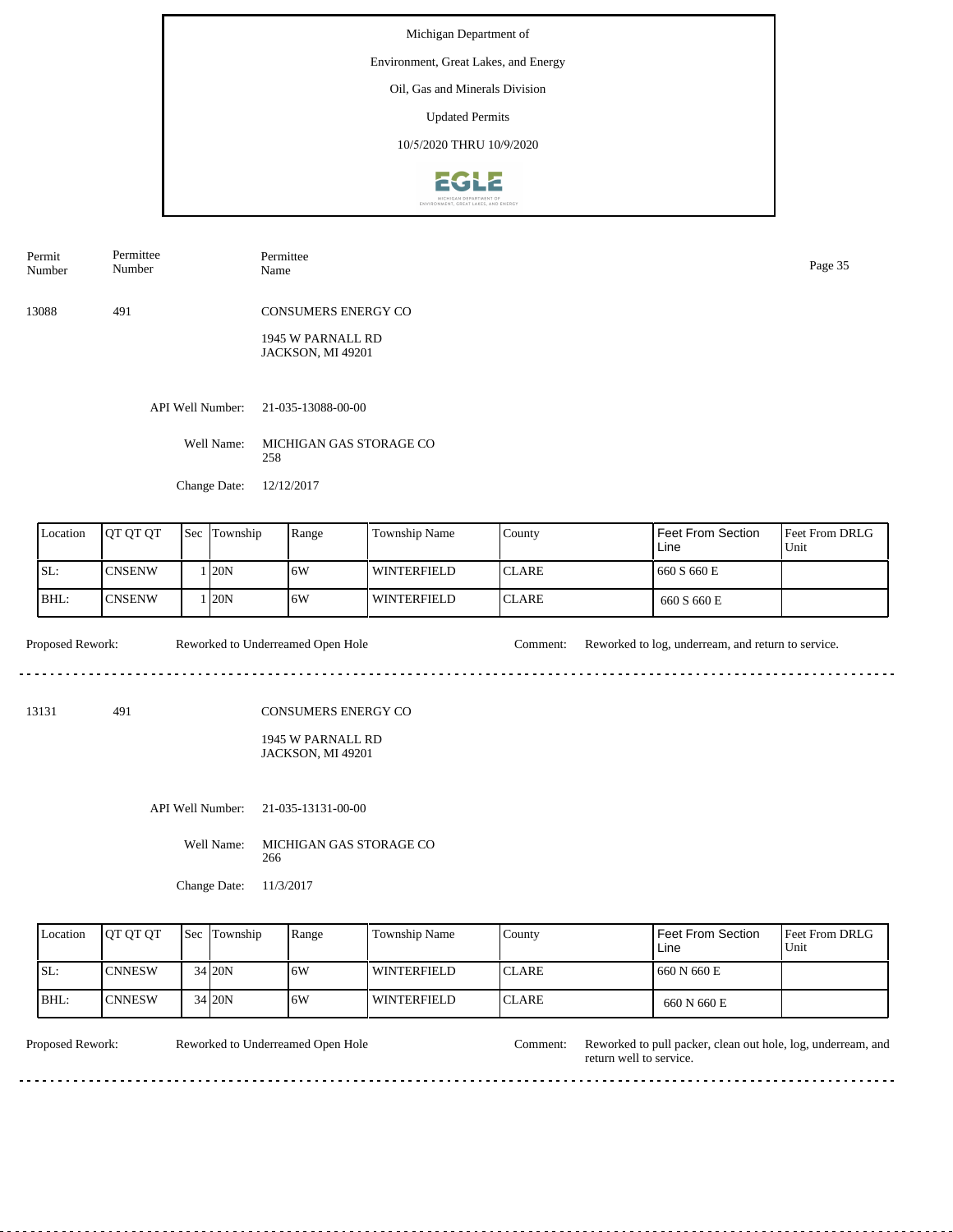## Environment, Great Lakes, and Energy

Oil, Gas and Minerals Division

Updated Permits

10/5/2020 THRU 10/9/2020



| Permit<br>Number | Permittee<br>Number | Permittee<br>Name                             | Page 36 |
|------------------|---------------------|-----------------------------------------------|---------|
| 13132            | 491                 | <b>CONSUMERS ENERGY CO</b>                    |         |
|                  |                     | 1945 W PARNALL RD<br><b>JACKSON, MI 49201</b> |         |
|                  | API Well Number:    | 21-035-13132-00-00                            |         |
|                  | Well Name:          | MICHIGAN GAS STORAGE CO<br>267                |         |
|                  | Change Date:        | 10/19/2018                                    |         |

| Location | <b>IOT OT OT</b> | <b>Sec Township</b> | Range | Township Name      | County        | Feet From Section<br>Line | <b>IFeet From DRLG</b><br>Unit |
|----------|------------------|---------------------|-------|--------------------|---------------|---------------------------|--------------------------------|
| SL:      | <b>ICNSESW</b>   | 34 20N              | 16W   | l winterfield      | <b>ICLARE</b> | 660 S 660 E               |                                |
| BHL:     | <b>ICNSESW</b>   | 34 20N              | 16W   | <b>WINTERFIELD</b> | <b>ICLARE</b> | 660 S 660 E               |                                |

Proposed Rework: Reworked to Underreamed Open Hole Comment: Reworked to clean well, log, underream, and return well to service. Reworked to Underreamed Open Hole

13182 491

### CONSUMERS ENERGY CO

1945 W PARNALL RD JACKSON, MI 49201

API Well Number: 21-035-13182-00-00

Well Name: MICHIGAN GAS STORAGE CO 274

Change Date: 5/22/2018

| Location | <b>IOT OT OT</b> | <b>Sec Township</b> | Range | Township Name | County        | Feet From Section<br>Line | <b>Feet From DRLG</b><br>Unit |
|----------|------------------|---------------------|-------|---------------|---------------|---------------------------|-------------------------------|
| SL:      | CNNWNW           | 2 19N               | 16W   | l REDDING     | <b>CLARE</b>  | 660 N 660 W               |                               |
| BHL:     | ICNNWNW          | 2119N               | ۱6W   | REDDING       | <b>ICLARE</b> | 660 N 660 W               |                               |

Reworked to Underreamed Open Hole

<u>o dio dio d</u>

Proposed Rework: Reworked to Underreamed Open Hole Comment: Reworked to mill packer, pull packer, log, underream, and return well to service.

 $\overline{1}$ 

<u>. . . . . . .</u>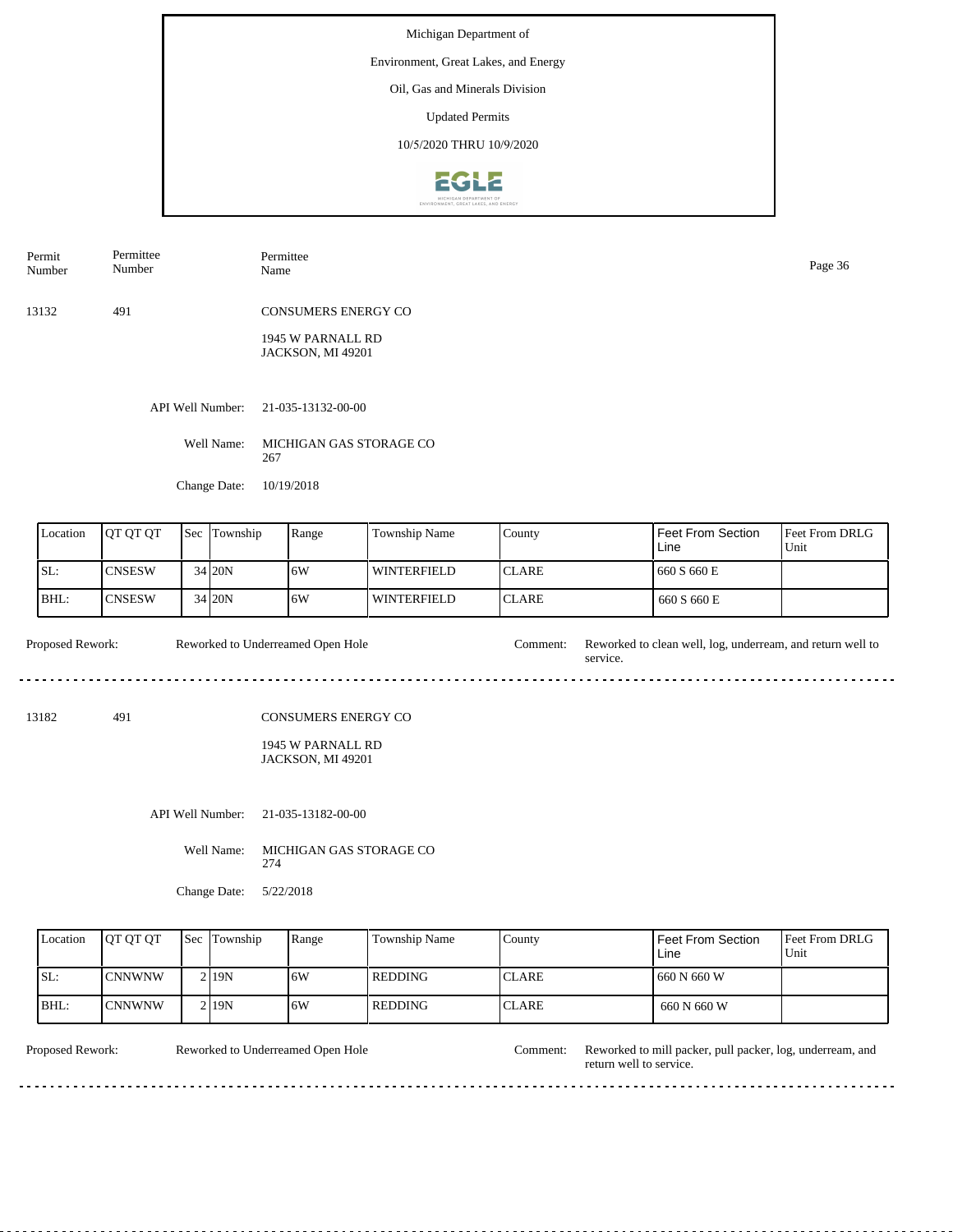## Environment, Great Lakes, and Energy

Oil, Gas and Minerals Division

Updated Permits

10/5/2020 THRU 10/9/2020



| Permit<br>Number | Permittee<br>Number | Permittee<br>Name                      | Page 37 |
|------------------|---------------------|----------------------------------------|---------|
| 13184            | 491                 | <b>CONSUMERS ENERGY CO</b>             |         |
|                  |                     | 1945 W PARNALL RD<br>JACKSON, MI 49201 |         |
|                  | API Well Number:    | 21-035-13184-00-00                     |         |

Well Name: MICHIGAN GAS STORAGE CO 276

Change Date: 11/19/2018

| Location | <b>OT OT OT</b> | <b>Sec</b> Township | Range | <b>Township Name</b> | County        | Feet From Section<br>Line | Feet From DRLG<br>Unit |
|----------|-----------------|---------------------|-------|----------------------|---------------|---------------------------|------------------------|
| ISL:     | <b>CNNESE</b>   | 33 20N              | 16W   | l winterfield        | ICLARE        | 660 N 660 E               |                        |
| BHL:     | <b>ICNNESE</b>  | 33 20N              | 16W   | l winterfield        | <b>ICLARE</b> | 660 N 660 E               |                        |

Proposed Rework: Reworked to Underreamed Open Hole Comment: Reworked to pull packer, clean out well, log well, underream, set packer, and return well to service. Reworked to Underreamed Open Hole

13250 491

### CONSUMERS ENERGY CO

1945 W PARNALL RD JACKSON, MI 49201

API Well Number: 21-035-13250-00-00

Well Name: MICHIGAN GAS STORAGE CO 294

Change Date: 8/25/2017

| Location | <b>IOT OT OT</b> | <b>Sec Township</b> | Range | <b>Township Name</b> | County        | Feet From Section<br>Line | Feet From DRLG<br>Unit |
|----------|------------------|---------------------|-------|----------------------|---------------|---------------------------|------------------------|
| SL:      | <b>CNSWNW</b>    | 31 20N              | 16W   | WINTERFIELD          | <b>ICLARE</b> | 660 S 660 W               |                        |
| BHL:     | CNSWNW           | 31 20N              | ۱6W   | <b>WINTERFIELD</b>   | <b>ICLARE</b> | 660 S 660 W               |                        |

Reworked to Underreamed Open Hole

Proposed Rework: Reworked to Underreamed Open Hole Comment: Reworked to pull packer, clean well, underream, log, run tubing, and return well to service.

 $\overline{a}$ .

. . . . . . . . .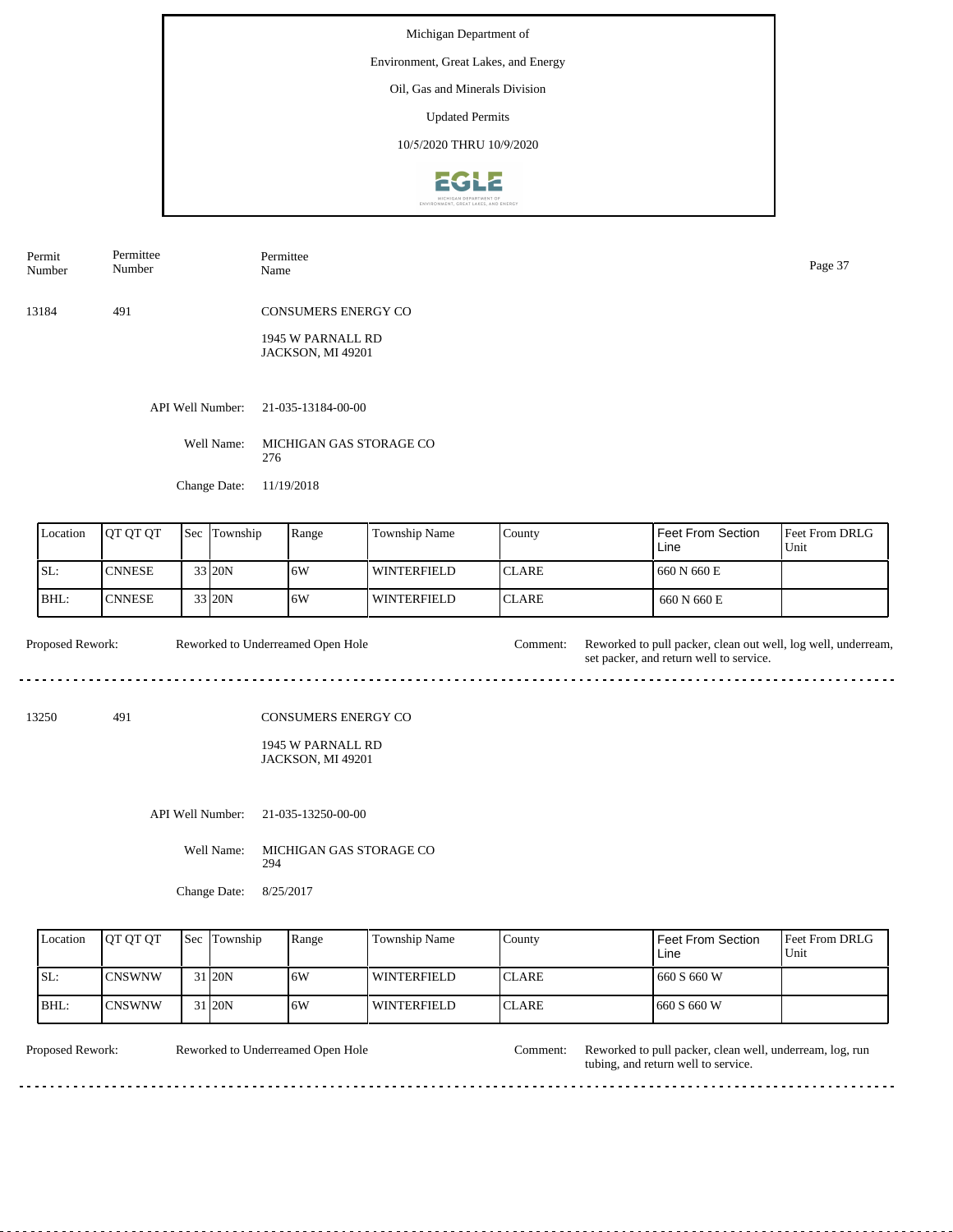## Environment, Great Lakes, and Energy

Oil, Gas and Minerals Division

Updated Permits

10/5/2020 THRU 10/9/2020



| Permit<br>Number | Permittee<br>Number |     |                  | Permittee<br>Name                               |                    |              |                           | Page 38                |  |  |
|------------------|---------------------|-----|------------------|-------------------------------------------------|--------------------|--------------|---------------------------|------------------------|--|--|
| 13268            | 491                 |     |                  | <b>CONSUMERS ENERGY CO</b><br>1945 W PARNALL RD |                    |              |                           |                        |  |  |
|                  |                     |     |                  | JACKSON, MI 49201                               |                    |              |                           |                        |  |  |
|                  |                     |     | API Well Number: | 21-035-13268-00-00                              |                    |              |                           |                        |  |  |
|                  |                     |     | Well Name:       | <b>MGSC 299</b>                                 |                    |              |                           |                        |  |  |
|                  | Change Date:        |     |                  | 12/20/2018                                      |                    |              |                           |                        |  |  |
| Location         | QT QT QT            | Sec | Township         | Range                                           | Township Name      | County       | Feet From Section<br>Line | Feet From DRLG<br>Unit |  |  |
| SL:              | <b>CNSWNW</b>       |     | 33 20N           | 6W                                              | <b>WINTERFIELD</b> | <b>CLARE</b> | 660 S 660 W               |                        |  |  |
| BHL:             | <b>CNSWNW</b>       |     | 33 20N           | 6W                                              | <b>WINTERFIELD</b> | <b>CLARE</b> | 660 S 660 W               |                        |  |  |

Proposed Rework: Reworked to pull packer, clean well, log, set bridge plug @ 1235', pull tubing, underream, set packer, and return well to service. Reworked to Underreamed Open Hole

13425 491

CONSUMERS ENERGY CO

1945 W PARNALL RD JACKSON, MI 49201

API Well Number: 21-035-13425-00-00

Well Name: MICHIGAN GAS STORAGE CO 325

Change Date: 7/15/2019

| Location | <b>OT OT OT</b> | <b>Sec</b> Township | Range | Township Name      | County        | Feet From Section<br>Line | <b>IFeet From DRLG</b><br>Unit |
|----------|-----------------|---------------------|-------|--------------------|---------------|---------------------------|--------------------------------|
| ISL:     | <b>ICNSWNW</b>  | 30 <sub>120</sub> N | 16W   | WINTERFIELD        | <b>ICLARE</b> | 1660 S 660 W              |                                |
| BHL:     | <b>ICNSWNW</b>  | 30 <sub>120</sub> N | .6W   | <b>WINTERFIELD</b> | <b>ICLARE</b> | 660 S 660 W               |                                |

Reworked to Underreamed Open Hole

Proposed Rework: Reworked to Underreamed Open Hole Comment: Reworked to clean well, log, underream, and return well to service.

 $\overline{a}$  .  $\overline{a}$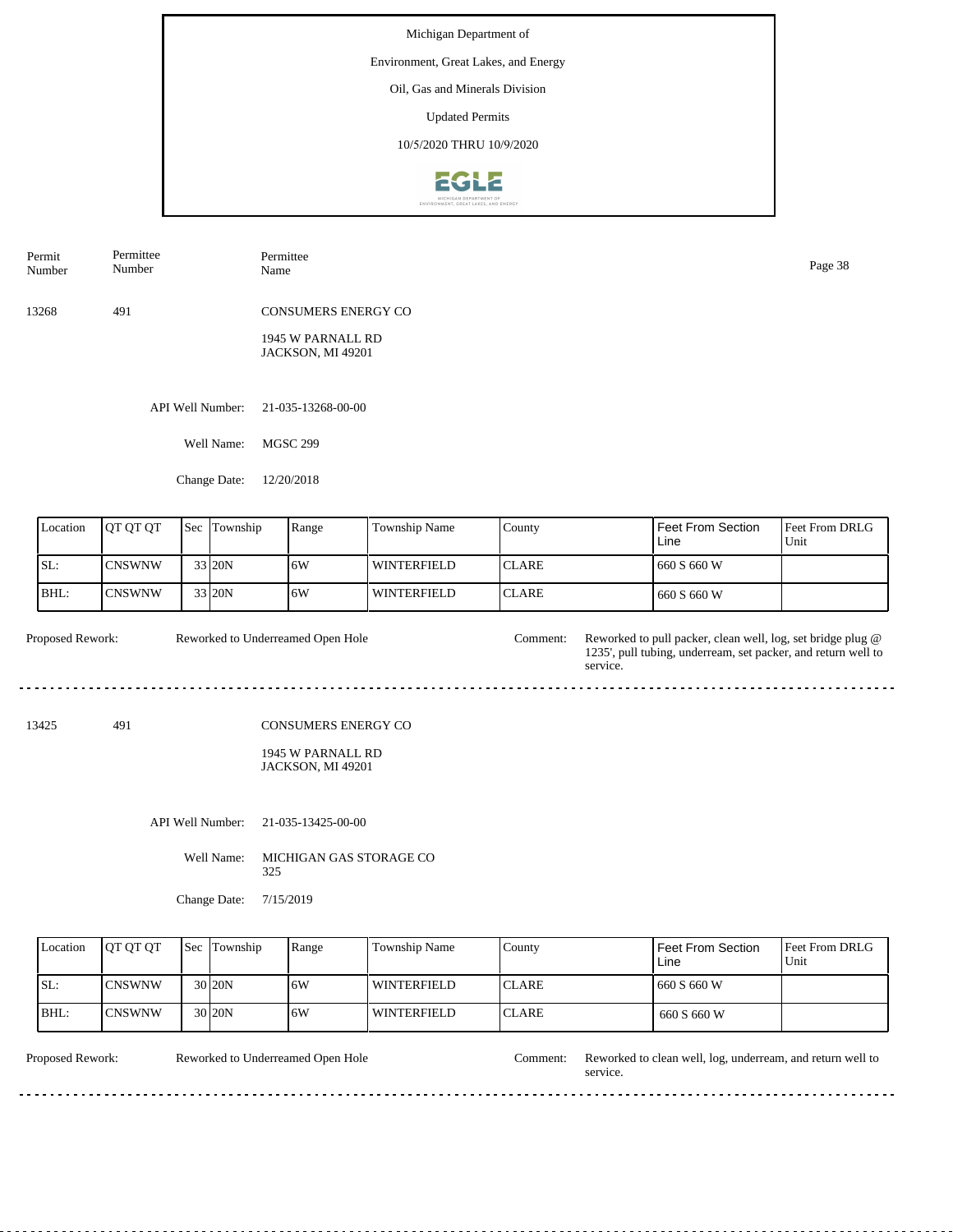## Environment, Great Lakes, and Energy

Oil, Gas and Minerals Division

Updated Permits

10/5/2020 THRU 10/9/2020



| Permit<br>Number | Permittee<br>Number | Permittee<br>Name                      | Page 39 |
|------------------|---------------------|----------------------------------------|---------|
| 13427            | 491                 | CONSUMERS ENERGY CO                    |         |
|                  |                     | 1945 W PARNALL RD<br>JACKSON, MI 49201 |         |

API Well Number: 21-035-13427-00-00

Well Name: MICHIGAN GAS STORAGE CO 331

Change Date: 3/7/2019

| Location | <b>OT OT OT</b> | <b>Sec</b> | Township           | Range | Township Name      | County        | Feet From Section<br>Line | <b>Feet From DRLG</b><br>Unit |
|----------|-----------------|------------|--------------------|-------|--------------------|---------------|---------------------------|-------------------------------|
| SL:      | <b>CNNWNW</b>   |            | 30 <b>20 N</b>     | 16W   | WINTERFIELD        | <b>ICLARE</b> | 595 N 735 W               |                               |
| IBHL:    | <b>CNNWNW</b>   |            | 30 <sub>120N</sub> | 16W   | <b>WINTERFIELD</b> | <b>ICLARE</b> | 595 N 735 W               |                               |

Proposed Rework: Reworked to clean well, underream, and return well to service. Reworked to Underreamed Open Hole

13583 491

CONSUMERS ENERGY CO

1945 W PARNALL RD JACKSON, MI 49201

API Well Number: 21-035-13583-00-00

Well Name: MICHIGAN GAS STORAGE CO 337

Change Date: 7/31/2017

| Location | <b>IOT OT OT</b> | <b>Sec Township</b> | Range | Township Name      | County        | Feet From Section<br>Line | <b>Feet From DRLG</b><br>Unit |
|----------|------------------|---------------------|-------|--------------------|---------------|---------------------------|-------------------------------|
| SL:      | <b>CNNENW</b>    | 20 <sub>120</sub> N | 16W   | <b>WINTERFIELD</b> | <b>ICLARE</b> | 660 N 660 E               |                               |
| BHL:     | <b>CNNENW</b>    | 20 <sub>20</sub> N  | 16W   | l winterfield      | <b>ICLARE</b> | 660 N 660 E               |                               |

Reworked to Underreamed Open Hole

<u>. . . . . . . . .</u>

Proposed Rework: Reworked to Underreamed Open Hole Comment: Reworked to clean well, log, underream, and return well to service.

. . . . . . . . . . .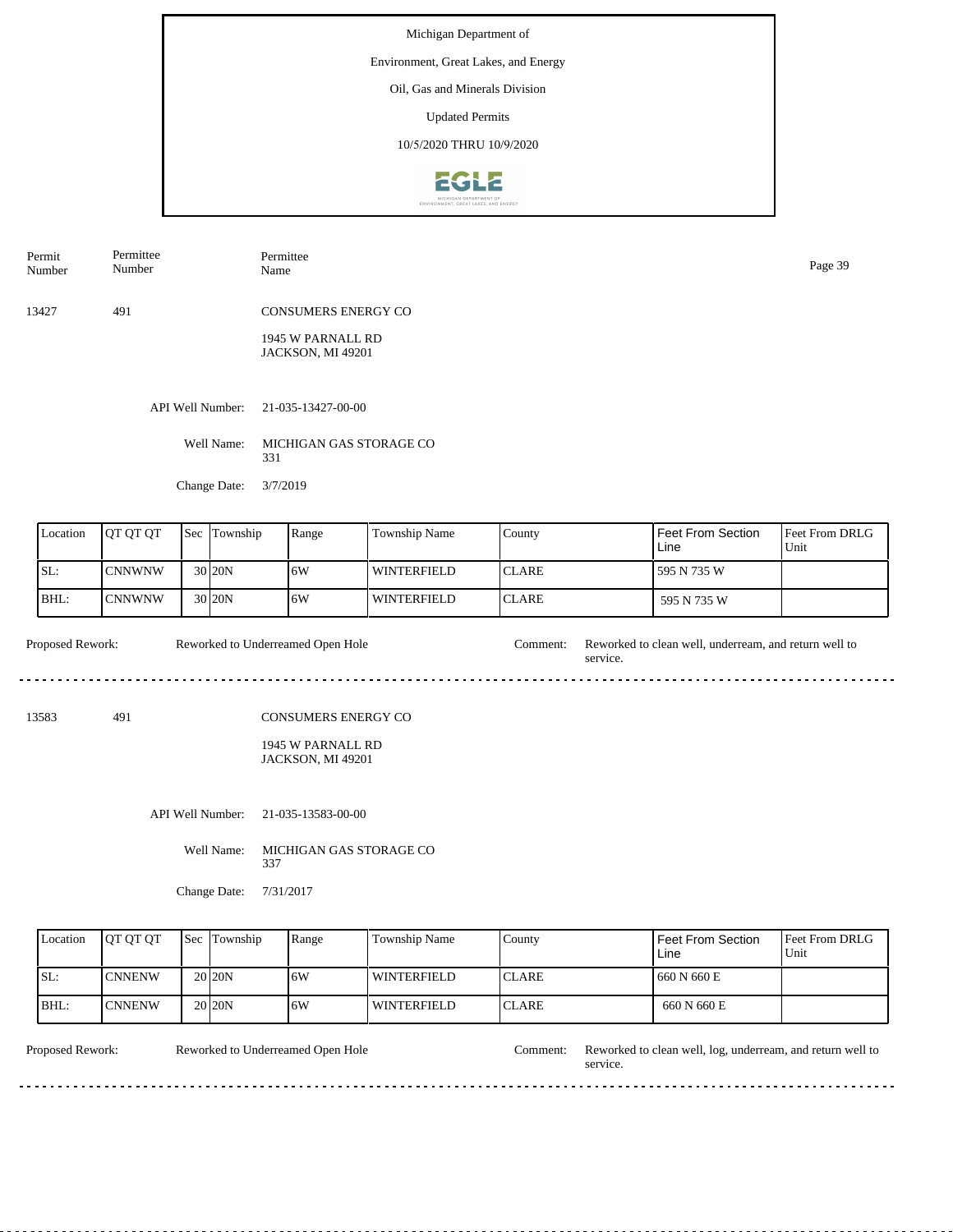## Environment, Great Lakes, and Energy

Oil, Gas and Minerals Division

Updated Permits

10/5/2020 THRU 10/9/2020



| Permit<br>Number | Permittee<br>Number | Permittee<br>Name                      | Page 40 |
|------------------|---------------------|----------------------------------------|---------|
| 13927            | 491                 | <b>CONSUMERS ENERGY CO</b>             |         |
|                  |                     | 1945 W PARNALL RD<br>JACKSON, MI 49201 |         |
|                  |                     | API Well Number: 21-035-13927-00-00    |         |
|                  | Well Name:          | MICHIGAN GAS STORAGE CO<br>340         |         |
|                  | Change Date:        | 12/5/2017                              |         |

| Location | <b>JOT OT OT</b> | Sec | Township  | Range | Township Name | County        | ' Feet From Section<br>Line | <b>Feet From DRLG</b><br>Unit |
|----------|------------------|-----|-----------|-------|---------------|---------------|-----------------------------|-------------------------------|
| ISL:     | ICNSWSW          |     | 16 I 20 N | 5W    | l summerfield | ICLARE        | 660 S 660 W                 |                               |
| BHL:     | ICNSWSW          |     | 16 I 20 N | 5W    | l SUMMERFIELD | <b>ICLARE</b> | 660 S 660 W                 |                               |

Proposed Rework: Reworked to Underreamed Open Hole Comment: Reworked to clean well, log, underream, and return well to Reworked to Underreamed Open Hole service.  $\sim$ 

13928 491

### CONSUMERS ENERGY CO

1945 W PARNALL RD JACKSON, MI 49201

API Well Number: 21-035-13928-00-00

Well Name: MICHIGAN GAS STORAGE CO 341

Change Date: 12/11/2017

| Location | <b>OT OT OT</b> | <b>Sec Township</b> | Range | <b>Township Name</b> | County        | Feet From Section<br>Line | <b>Feet From DRLG</b><br>Unit |
|----------|-----------------|---------------------|-------|----------------------|---------------|---------------------------|-------------------------------|
| SL:      | <b>CNSESW</b>   | 16 20N              | ا 5W  | l summerfield        | <b>ICLARE</b> | 660 S 660 E               |                               |
| BHL:     | <b>ICNSESW</b>  | $16$  20N           | ا 5W  | l summerfield        | <b>ICLARE</b> | 660 S 660 E               |                               |

Reworked to Underreamed Open Hole

<u>o dio dio dio d</u>

Proposed Rework: Reworked to Underreamed Open Hole Comment: Reworked to clean well, log, underream, and return well to service.

 $\overline{a}$  .  $\overline{a}$ 

. . . . . . . . .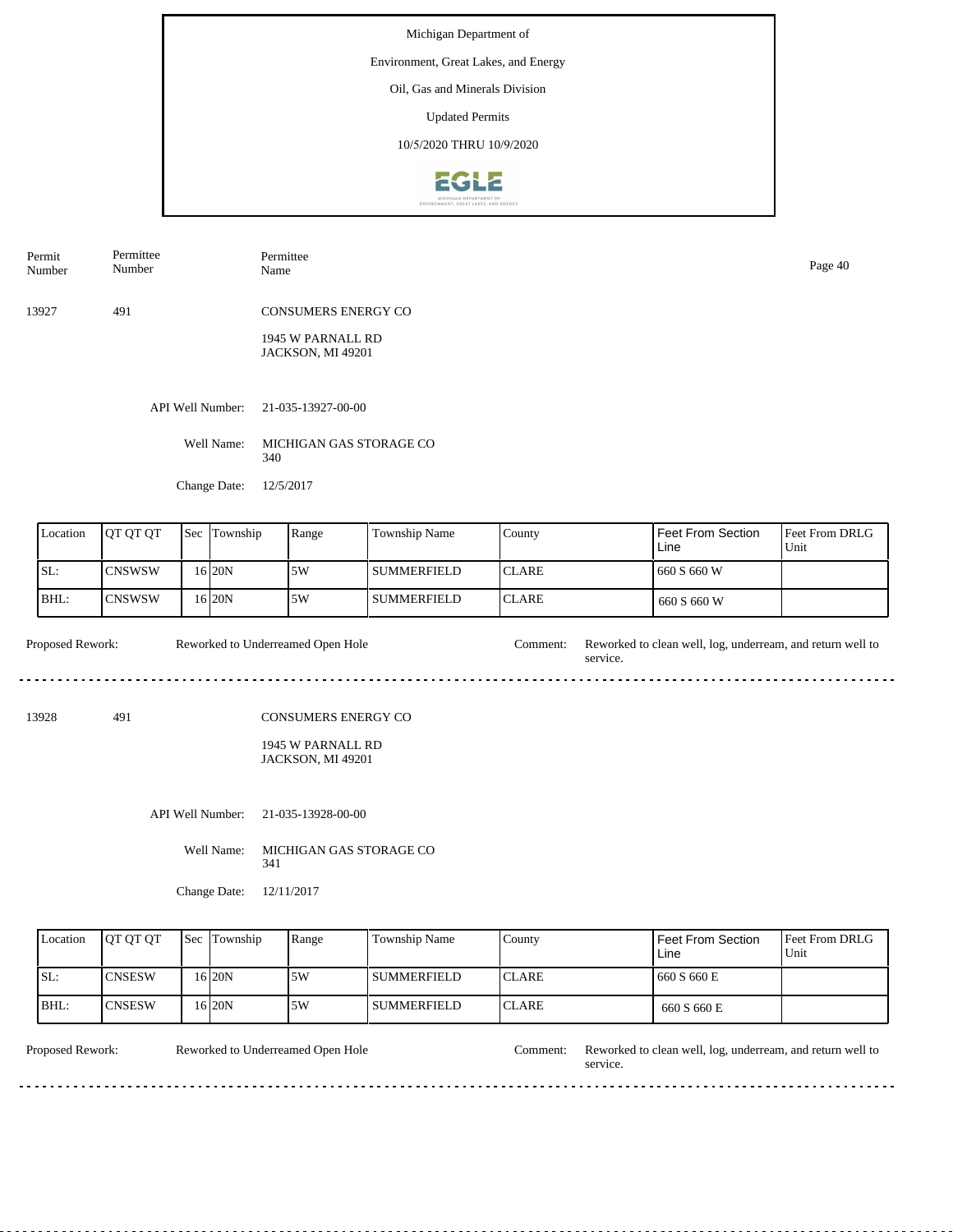## Environment, Great Lakes, and Energy

Oil, Gas and Minerals Division

Updated Permits

10/5/2020 THRU 10/9/2020



| Permit<br>Number | Permittee<br>Number | Permittee<br>Name                      | Page 41 |
|------------------|---------------------|----------------------------------------|---------|
| 14058            | 491                 | <b>CONSUMERS ENERGY CO</b>             |         |
|                  |                     | 1945 W PARNALL RD<br>JACKSON, MI 49201 |         |
|                  | API Well Number:    | 21-035-14058-00-00                     |         |
|                  | Well Name:          | MICHIGAN GAS STORAGE CO<br>365         |         |

Change Date: 2/13/2019

| Location | JOT OT OT      | 'Sec | Township            | Range | <b>Township Name</b> | County        | l Feet From Section<br>Line | <b>IFeet From DRLG</b><br>Unit |
|----------|----------------|------|---------------------|-------|----------------------|---------------|-----------------------------|--------------------------------|
| ISL:     | <b>ICSSENW</b> |      | $2$ <sub>20</sub> N | 16W   | l winterfield        | <b>ICLARE</b> | 500 S 660 E                 |                                |
| IBHL:    | <b>CSSENW</b>  |      | 2 I20N              | 16W   | <b>WINTERFIELD</b>   | <b>ICLARE</b> | 500 S 660 E                 |                                |

Proposed Rework: Reworked to Underreamed Open Hole Comment: Reworked to remove packer, clean well, underream, and Reworked to Underreamed Open Hole return well to service.  $- - -$ 

14087 491

### CONSUMERS ENERGY CO

1945 W PARNALL RD JACKSON, MI 49201

API Well Number: 21-035-14087-00-00

Well Name: MICHIGAN GAS STORAGE CO 368

Change Date: 7/17/2019

| Location | <b>IOT OT OT</b>      | <b>Sec Township</b> | Range | <b>Township Name</b> | County        | Feet From Section<br>Line | Feet From DRLG<br>Unit |
|----------|-----------------------|---------------------|-------|----------------------|---------------|---------------------------|------------------------|
| ISL:     | <i><b>INWNWNE</b></i> | $3$ <sub>20</sub> N | 16W   | <b>WINTERFIELD</b>   | <b>ICLARE</b> | 1980 S 660 W              |                        |
| BHL:     | <b>NWNWNE</b>         | $3$ <sub>20</sub> N | ۱6W   | WINTERFIELD          | <b>ICLARE</b> |                           |                        |

Reworked to Underreamed Open Hole

Proposed Rework: Reworked to Underreamed Open Hole Comment: Reworked to clean well, log, replace wellhead, underream, and return well to service.

 $\sim$   $\sim$   $\sim$ 

 $\overline{a}$ <u>. . . . . . . . .</u>  $\mathbf{r}$  $\sim$   $\sim$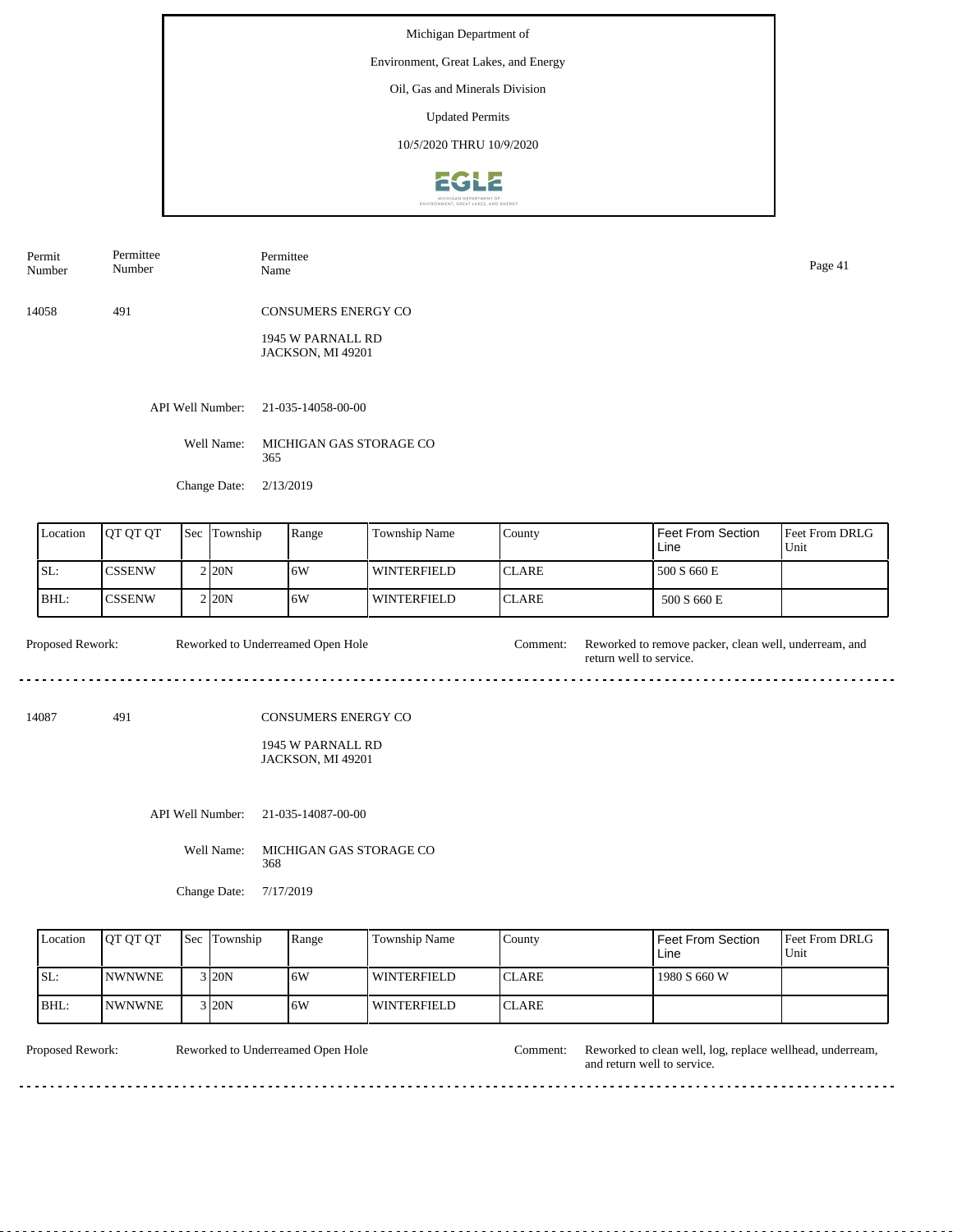## Environment, Great Lakes, and Energy

Oil, Gas and Minerals Division

Updated Permits

10/5/2020 THRU 10/9/2020



| Permit<br>Number | Permittee<br>Number | Permittee<br>Name   | Page 42 |
|------------------|---------------------|---------------------|---------|
| 14172            | 491                 | CONSUMERS ENERGY CO |         |
|                  |                     | 1945 W PARNALL RD   |         |

API Well Number: 21-133-14172-00-00

Well Name: MICHIGAN GAS STORAGE CO 376

JACKSON, MI 49201

Change Date: 1/22/2019

| Location | <b>IOT OT OT</b> | <b>Sec Township</b> | Range | Township Name | County          | Feet From Section<br>Line | <b>Feet From DRLG</b><br>Unit |
|----------|------------------|---------------------|-------|---------------|-----------------|---------------------------|-------------------------------|
| ISL:     | <b>CNNENE</b>    | 25 20N              | 7W    | I MARION      | IOSCEOLA        | 660 N 660 E               |                               |
| BHL:     | <b>ICNNENE</b>   | 25 20N              | 7W    | l MARION      | <b>IOSCEOLA</b> | 660 N 660 E               |                               |

Proposed Rework: Reworked to Underreamed Open Hole Comment: Reworked to log, underream, and return well to service.

<u>. . . . . .</u>

14197 491

CONSUMERS ENERGY CO

1945 W PARNALL RD JACKSON, MI 49201

API Well Number: 21-035-14197-00-00

Well Name: MICHIGAN GAS STORAGE CO 383

Change Date: 6/4/2018

| Location | <b>OT OT OT</b> | <b>Sec Township</b> | Range | Township Name      | County        | Feet From Section<br>Line | <b>IFeet From DRLG</b><br>Unit |
|----------|-----------------|---------------------|-------|--------------------|---------------|---------------------------|--------------------------------|
| ISL:     | <b>ICNNWSW</b>  | 2 20N               | 6W    | <b>WINTERFIELD</b> | <b>ICLARE</b> | 535 N 660 W               |                                |
| IBHL:    | <b>ICNNWSW</b>  | 2 20N               | 6W    | <b>WINTERFIELD</b> | <b>ICLARE</b> | 535 N 660 W               |                                |

Reworked to Underreamed Open Hole

Proposed Rework: Reworked to Underreamed Open Hole Comment: Reworked to pull packer, clean well, log, underream, replace packer, and return well to service.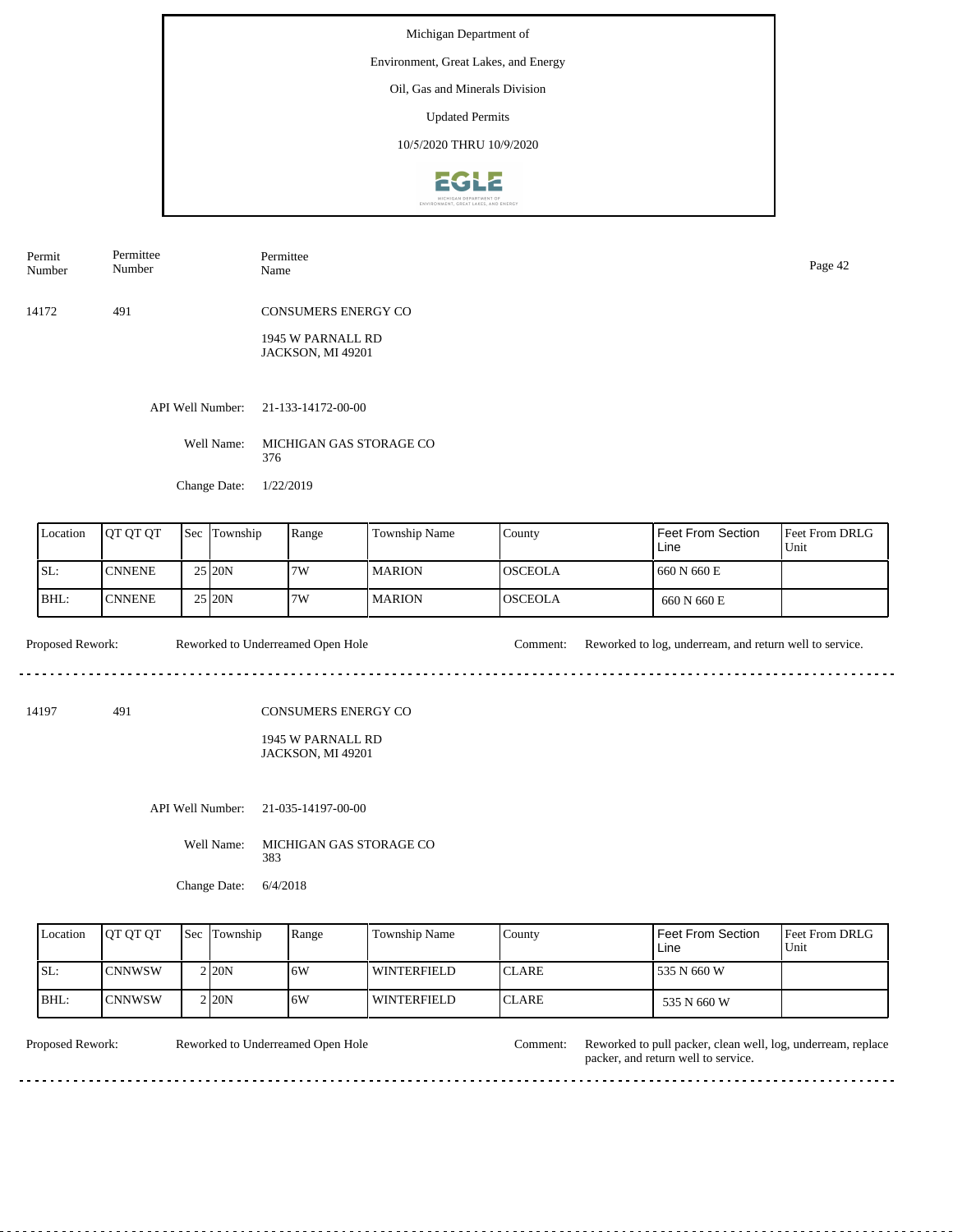## Environment, Great Lakes, and Energy

Oil, Gas and Minerals Division

Updated Permits

10/5/2020 THRU 10/9/2020



| Permit | Permittee | Permittee                  | Page 43 |
|--------|-----------|----------------------------|---------|
| Number | Number    | Name                       |         |
| 14882  | 491       | <b>CONSUMERS ENERGY CO</b> |         |

1945 W PARNALL RD JACKSON, MI 49201

API Well Number: 21-035-14882-00-00

Well Name: MICH GAS STORAGE 412

Change Date: 6/1/2018

| Location | <b>IOT OT OT</b> | l Sec | Township          | Range | Township Name | County        | Feet From Section<br>Line | <b>Feet From DRLG</b><br>Unit |
|----------|------------------|-------|-------------------|-------|---------------|---------------|---------------------------|-------------------------------|
| SL:      | <b>CNNESW</b>    |       | 8 <sub>20</sub> N | .5W   | l summerfield | <b>ICLARE</b> | 660 N 660 E               |                               |
| BHL:     | <b>CNNESW</b>    |       | 8 <sub>20</sub> N | 5W    | SUMMERFIELD   | <b>ICLARE</b> | 660 N 660 E               |                               |

Proposed Rework: Reworked to Underreamed Open Hole Comment: Reworked to clean well, log, underream, and return well to Reworked to Underreamed Open Hole service. . . . . . . . . . . . . . . . . . . . . .................................... 

20620 491

CONSUMERS ENERGY CO

1945 W PARNALL RD JACKSON, MI 49201

API Well Number: 21-035-20620-00-00

Well Name: M G S C 906

Change Date: 8/2/2017

| Location | <b>OT OT OT</b> | <b>Sec Township</b> | Range | Township Name      | County        | Feet From Section<br>Line | <b>Feet From DRLG</b><br>Unit |
|----------|-----------------|---------------------|-------|--------------------|---------------|---------------------------|-------------------------------|
| SL:      | <b>ISESWNW</b>  | 30 <sub>20N</sub>   | 16W   | <b>WINTERFIELD</b> | <b>ICLARE</b> | 100 S 1220 W              |                               |
| IBHL:    | <b>ISESWNW</b>  | 30 <sub>20N</sub>   | 16W   | WINTERFIELD        | <b>ICLARE</b> | 100 S 1220 W              |                               |

<u>. . . . . . . .</u>

Reworked to Underreamed Open Hole

Proposed Rework: Reworked to Underreamed Open Hole Comment: Reworked to clean well, log, underream, and return well to service.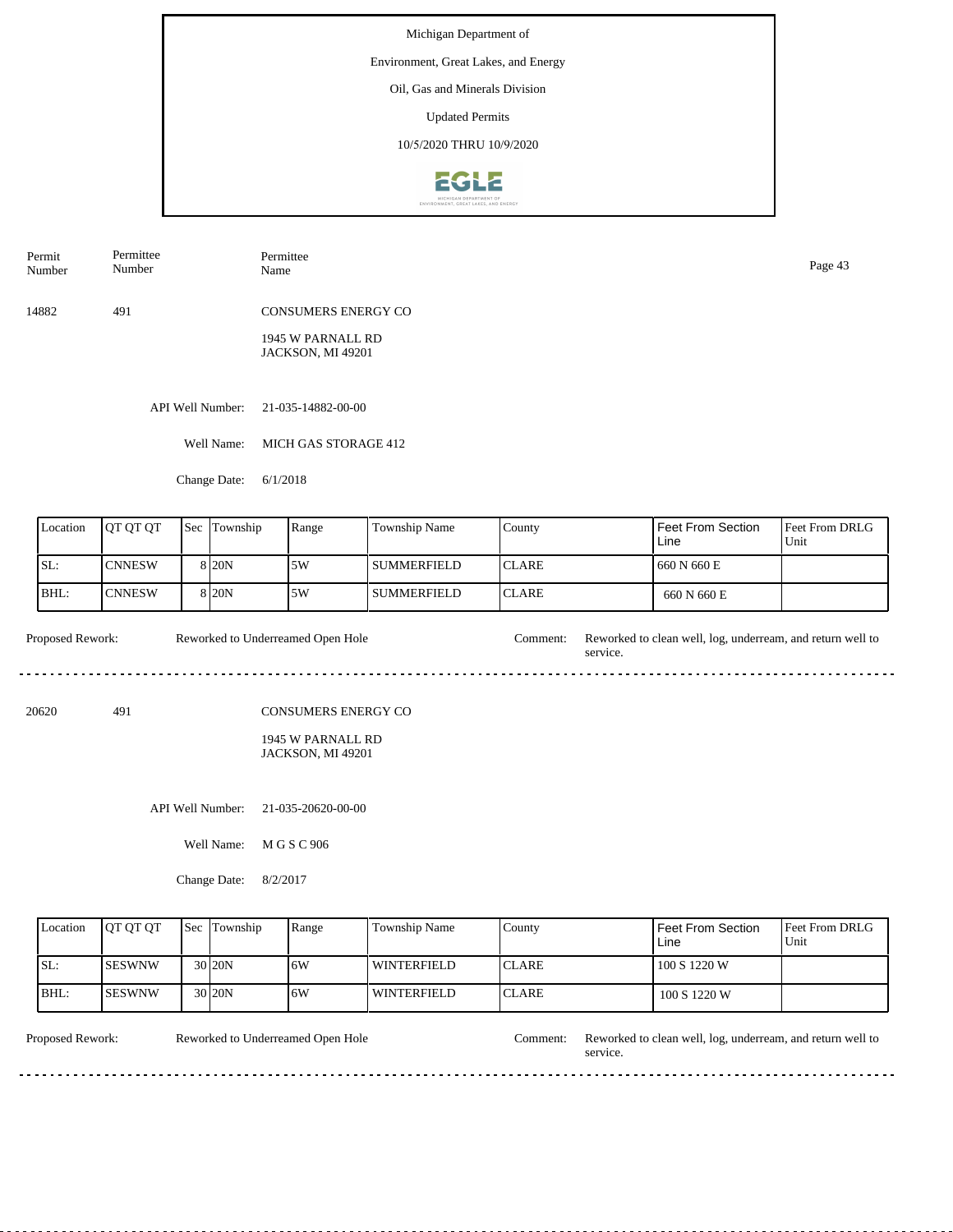## Environment, Great Lakes, and Energy

Oil, Gas and Minerals Division

Updated Permits

10/5/2020 THRU 10/9/2020



| Permit<br>Number | Permittee<br>Number | Permittee<br>Name                      | Page 44 |
|------------------|---------------------|----------------------------------------|---------|
| 20653            | 491                 | <b>CONSUMERS ENERGY CO</b>             |         |
|                  |                     | 1945 W PARNALL RD<br>JACKSON, MI 49201 |         |
|                  |                     | API Well Number: 21-035-20653-00-00    |         |
|                  | Well Name:          | M G S C 915                            |         |

Change Date: 8/7/2017

| Location | <b>IOT OT OT</b> | <b>Sec</b> | Township            | Range | Township Name      | County        | Feet From Section<br>Line | <b>Feet From DRLG</b><br>Unit |
|----------|------------------|------------|---------------------|-------|--------------------|---------------|---------------------------|-------------------------------|
| ISL:     | <b>SESESW</b>    |            | 21 <sub>120</sub> N | 16W   | WINTERFIELD        | ICLARE        | 100 S 100 E               |                               |
| BHL:     | <b>SESESW</b>    |            | 21 <sub>120</sub> N | 16W   | <b>WINTERFIELD</b> | <b>ICLARE</b> | 100 S 100 E               |                               |

Proposed Rework: Reworked to Underreamed Open Hole Comment: Reworked to clean well, log, underream, and return well to Reworked to Underreamed Open Hole service. 

20658 491

CONSUMERS ENERGY CO

1945 W PARNALL RD JACKSON, MI 49201

API Well Number: 21-035-20658-00-00

Well Name: M G S C 925

Change Date: 3/8/2019

| Location | <b>IOT OT OT</b> | <b>Sec Township</b> | Range | Township Name      | County        | <sup>1</sup> Feet From Section<br>Line | <b>Feet From DRLG</b><br>Unit |
|----------|------------------|---------------------|-------|--------------------|---------------|----------------------------------------|-------------------------------|
| ISL:     | <b>INENENW</b>   | 34 20N              | 16W   | WINTERFIELD        | <b>ICLARE</b> | 100 N 100 E                            |                               |
| IBHL:    | <b>INENENW</b>   | $34$ $20N$          | 16W   | <b>WINTERFIELD</b> | <b>ICLARE</b> | 100 N 100 E                            |                               |

<u>. . . . . . . . . . . . . . .</u>

Reworked to Underreamed Open Hole

Proposed Rework: Reworked to Underreamed Open Hole Comment: Reworked to clean well, log, underream, replace tubing, and return well to service.

<u>. . . . . . . . . . . .</u>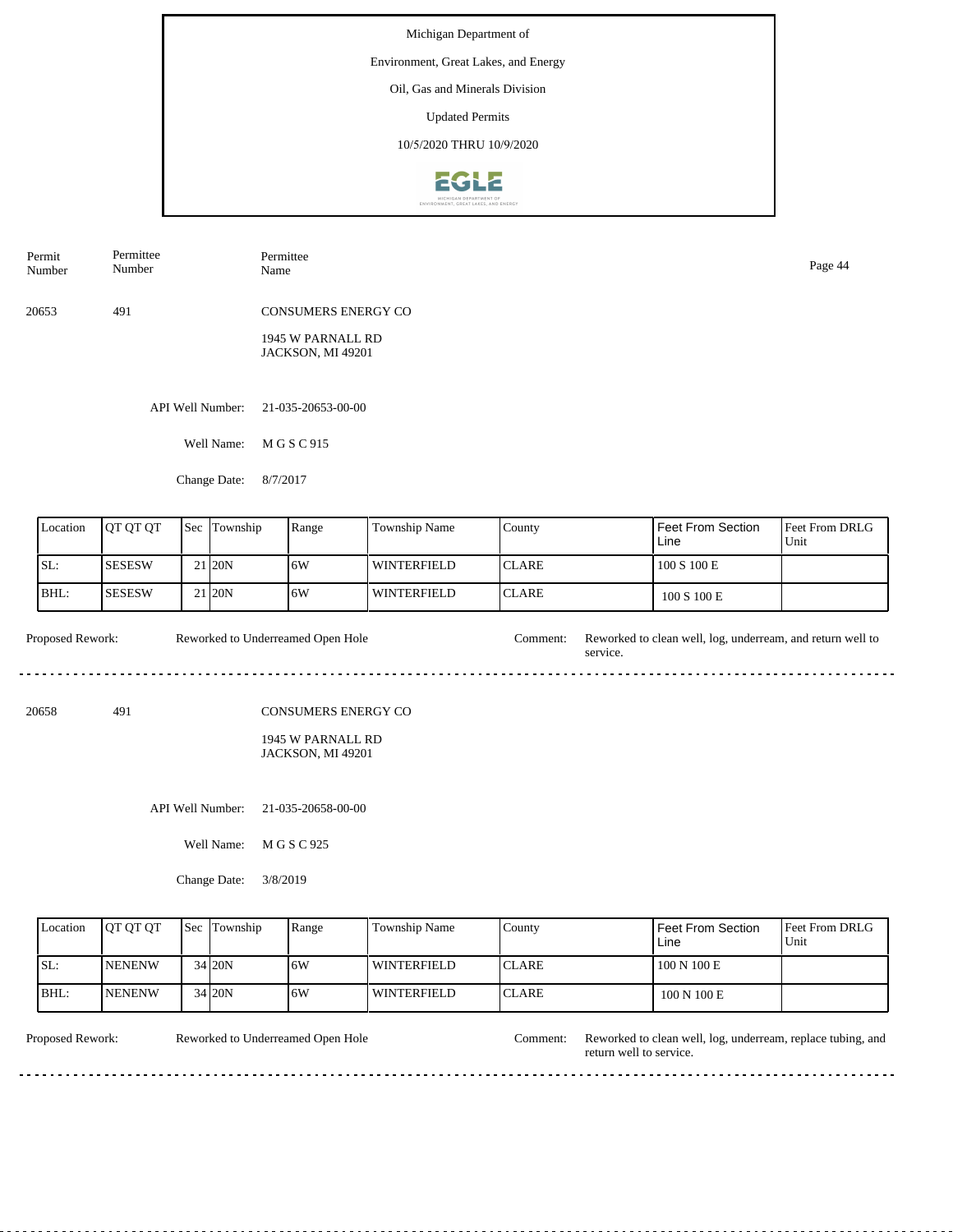## Environment, Great Lakes, and Energy

Oil, Gas and Minerals Division

Updated Permits

10/5/2020 THRU 10/9/2020



| Permit<br>Number | Permittee<br>Number        | Permittee<br>Name                                                    | Page 45 |
|------------------|----------------------------|----------------------------------------------------------------------|---------|
| 20963            | 491                        | <b>CONSUMERS ENERGY CO</b><br>1945 W PARNALL RD<br>JACKSON, MI 49201 |         |
|                  |                            |                                                                      |         |
|                  | API Well Number:           | 21-035-20963-00-00                                                   |         |
|                  | Well Name:<br>Change Date: | M G S C 939<br>12/13/2018                                            |         |
|                  |                            |                                                                      |         |

| Location | <b>IOT OT OT</b> | l Sec | Township | Range | Township Name      | County        | Feet From Section<br>Line | <b>Feet From DRLG</b><br>Unit |
|----------|------------------|-------|----------|-------|--------------------|---------------|---------------------------|-------------------------------|
| ISL:     | <b>I</b> SENESW  |       | 120N     | 16W   | <b>WINTERFIELD</b> | <b>ICLARE</b> | 1220 N 100 E              |                               |
| BHL:     | <b>ISENESW</b>   |       | 120N     | 16W   | <b>WINTERFIELD</b> | <b>CLARE</b>  | 1220 N 100 E              |                               |

Proposed Rework: Reworked to Underreamed Open Hole Comment: Reworked to clean well, log, underream, and return well to Reworked to Underreamed Open Hole service. 

20983 491

CONSUMERS ENERGY CO

#### 1945 W PARNALL RD JACKSON, MI 49201

API Well Number: 21-035-20983-00-00

Well Name: MGSC 959

Change Date: 9/22/2020

| Location | <b>IOT OT OT</b> | <b>Sec</b> Township | Range | Township Name | County        | Feet From Section<br>Line | <b>Feet From DRLG</b><br>Unit |
|----------|------------------|---------------------|-------|---------------|---------------|---------------------------|-------------------------------|
| ISL:     | <b>ISESWNW</b>   | 33 20N              | 16W   | l winterfield | <b>ICLARE</b> | 100 S 1320 W              |                               |
| BHL:     | ISESWNW          | 33 20N              | 16W   | l winterfield | <b>ICLARE</b> | 100 S 1320 W              |                               |

<u>. . . . . . . . . . . . . . .</u>

Reworked to Underreamed Open Hole

Proposed Rework: Reworked to Underreamed Open Hole Comment: Reworked to pull tubing, clean well, log, underream, install tubing, and return well to service.

 $\sim$   $\sim$   $\sim$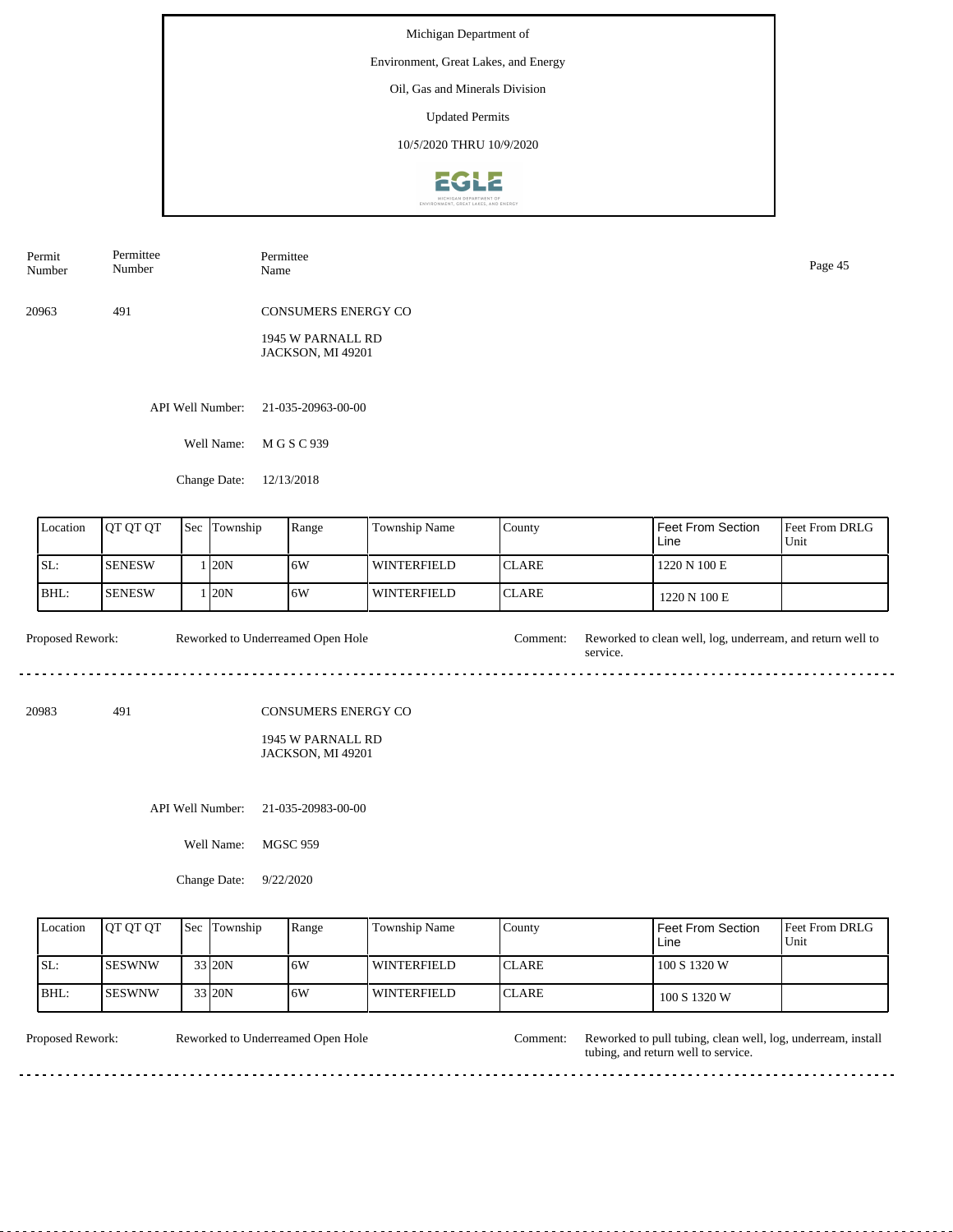## Environment, Great Lakes, and Energy

Oil, Gas and Minerals Division

Updated Permits

10/5/2020 THRU 10/9/2020



| Permit | Permittee | Permittee           | Page 46 |
|--------|-----------|---------------------|---------|
| Number | Number    | Name                |         |
| 21469  | 491       | CONSUMERS ENERGY CO |         |

1945 W PARNALL RD JACKSON, MI 49201

API Well Number: 21-005-21469-00-00

Well Name: CONSUMERS POWER 27

Change Date: 8/2/2018

| Location | <b>OT OT OT</b> | <b>Sec</b> | Township | Range | Township Name   | County         | Feet From Section<br>Line | <b>Feet From DRLG</b><br>Unit |
|----------|-----------------|------------|----------|-------|-----------------|----------------|---------------------------|-------------------------------|
| SL:      | <b>INESESE</b>  |            | 15 I4N   | 14W   | <b>OVERISEL</b> | <b>ALLEGAN</b> | 1170 S 75 E               |                               |
| IBHL:    | <b>NESESE</b>   |            | 15 I4N   | 14W   | <b>OVERISEL</b> | <b>ALLEGAN</b> |                           |                               |

Proposed Rework: Reworked to Underreamed Open Hole Comment: Reworked to log, underream, and return well to service.

21480 491

CONSUMERS ENERGY CO

1945 W PARNALL RD JACKSON, MI 49201

API Well Number: 21-005-21480-00-00

Well Name: CONSUMERS POWER 21

Change Date: 7/9/2018

| Location | <b>IOT OT OT</b> | <b>Sec</b> Township | Range | <b>Township Name</b> | Countv         | l Feet From Section<br>Line | <b>Feet From DRLG</b><br>Unit |
|----------|------------------|---------------------|-------|----------------------|----------------|-----------------------------|-------------------------------|
| ISL:     | <b>NENESE</b>    | 16 <sup>4</sup> N   | 14W   | <b>OVERISEL</b>      | <b>ALLEGAN</b> | 150 N 75 E                  |                               |
| IBHL:    | <b>INENESE</b>   | $16$ <sub>4N</sub>  | 14W   | <b>OVERISEL</b>      | ALLEGAN        | 50 N 75 E                   |                               |

. . . . . . . . . . .

Reworked to Underreamed Open Hole

Proposed Rework: Reworked to Underreamed Open Hole Comment: Reworked to log, pull bridge plug, clean hole, underream, run tubing, and return well to service.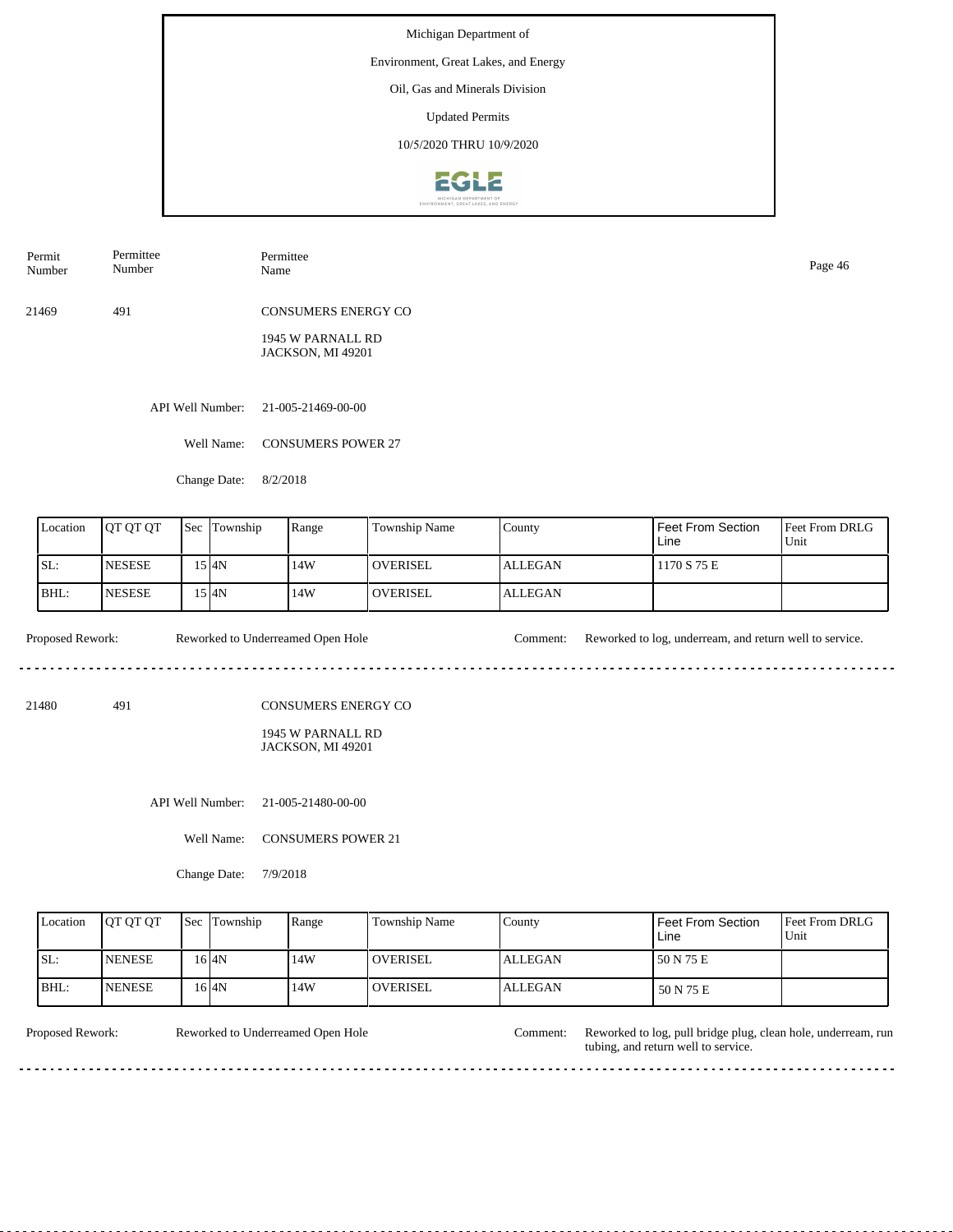## Environment, Great Lakes, and Energy

Oil, Gas and Minerals Division

Updated Permits

10/5/2020 THRU 10/9/2020



| Permit | Permittee | Permittee                  | Page 47 |
|--------|-----------|----------------------------|---------|
| Number | Number    | Name                       |         |
| 23136  | 491       | <b>CONSUMERS ENERGY CO</b> |         |

1945 W PARNALL RD JACKSON, MI 49201

API Well Number: 21-005-23136-00-00

Well Name: CONSUMERS POWER 290

Change Date: 6/21/2018

| Location | <b>IOT OT OT</b> | <b>Sec</b> | Township  | Range | Township Name    | County         | Feet From Section<br>Line | <b>Feet From DRLG</b><br>Unit |
|----------|------------------|------------|-----------|-------|------------------|----------------|---------------------------|-------------------------------|
| ISL:     | <b>E2SENW</b>    |            | 2714N     | 14W   | <b>LOVERISEL</b> | <b>ALLEGAN</b> | 660 S 537 E               |                               |
| IBHL:    | <b>IE2SENW</b>   |            | $27$ $4N$ | 14W   | <b>OVERISEL</b>  | <b>ALLEGAN</b> | 660 S 537 E               |                               |

Proposed Rework: Reworked to Underreamed Open Hole Comment: Reworked to log, underream, install tubing, and return well to Reworked to Underreamed Open Hole service. 

23137 491

CONSUMERS ENERGY CO

1945 W PARNALL RD JACKSON, MI 49201

API Well Number: 21-005-23137-00-00

Well Name: CONSUMERS POWER 289

Change Date: 7/17/2018

| Location | <b>IOT OT OT</b> | <b>Sec Township</b> | Range | Township Name   | County         | Feet From Section<br>Line | <b>Feet From DRLG</b><br>Unit |
|----------|------------------|---------------------|-------|-----------------|----------------|---------------------------|-------------------------------|
| SL:      | ICNSWNW          | $27$ $4N$           | 14W   | <b>OVERISEL</b> | <b>ALLEGAN</b> | 660 S 654 W               |                               |
| BHL:     | ICNSWNW          | 2714N               | 14W   | <b>OVERISEL</b> | <b>ALLEGAN</b> | 660 S 654 W               |                               |

. . . . . . . . . . . . . . . . . . . .

Proposed Rework: Reworked to Underreamed Open Hole Comment: Reworked to log, underream, and return well to service.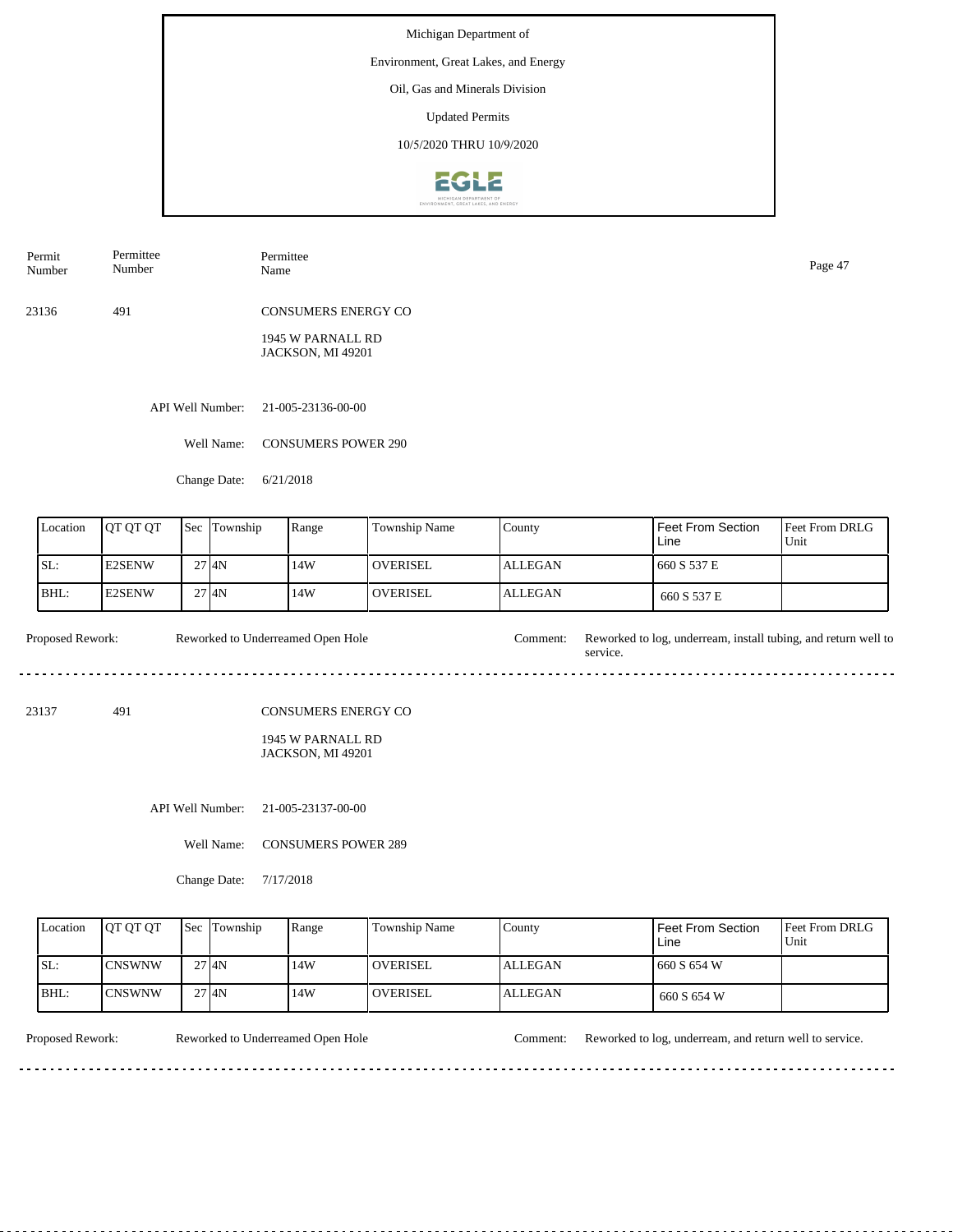## Environment, Great Lakes, and Energy

Oil, Gas and Minerals Division

Updated Permits

10/5/2020 THRU 10/9/2020



| Permit | Permittee | Permittee                  | Page 48 |
|--------|-----------|----------------------------|---------|
| Number | Number    | Name                       |         |
| 23154  | 491       | <b>CONSUMERS ENERGY CO</b> |         |

1945 W PARNALL RD JACKSON, MI 49201

API Well Number: 21-005-23154-00-00

Well Name: CONSUMERS POWER 283

Change Date: 6/26/2018

| Location | <b>IOT OT OT</b> | <b>Sec</b> | Township | Range | Township Name   | County         | Feet From Section<br>Line | <b>Feet From DRLG</b><br>Unit |
|----------|------------------|------------|----------|-------|-----------------|----------------|---------------------------|-------------------------------|
| ISL:     | <b>IN2SWSE</b>   | $22$ $4N$  |          | 14W   | <b>OVERISEL</b> | <b>ALLEGAN</b> | 680 S 660 W               |                               |
| BHL:     | <b>N2SWSE</b>    | 2214N      |          | 14W   | <b>OVERISEL</b> | <b>ALLEGAN</b> |                           |                               |

Proposed Rework: Reworked to Underreamed Open Hole Comment: reworked to log, pull plug, underream, and return well to Reworked to Underreamed Open Hole service. 

23163 491

CONSUMERS ENERGY CO

1945 W PARNALL RD JACKSON, MI 49201

API Well Number: 21-005-23163-00-00

Well Name: CONSUMERS POWER 270

Change Date: 6/27/2018

| Location | <b>IOT OT OT</b> | <b>Sec</b> Township | Range | Township Name   | Countv  | Feet From Section<br>Line | <b>Feet From DRLG</b><br>Unit |
|----------|------------------|---------------------|-------|-----------------|---------|---------------------------|-------------------------------|
| SL:      | <b>INWSENE</b>   | $21$ $4N$           | 14W   | <b>OVERISEL</b> | ALLEGAN | 720 S 665 E               |                               |
| BHL:     | <b>INWSENE</b>   | 21 I <sub>4</sub> N | 14W   | <b>OVERISEL</b> | ALLEGAN |                           |                               |

<u>. . . . . . . . .</u>

Reworked to Underreamed Open Hole

Proposed Rework: Reworked to Underreamed Open Hole Comment: Reworked to log, underream, install tubing, and return well to service.

<u>. . . . . . . . . . . . . . .</u>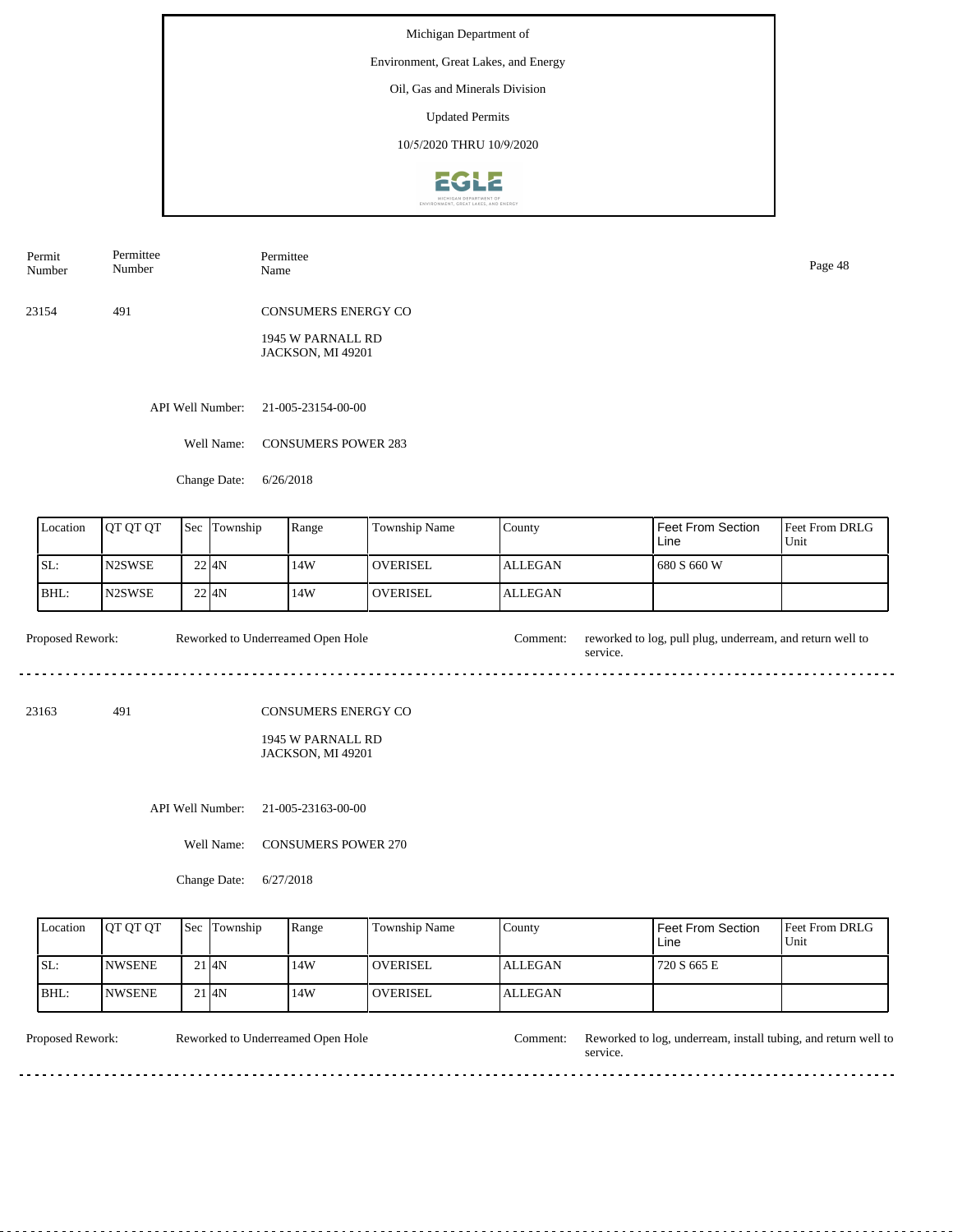# Environment, Great Lakes, and Energy

Oil, Gas and Minerals Division

Updated Permits

10/5/2020 THRU 10/9/2020



| Permit | Permittee | Permittee                  | Page 49 |
|--------|-----------|----------------------------|---------|
| Number | Number    | Name                       |         |
| 23237  | 491       | <b>CONSUMERS ENERGY CO</b> |         |

1945 W PARNALL RD JACKSON, MI 49201

API Well Number: 21-005-23237-00-00

Well Name: CONSUMERS POWER CO 281

Change Date: 6/22/2018

| Location | <b>OT OT OT</b> | <b>Sec</b> | Township  | Range | Township Name    | County         | Feet From Section<br>Line | <b>Feet From DRLG</b><br>Unit |
|----------|-----------------|------------|-----------|-------|------------------|----------------|---------------------------|-------------------------------|
| SL:      | INESWSW         |            | $22$ $4N$ | 14W   | <b>LOVERISEL</b> | <b>ALLEGAN</b> | 700 S 690 W               |                               |
| BHL:     | <b>INESWSW</b>  |            | 2214N     | 14W   | <b>OVERISEL</b>  | <b>ALLEGAN</b> | 700 S 690 W               |                               |

Proposed Rework: Reworked to Underreamed Open Hole Comment: Reworked to mill and pull old tubing, log, underream, install Reworked to Underreamed Open Hole tubing, and return well to service. <u>. . . . . . . . . . .</u> <u>. . . . . . . .</u>  $- - - - - -$ 

23331 491

CONSUMERS ENERGY CO

1945 W PARNALL RD JACKSON, MI 49201

API Well Number: 21-005-23331-00-00

Well Name: CONSUMERS POWER CO 259

Change Date: 8/2/2018

| Location | <b>OT OT OT</b> | <b>Sec Township</b> | Range | <b>Township Name</b> | Countv         | Feet From Section<br>Line | <b>Feet From DRLG</b><br>Unit |
|----------|-----------------|---------------------|-------|----------------------|----------------|---------------------------|-------------------------------|
| ISL:     | IS2NESW         | 14 I 4 N            | 14W   | <b>OVERISEL</b>      | <b>ALLEGAN</b> | 695 N 660 E               |                               |
| IBHL:    | <b>S2NESW</b>   | 14 I 4 N            | 14W   | <b>OVERISEL</b>      | <b>ALLEGAN</b> |                           |                               |

<u>. . . . . . . . .</u>

Reworked to Underreamed Open Hole

Proposed Rework: Reworked to Underreamed Open Hole Comment: Reworked to pull plug, clean well, underream, install tubing, perform MIT, and return well to ser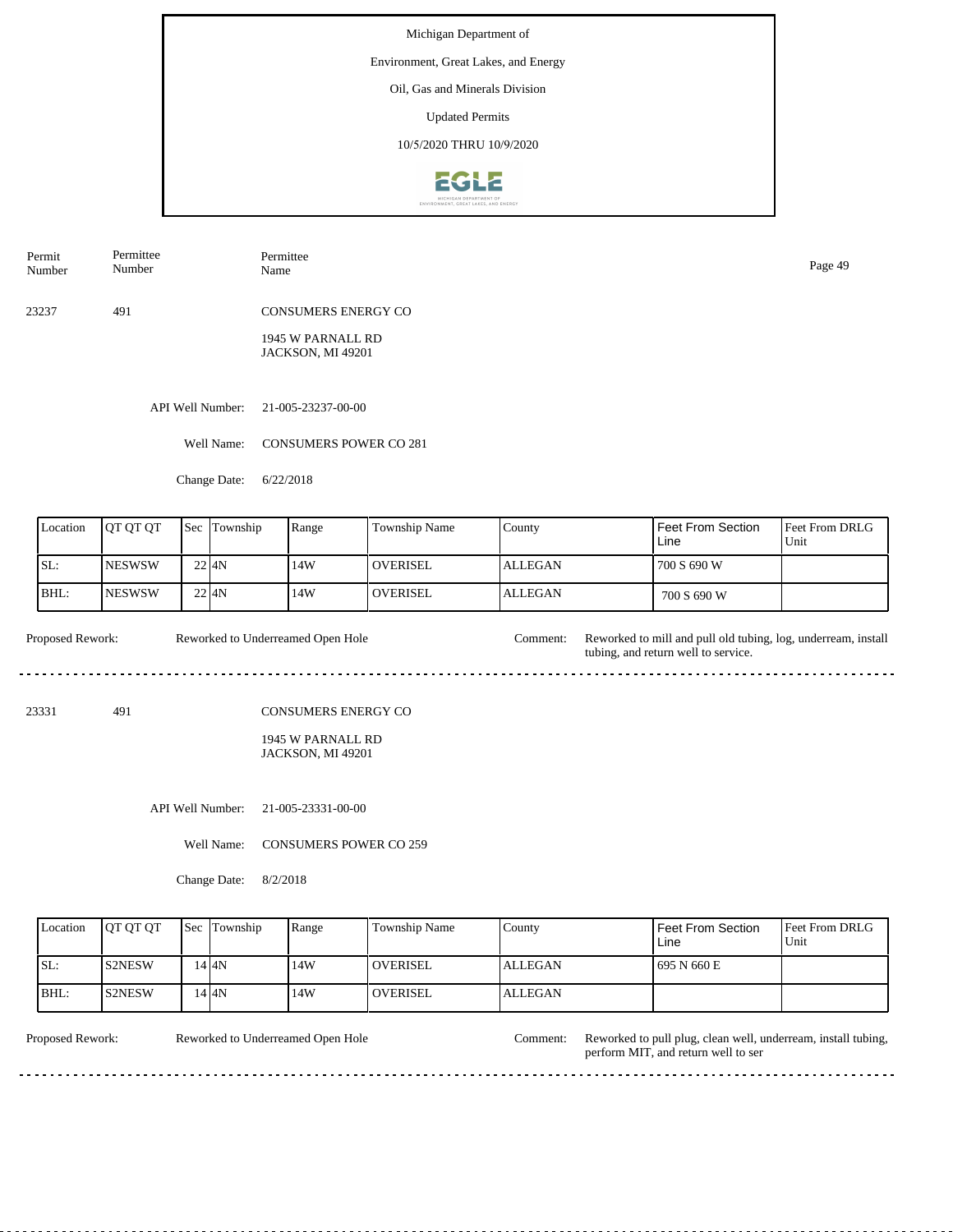## Environment, Great Lakes, and Energy

Oil, Gas and Minerals Division

Updated Permits

10/5/2020 THRU 10/9/2020



Permit Number Permittee Number Permittee<br>Name Page 50<br>Name Page 50

24217 491 CONSUMERS ENERGY CO

> 1945 W PARNALL RD JACKSON, MI 49201

API Well Number: 21-005-24217-00-00

Well Name: CONSUMERS POWER CO S-307

Change Date: 5/22/2019

| Location         | QT QT QT | Sec | Township                   | Range                                                   | Township Name                      | County                                                                                                                                |  | Feet From Section<br>Line       | Feet From DRLG<br>Unit           |
|------------------|----------|-----|----------------------------|---------------------------------------------------------|------------------------------------|---------------------------------------------------------------------------------------------------------------------------------------|--|---------------------------------|----------------------------------|
| SL:              | N2N2NW   |     | $23 \vert 4N$              | 13W                                                     | <b>SALEM</b>                       | <b>ALLEGAN</b>                                                                                                                        |  | 100 N 1320 E                    |                                  |
| BHL:             | N2N2NW   |     | $23 \vert 4N$              | 13W                                                     | <b>SALEM</b>                       | <b>ALLEGAN</b>                                                                                                                        |  |                                 |                                  |
| Proposed Rework: |          |     | Reworked for Miscellaneous |                                                         | Comment:                           | Reworked to pull tubing, log, perform MIT, plugback 16' to<br>2765', reset packer at 2686', pump acid, and return well to<br>service. |  |                                 |                                  |
| 31148            | 7772     |     |                            | 12012 Wickchester<br>Suite 300<br>Houston, TX 77055 USA | <b>LAMBDA ENERGY RESOURCES LLC</b> |                                                                                                                                       |  |                                 |                                  |
|                  |          |     | API Well Number:           | 21-055-31148-00-00                                      |                                    |                                                                                                                                       |  |                                 |                                  |
|                  |          |     | Well Name:                 | PHOENIX PETROLEUM<br><b>CORPORATION 2-28</b>            |                                    |                                                                                                                                       |  |                                 |                                  |
|                  |          |     | Change Date:               | 10/10/2019                                              |                                    |                                                                                                                                       |  |                                 |                                  |
| Location         | QT QT QT | Sec | Township                   | Range                                                   | Township Name                      | County                                                                                                                                |  | Feet From Section<br>$1.3 - 1.$ | Feet From DRLG<br>$TT_{12}$ $24$ |

| <b>Location</b> | <b>IOT OT OT</b> | <b>Sec</b> Township | Range | Township Name   | County                 | I Feet From Section<br>Line | <b>Feet From DRLG</b><br>Unit |
|-----------------|------------------|---------------------|-------|-----------------|------------------------|-----------------------------|-------------------------------|
| ISL:            | <b>INWNENW</b>   | 28 <sub>25N</sub>   | 11W   | <b>MAYFIELD</b> | <b>IGRAND TRAVERSE</b> | 183 N 1280 E                | 1232 S 1280 E                 |
| IBHL:           | <b>NWNENW</b>    | 28 <sub>25N</sub>   | 11W   | <b>MAYFIELD</b> | <b>IGRAND TRAVERSE</b> |                             |                               |

Proposed Rework: Reworked for Miscellaneous Comment: Reworked to add perfs and acidize in the Niagaran.

. . . . . . . . . .

 $\sim$   $\sim$  $\overline{a}$  $\sim$   $\sim$